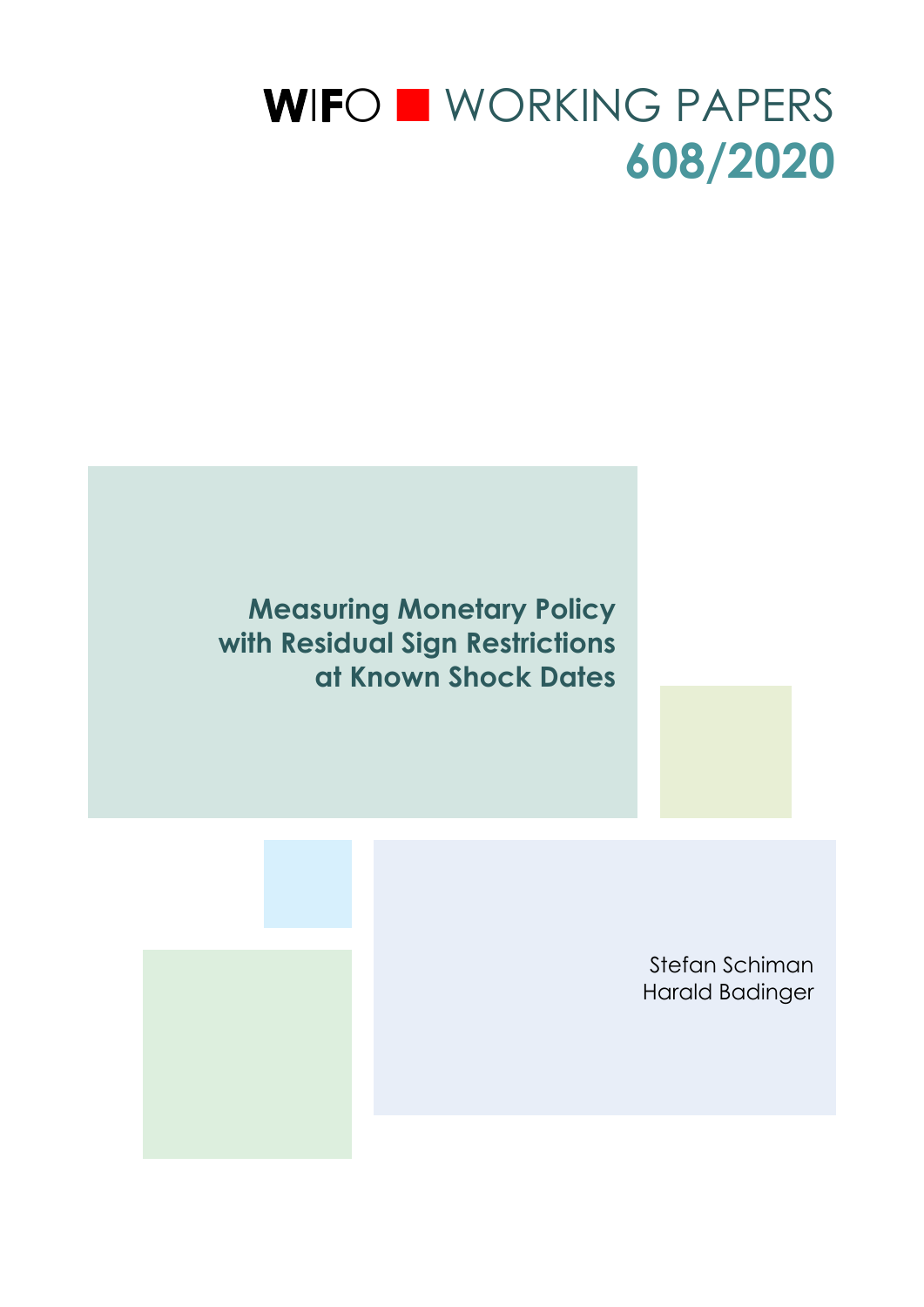# **Measuring Monetary Policy with Residual Sign Restrictions at Known Shock Dates**

### Stefan Schiman, Harald Badinger

WIFO Working Papers 608/2020 September 2020

### Inhalt

We propose a novel identification strategy to measure monetary policy in a structural VAR. It is based exclusively on known past policy shocks, which are uncovered from high-frequency data, and does not rely on any theoretical a-priori restrictions. Our empirical analysis for the euro area reveals that interest rate decisions of the ECB surprised financial markets at least fifteen times since 1999. This information is used to restrict the sign and magnitude of the structural residuals of the policy rule equation at these shock dates accordingly. In spite of its utmost agnostic nature, this approach achieves strong identification, suggesting that unexpected ECB decisions have an immediate impact on the short-term money market rate, the narrow money stock, commodity prices, consumer prices and the euro-dollar exchange rate, and that real output responds gradually. Our close to assumption-free approach obtains as an outcome what traditional sign restrictions on impulse responses impose as an assumption.

E-Mail: stefan.schiman@wifo.ac.at, harald.badinger@wifo.ac.at

2020/238/W/0

© 2020 Österreichisches Institut für Wirtschaftsforschung.

Medieninhaber (Verleger), Hersteller: Österreichisches Institut für Wirtschaftsforschung 1030 Wien, Arsenal, Objekt 20 | Tel. (43 1) 798 26 01-0 | https://www.wifo.ac.at Verlags- und Herstellungsort: Wien

WIFO Working Papers are not peer reviewed and are not necessarily based on a coordinated position of WIFO. The authors were informed about the Guidelines for Good Scientific Practice of the Austrian Agency for Research Integrity (ÖAWI), in particular with regard to the documentation of all elements necessary for the replicability of the results.

Kostenloser Download: https://www.wifo.ac.at/wwa/pubid/66344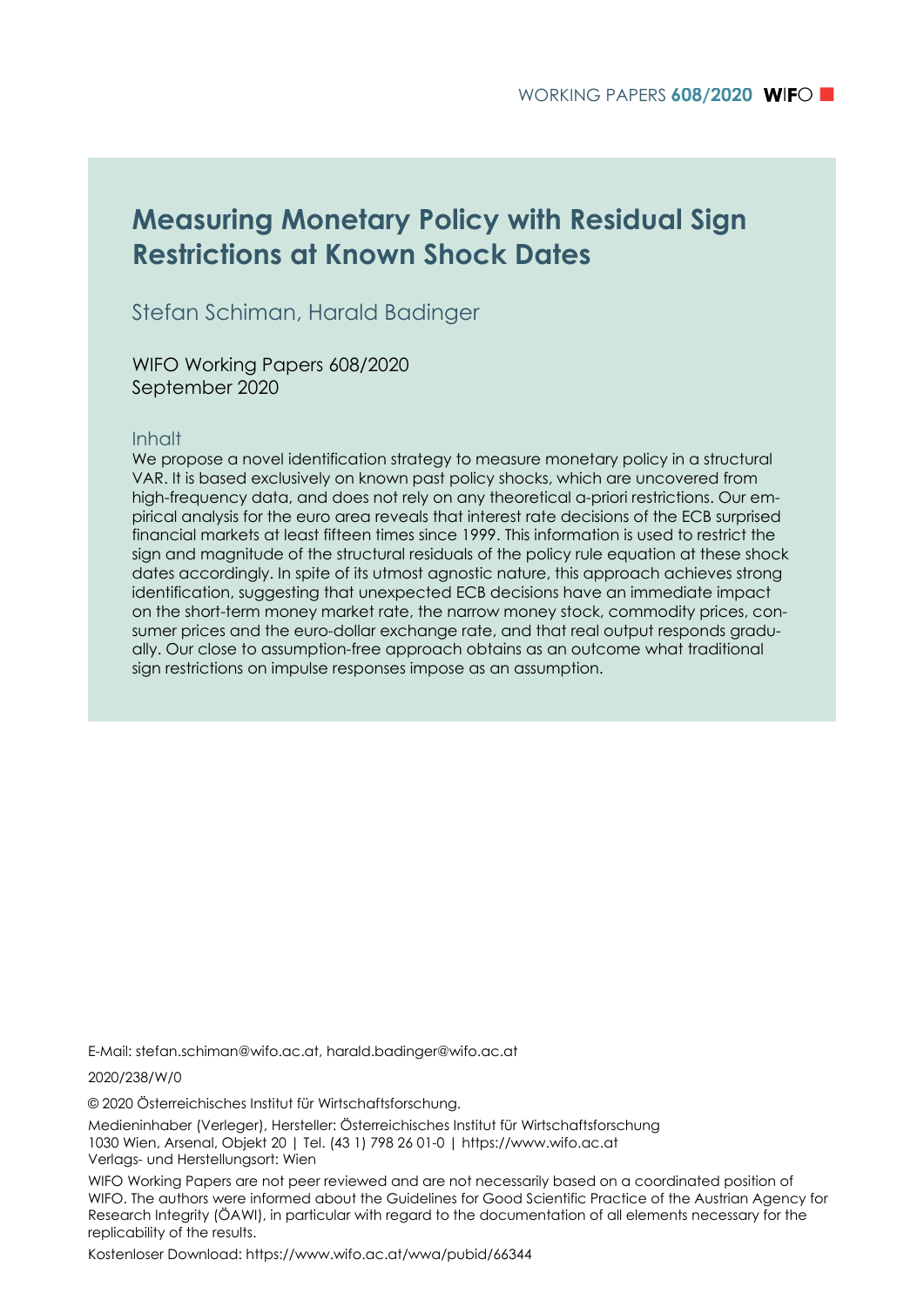# Measuring Monetary Policy with Residual Sign Restrictions at Known Shock Dates<sup>∗</sup>

Harald Badinger† and Stefan Schiman‡

September 2020

#### Abstract

We propose a novel identification strategy to measure monetary policy in a structural VAR. It is based exclusively on known past policy shocks, which are uncovered from high-frequency data, and does not rely on any theoretical a-priori restrictions. Our empirical analysis for the euro area reveals that interest rate decisions of the ECB surprised financial markets at least fifteen times since 1999. This information is used to restrict the sign and magnitude of the structural residuals of the policy rule equation at these shock dates accordingly. In spite of its utmost agnostic nature, this approach achieves strong identification, suggesting that unexpected ECB decisions have an immediate impact on the short-term money market rate, the narrow money stock, commodity prices, consumer prices and the Euro-Dollar exchange rate, and that real output responds gradually. Our close to assumption-free approach obtains as an outcome what traditional sign restrictions on impulse responses impose as an assumption.

Keywords: Structural VAR, Set Identification, Monetary Policy, ECB JEL Classification: C32, E52, N14

<sup>∗</sup>We wish to thank Florian Huber, Mathias Klein and Juan Rubio-Ram´ırez for valuable comments on earlier versions of this manuscript. Astrid Czaloun provided excellent research assistance. Financial support by the Anniversary Fund of Oesterreichische Nationalbank, project number 18033, is gratefully acknowledged.

<sup>†</sup>Affiliations: WU Vienna, Department of Economics, Austrian Institute of Economic Research (WIFO), CESifo. Address: WU Vienna, Welthandelsplatz 1, A-1020 Vienna. E-mail: harald.badinger@wu.ac.at

<sup>&</sup>lt;sup>‡</sup>Corresponding author, *Affiliation:* Austrian Institute of Economic Research (WIFO). *Address:* WIFO, Arsenal 20, A-1030 Vienna. E-mail: stefan.schiman@wifo.ac.at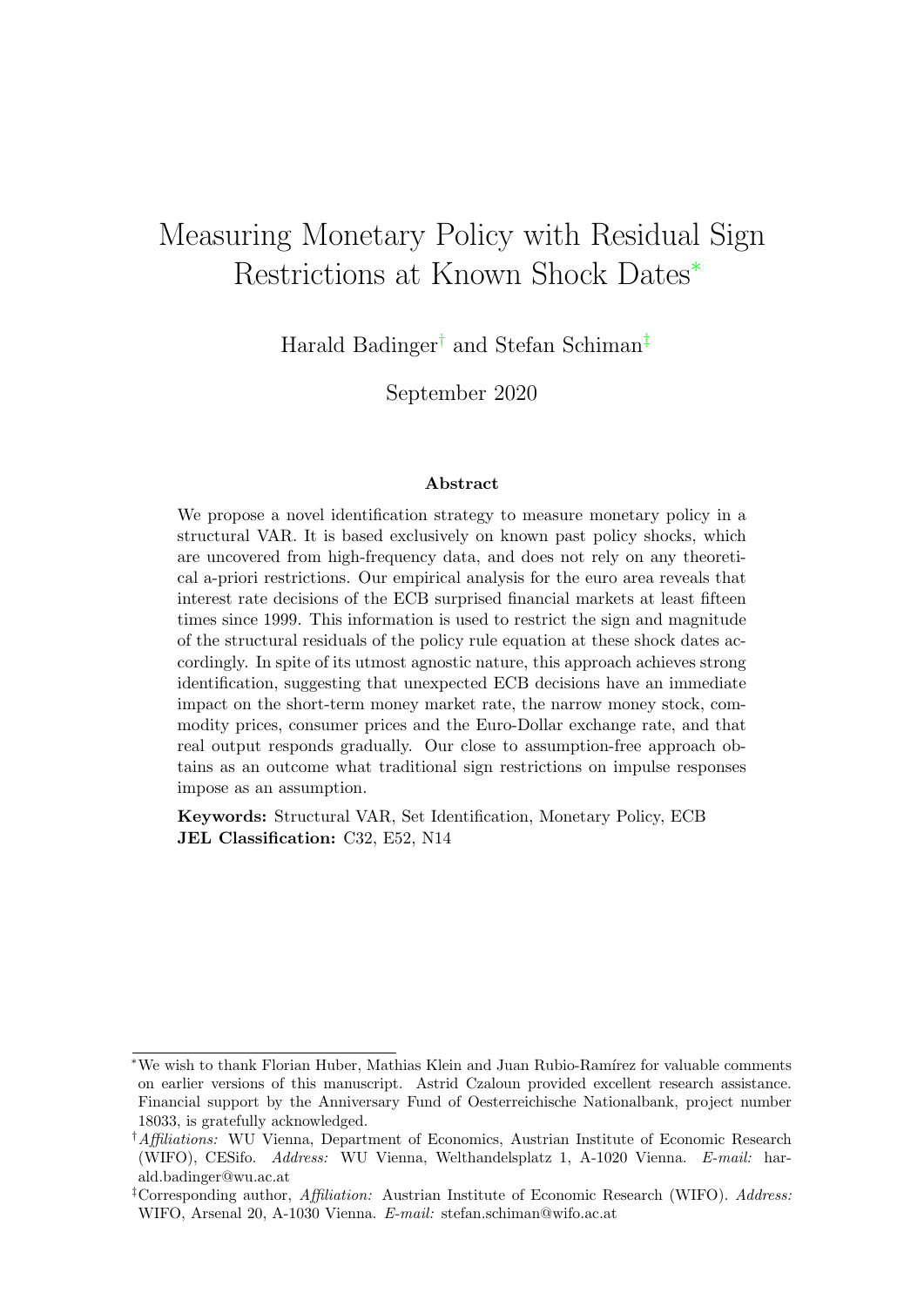## 1 Introduction

Modeling and estimating the effects of monetary policy has been subject to numerous studies over the last decades. Among the various methodological approaches employed, structural vector autoregressions (SVARs) have become the predominant tool to identify the causal effects of monetary policy.

Identification of SVARs can be achieved in several ways. Imposing a triangular structure by means of a Cholesky decomposition of the error variance-covariance matrix as in the seminal contribution by [Sims](#page-34-0) [\(1980\)](#page-34-0) is still a widely used approach. It assumes a specific monetary policy rule and time lags in the effects of monetary policy. Several innovative strategies have since been developed to relax these identifying assumptions. They include, among others, so called 'proxy-VARs', using external information based on narrative accounts [\(Romer and Romer,](#page-34-1) [1989\)](#page-34-1) or high-frequency data [\(Gertler and Karadi,](#page-33-0) [2015\)](#page-33-0), or, alternatively, imposing widely accepted sign restrictions on impulse response functions [\(Uhlig,](#page-35-0) [2005\)](#page-35-0), or, in addi-tion, on the structural residuals (Antolín-Díaz and Rubio-Ramírez, [2018\)](#page-31-0).<sup>[1](#page-3-0)</sup>

Drawing on these alternative strands of the literature, the present paper suggests a novel, utmost agnostic and purely data-based, yet highly informative strategy to identify SVARs and provides an application to monetary policy using euro area data.

First, our approach builds on the 'proxy-VAR' literature in using external, highfrequency data to identify monetary policy shocks, which we also validate by an ex-post narrative analysis. But unlike existing studies that employ an instrumental variable approach based on reduced form residuals, which inevitably introduces additional noise into the model, we use the external information as an 'internal instrument' in the terminology of [Stock and Watson](#page-34-2) [\(2018\)](#page-34-2) by imposing corresponding identifying restrictions within the VAR.

Second, the approach draws on the strand of the SVAR-literature that employs commonly accepted sign restrictions. But instead of assuming outcomes of impulse responses, we remain utmost agnostic in the sense of imposing restrictions merely on the sign of the structural residuals at known shock dates. This strategy is closely related to Antolín-Díaz and Rubio-Ramírez  $(2018)$ , who supplement traditional sign restrictions on impulse responses with sign and magnitude restrictions on structural residuals, which they infer from narrative accounts. We differ in two important respects: First, we drop restrictions on impulse responses entirely and achieve identification solely through sign and magnitude restrictions on structural residuals. Second, the shocks are recovered from high-frequency data rather than from narrative accounts, which insulates them more credibly from endogeneity issues.

This approach directly addresses the critique of [Rudebusch](#page-34-3) [\(1998\)](#page-34-3) that residuals of monetary VARs show little correlation with signals from forward-looking financial markets: Policy shocks are identified properly by construction; at the same time, the estimated impulse responses are not (necessarily) in conflict with the assumptions of the aforementioned, alternative identification strategies.

<span id="page-3-0"></span><sup>&</sup>lt;sup>1</sup>See [Ramey](#page-33-1) [\(2016\)](#page-33-1) for a detailed overview of the literature and alternative identification strategies.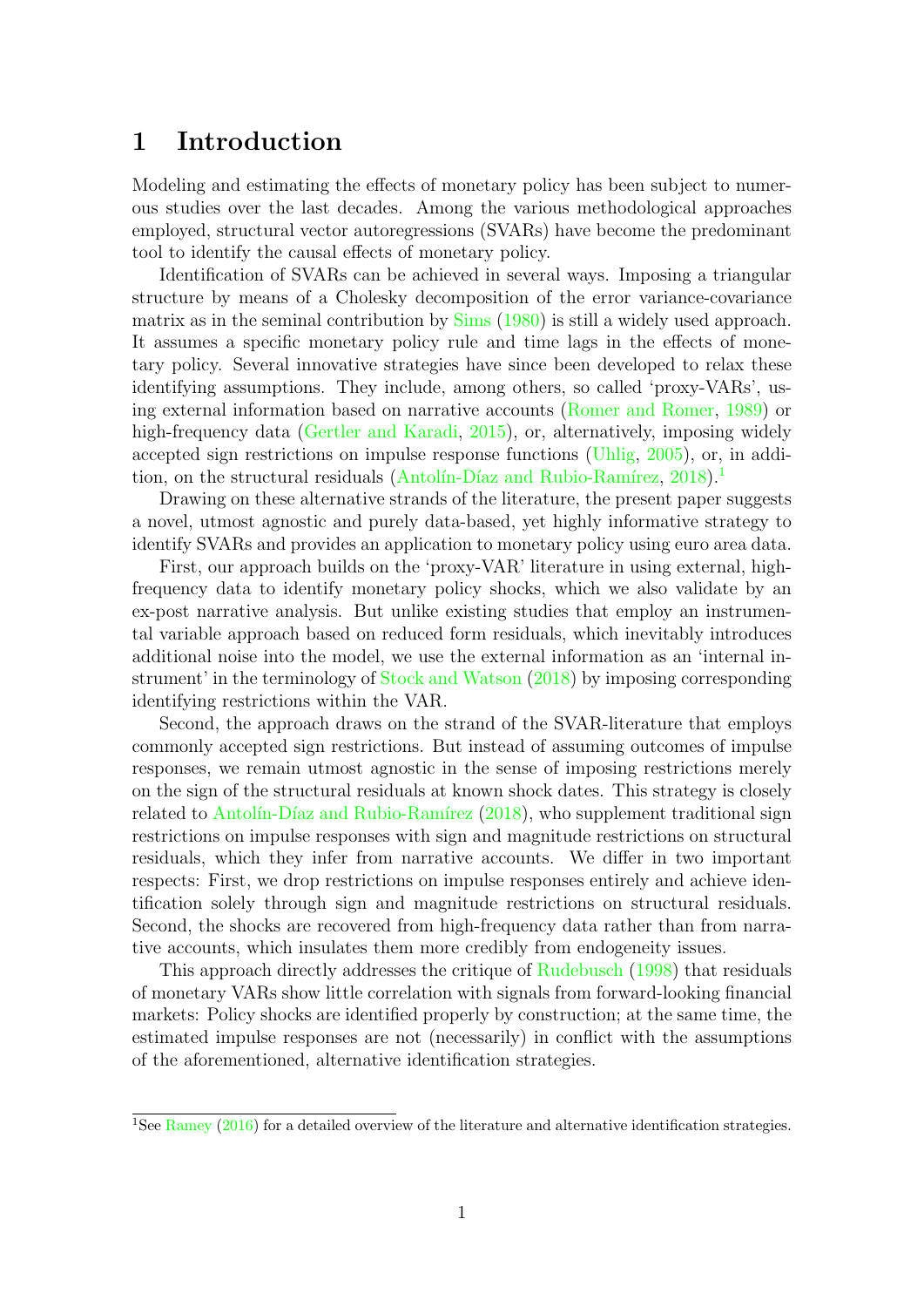We argue that our approach combines the virtues of these alternative strands of the literature and avoids their potential limitations. It 'objectifies' the identification of shocks and minimizes endogeneity concerns by the use of high-frequency data. At the same time, it ensures that the identified shocks are economically meaningful by an ex-post narrative analysis. It uses outside, financial markets data as an internal rather than as an external instrument, thereby avoiding the introduction of additional noise into the estimation. It uses sign restrictions on structural residuals at known shock dates and avoids making assumptions on macroeconomic effects of monetary policy (impulse response functions). Finally, unlike other studies, it links and reconciles, by construction, the macroeconomic model estimates (of structural shocks) with financial market information.

In our application for the euro area, policy surprises by the European Central Bank (ECB) are uncovered from high-frequency financial markets data taken from [Altavilla et al.](#page-31-1) [\(2019\)](#page-31-1). Specifically, we use observations on interest rate swaps during time windows, in which the ECB announces its policy rate decision and this is arguably the only news affecting markets.

Over the period from 1999 to 2019, we identify fifteen sizable monetary policy shocks (interest rate surprises) by the ECB, eight of which were restrictive and seven expansive. In the ex-post narrative analysis of these shocks three chronological clusters emerge: In the early 2000s the ECB deviated from market expectations to underpin its independence and its commitment to price stability. A second series of unforeseen interest rate decisions occurred during the global financial crisis 2008 and its aftermath. A third series of shocks is associated with the change of presidency from Jean-Claude Trichet to Mario Draghi in 2011 and mounting disagreements in the Governing Council.

The proposed identification strategy yields a highly informative measure of monetary policy. Specifically, we find that an unexpectedly restrictive interest rate decision by the ECB leads to an increase of the short-term money market rate, a decline of the narrow money stock, a decline in commodity and consumer prices, an appreciation of the Euro against the US-Dollar, and a gradual negative response of output. Hence, in spite of the minimal, close to assumption-free nature of the approach, no empirical puzzles emerge.

With regard to the systematic component of monetary policy, our estimates of the ECB's policy rule suggest that it responds immediately, i.e., within the same month, to contemporaneously available data on all variables considered, which appears to exclude consumer prices. Hence, monetary policy is tightened if output, commodity prices or the money stock surge, if the US federal funds rate goes up or if the Euro depreciates against the US-Dollar. The zero result on consumer prices is likely due to publication lags, i.e., that current information is not available at the time when monetary policy is set.

A counterfactual exercise completes our empirical investigation. We examine how interest rates would have evolved, if the ECB had always acted according to the estimated policy rule, i.e., if no monetary policy shocks had occurred. We find that during the recession from 2003 to 2004, interest rates could have been lowered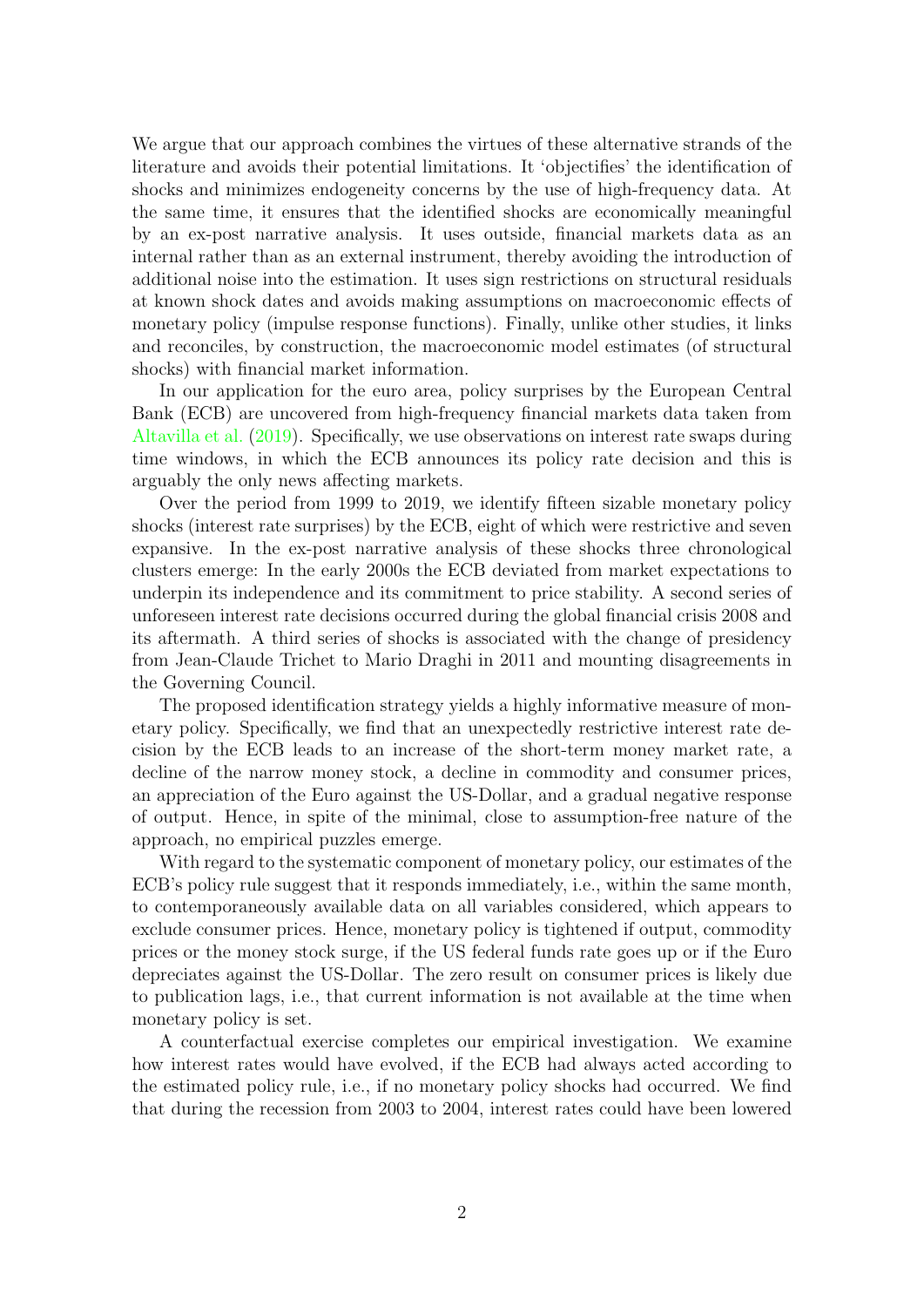further and that during the subsequent recovery, they could have been raised earlier. At the onset of the global financial crisis in 2008, the policy rate was at the upper bound of the counterfactual range; the ECB could have lowered it by up to 100 basis points. In the immediate aftermath of the crisis, however, the policy stance was loose, so that the widely criticized rate hikes in 2011 appear justified. Eventually, recent negative interest rates are also found to be in line with the estimated monetary policy rule.

The remainder of the paper is structured as follows. Section [2](#page-5-0) outlines our identification strategy and reports the results from uncovering monetary shocks in the euro area using high-frequency data. Section [3](#page-9-0) introduces the VAR model, the data used and the identification and estimation procedure. Section [4](#page-12-0) presents the results for the effects of monetary policy shocks, Section [5](#page-16-0) those on systematic monetary policy. Section [6](#page-20-0) concludes.

# <span id="page-5-0"></span>2 Measuring Monetary Policy Shocks

In this section, we develop the approach to uncover monetary policy shocks in the context of our overall identification strategy and report the results from its application to euro area data over the period from 1999 to 2019.

### 2.1 A Purely Data-Based Identification Strategy

The approach pursued in the present paper uses information on policy shocks that are uncovered from high-frequency financial markets data during a monetary policy announcement window. Existing studies that build identification of monetary policy on high-frequency information do so via an instrumental variable procedure (e.g., [Gertler and Karadi,](#page-33-0) [2015;](#page-33-0) [Caldara and Herbst,](#page-31-2) [2019\)](#page-31-2). In contrast, we incorporate the external information as an 'internal instrument' in the terminology of [Stock and](#page-34-2) [Watson](#page-34-2) [\(2018\)](#page-34-2) by imposing identifying restrictions directly within the VAR.

Moreover, we restrict our attention to a set of significant monetary policy shocks. In this respect, our strategy is close to the narrative approach pioneered by [Romer](#page-34-1) [and Romer](#page-34-1) [\(1989,](#page-34-1) [1994\)](#page-34-4), which has been widely used in subsequent studies to construct external instruments. While this approach clearly has its virtues, a downside is that broadly accepted narratives are rare and that broad acceptance does not per se imply validity, i.e., that the shocks uncovered are in fact exogenous (cf. [Shapiro,](#page-34-5) [1994;](#page-34-5) [Leeper,](#page-33-2) [1997\)](#page-33-2).<sup>[2](#page-5-1)</sup>

Antolín-Díaz and Rubio-Ramírez [\(2018\)](#page-31-0) incorporate the narrative information into their 'internally identified' SVAR by supplementing traditional sign restrictions on impulse responses with sign and magnitude restrictions on the structural residuals. Specifically, in their application to US monetary policy, the residual of the interest rate equation at October 1979—the month, in which the Fed adopted

<span id="page-5-1"></span> ${}^{2}$ [Romer and Romer](#page-34-6) [\(2004\)](#page-34-6) made progress in controlling for endogenous monetary policy by purging the narrative series of information contained in real-time central bank forecasts.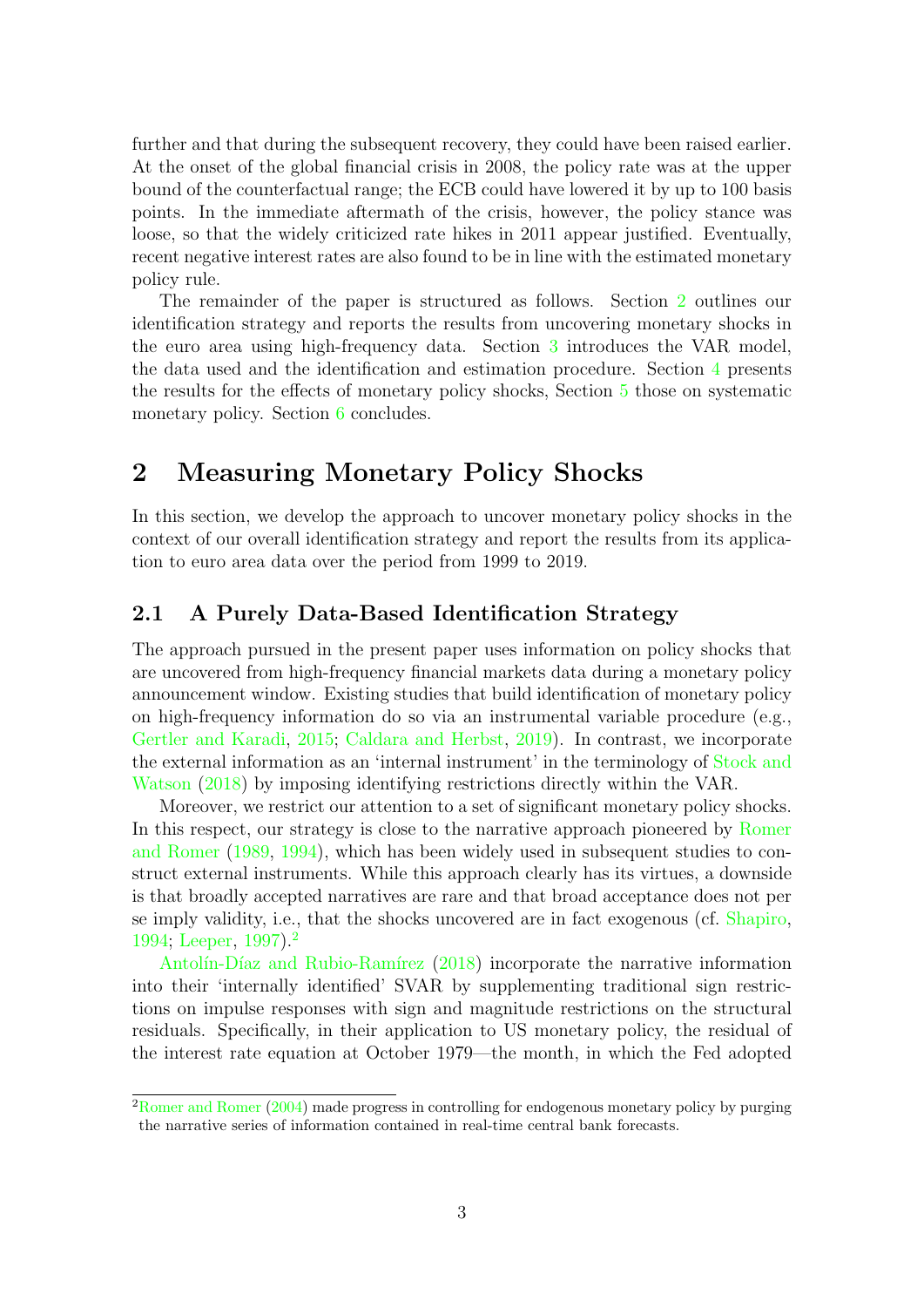an aggressive anti-inflationary policy ('Volcker shock')—is assumed to be predominantly driven by a restrictive monetary policy shock. They find that adding this narrative information strengthens inference on monetary policy shocks considerably.

Our approach is closely related but differs in two respects. First, we abandon all sign restrictions on impulse responses and build our identification solely on sign and magnitude restrictions on the structural residuals. Hence, we do not preclude any macroeconomic effects of monetary policy. This makes our approach utmost agnostic with the only remaining assumption being that restrictive monetary policy shocks are associated with an increase in interest rate expectations, which is essentially definitional.

Second, we do not use narrative accounts but infer monetary policy shocks from high-frequency financial markets data during time windows of monetary policy communications. Using intra-day data and observing an immediate response of asset prices to the announcement of a policy measure facilitates to rule out confounding factors and to establish a causal link among these incidents and, hence, the occurrence of a policy shock.

Summing up, our identification strategy, which is based on residual sign restrictions at known shock dates, proceeds in two steps. First, we uncover dates of interest rate surprises from high-frequency financial markets data. Second, we estimate and identify the structural VAR using (only) sign and magnitude restrictions on the structural residuals associated with these monetary policy shocks. The following subsection summarizes the results from the first step.

### <span id="page-6-1"></span>2.2 Monetary Policy Shocks in the Euro Area

The identification of monetary policy shocks by the ECB over the time period from 1999 to 2019 makes use of [Altavilla et al.](#page-31-1) [\(2019\)](#page-31-1), who collect high-frequency data on financial market variables before and after monetary policy decisions of the ECB. They differentiate between two time slots on days of monetary policy decisions, the first of which ranges from 13:25 to 14:10. The only material event within these three quarters of an hour is the publication of a press release at 13:45, which includes the ECB's decision on its three policy rates without any further comment.<sup>[3](#page-6-0)</sup>

The second time window matches the duration of the subsequent press conference from 14:15 to 15:50, during which the interest rate decision is commented by the President and further information, e.g., on forward guidance or quantitative easing, is conveyed and the ECB's assessment of the stance of the economy is communicated.

Given this clear separation in the ECB's communication policy, a key finding from a factor analysis by [Altavilla et al.](#page-31-1) [\(2019\)](#page-31-1) is that financial market responses during the first time window are solely due to interest rate surprises, whereas responses during the second time slot are due to surprises related to forward guidance, the assessment of the economic situation by the ECB, and unconventional monetary policy.

<span id="page-6-0"></span><sup>3</sup>Two such exemplary press releases are given in Appendix [A1.](#page-21-0)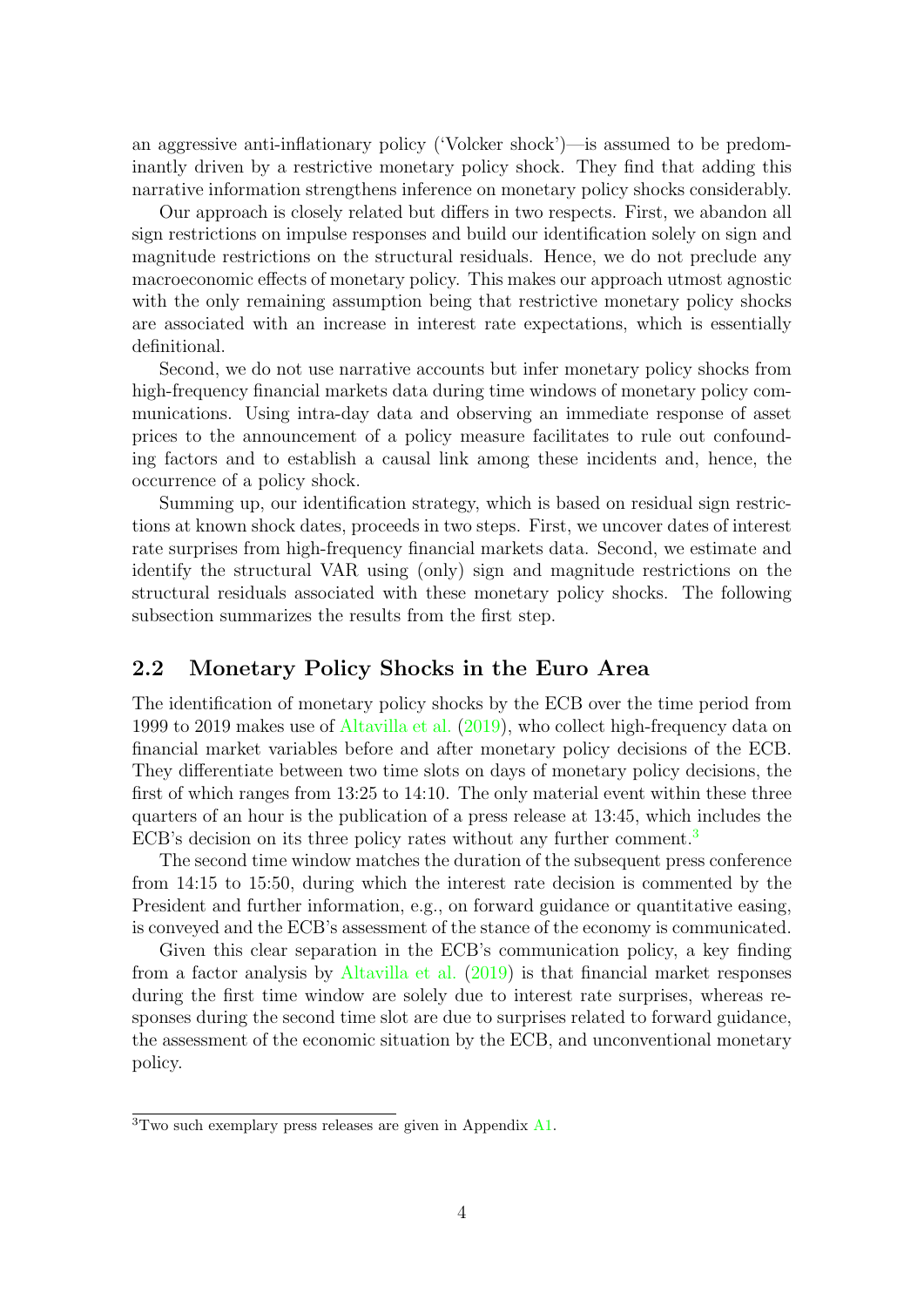In order to identify monetary policy shocks, we focus on financial market reactions reflecting changes in interest rate expectations during the first of the two aforementioned time slots. Specifically, we consider data on changes in overnight index swap (OIS) rates with maturities of 1 week, 1 month, 3 months and 6 months during the time frame from 13:25 to 14:10 on days of monetary policy decisions.

As the ECB Governing Council usually meets once a month, this intra-day information on the (non-)occurrence of a policy shock is easily transformed into monthly observations in order to match the frequency at which the variables of our VAR are observed. In the few months, where more than one meeting took place, the cumulative change of the swap rates in the respective month is considered.

<span id="page-7-0"></span>Figure 1: Monetary Policy Decisions and Financial Markets Reactions



Black dots: Average of standardized 1-week, 1-month, 3-months and 6-months overnight index swap rate changes in basis points. Red lines: 1.5 standard deviations.

All four resulting swap rate time series are highly leptokurtic: In 80% − 87% of the cases, swap rates do not change at all or at most by one basis point, yet the standard deviation of the series ranges from 1.9 to 2.6 basis points. This means, first, that most interest rate decisions are anticipated and financial markets hardly react to the press release; and second, that there were some significant unexpected decisions, i.e., interest rate surprises. We direct our attention to these events.

In particular, we focus on policy surprises at which financial markets were particularly startled, when the Governing Council of the ECB conveyed its interest rate decision to the public. To identify such events, we standardize the time series of the changes in the four swap rates and consider the average of them at each date. The resulting synthetic series of average changes is presented in Figure [1](#page-7-0) together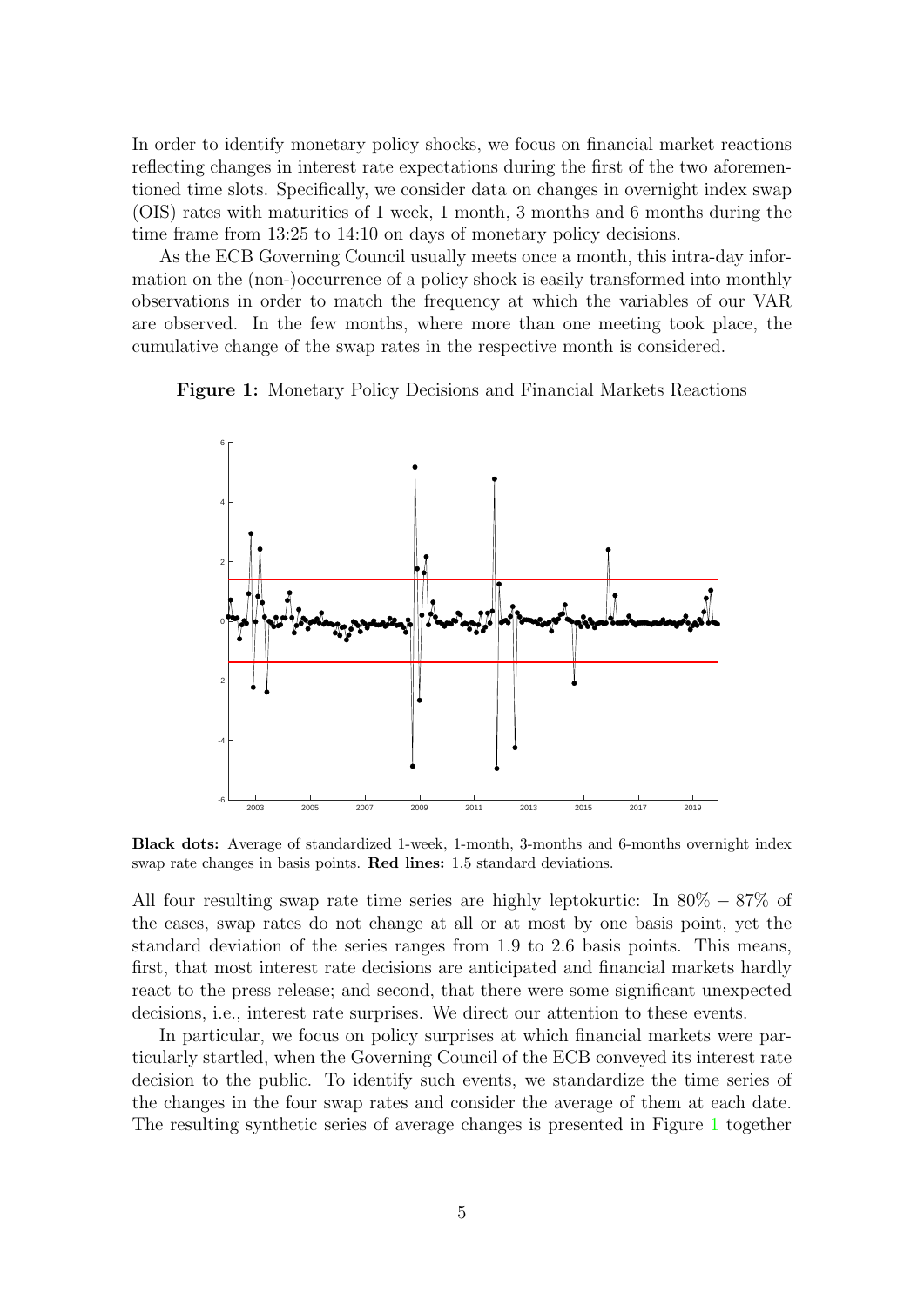<span id="page-8-2"></span>

| Date          | Sign   | Description                                                                                              |
|---------------|--------|----------------------------------------------------------------------------------------------------------|
| Nov. 7, 2002  | $+$    | Amid deteriorating economy, ECB does not bow to<br>politicians', Fed's and public's pleas to cut rates.  |
| Dec. 5, 2002  |        | Having underpinned its independence, ECB relents<br>in the face of the economic downturn.                |
| Mar. 6, 2003  | $+$    | Preceding statements of ECB officials have been<br>misinterpreted in direction of a larger rate cut.     |
| Jun. 5, 2003  |        | Markets are doubtful about a significant rate cut,<br>so the ECB exceeds expectations.                   |
| Oct. 8, 2008  |        | Globally coordinated rate cut; full allotment makes<br>corridor system essentially a floor system.       |
| Nov. 6, 2008  | $+$    | ECB does not meet expectations raised by BoE's<br>sharp rate cut immediately preceding it.               |
| Dec. 4, 2008  | $+$    | ECB intensifies monetary easing only cautiously<br>and again lags behind BoE's rate cut.                 |
| Jan. 15, 2009 |        | Restoration of pre-crisis corridor range reduces in-<br>terest rate floor disproportionately.            |
| Mar. 5, 2009  | $^{+}$ | Similarly to late 2008, ECB fails to meet expecta-<br>tions raised by preceding BoE rate cut.            |
| Apr. 2, 2009  | $+$    | The unexpectedly timid rate cut shows ECB's aver-<br>sion towards a zero-interest policy.                |
| Oct. 6, 2011  | $+$    | President Trichet's last meeting; prior statements<br>of ECB officials misread in direction of rate cut. |
| Nov. 3, 2011  |        | President Draghi's first meeting; rate cut despite<br>an essentially unchanged economic environment.     |
| Jul. 5, 2012  |        | Markets did not expect the deposit facility rate to<br>be reduced to zero.                               |
| Sep. 4, 2014  |        | Rate cut a month after the ECB said rates would<br>remain unchanged for an extended period of time.      |
| Dec. 3, 2015  | $+$    | The ECB Governing Council does not follow Pres-<br>ident Draghi's push for a higher rate cut.            |

Table 1: Monetary Policy Shocks in the Euro Area, 2002-2019

with red bands that indicate 1.5 standard deviations, which we use as threshold for the average change in swap rates to qualify as policy shock.[4](#page-8-0) This threshold choice implies that there have been fifteen policy shocks—eight restrictive, seven expansive—in the period from 2002 to  $2019<sup>5</sup>$  $2019<sup>5</sup>$  $2019<sup>5</sup>$  Table [1](#page-8-2) gives some narrative back-

<span id="page-8-0"></span><sup>&</sup>lt;sup>4</sup>We will consider alternative thresholds in the robustness analysis in Subsection [4.3.](#page-14-0)

<span id="page-8-1"></span><sup>&</sup>lt;sup>5</sup>As [Altavilla et al.](#page-31-1) [\(2019\)](#page-31-1), we use data from 2002 to 2019, because the sparsity (and, hence, increased volatility) of quotes between 1999 and 2002 impedes separating noise from true policy surprises in this period.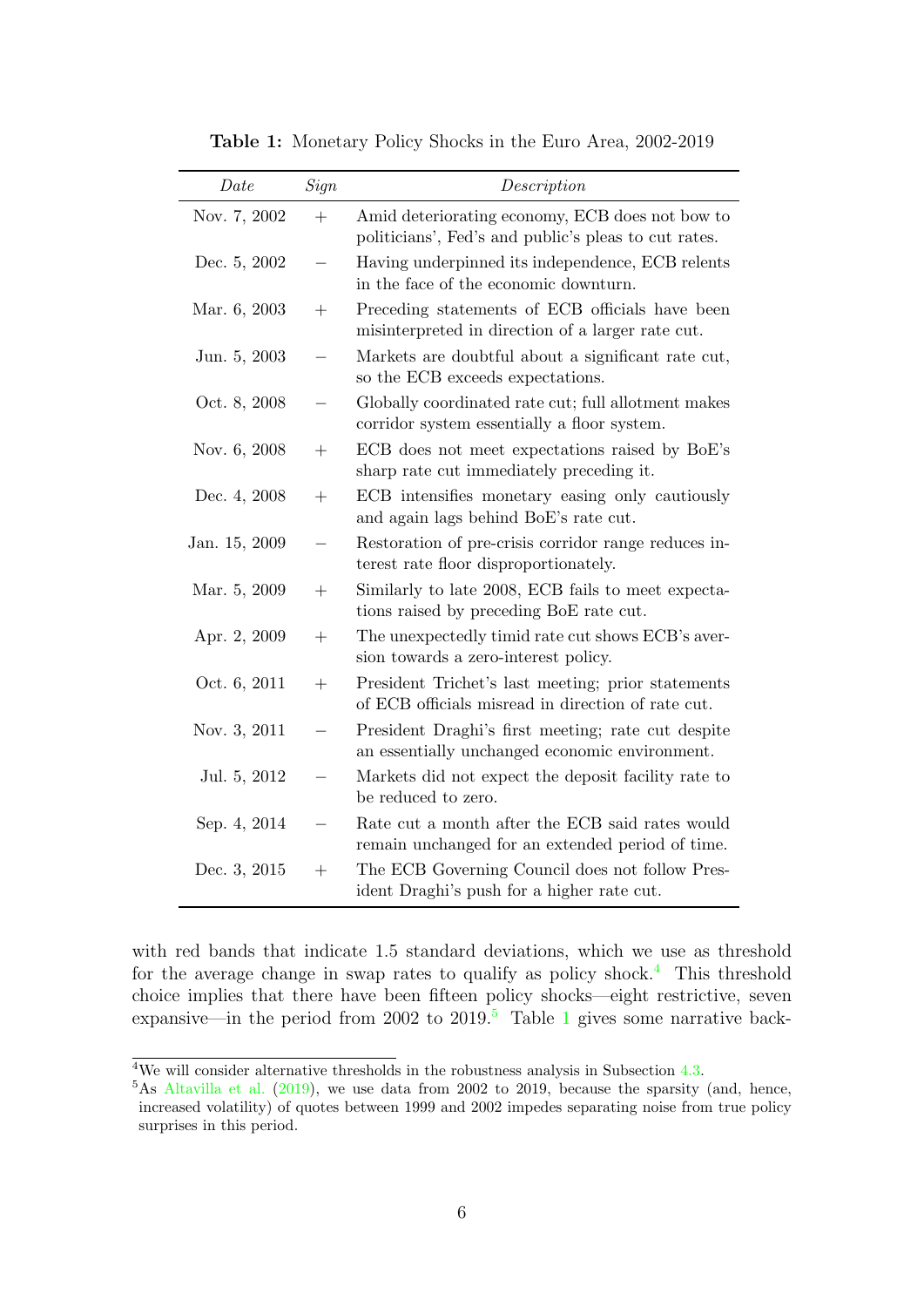ground information on these monetary policy decisions and Appendix [A2](#page-22-0) provides a more detailed description based on ECB material and newspaper articles. In the next section, we outline how these monetary shocks are used in the identification of the structural VAR by means of sign and magnitude restrictions on the structural residuals.

# <span id="page-9-0"></span>3 VAR Implementation

We conduct our empirical analysis by means of a structural VAR model. Point of departure is the standard reduced form VAR representation

<span id="page-9-2"></span>
$$
\boldsymbol{y}_t = \boldsymbol{c} + \sum_{i=1}^L \boldsymbol{A}_i \boldsymbol{y}_{t-i} + \boldsymbol{u}_t, \tag{1}
$$

where  $y_t$  is the  $K \times 1$  vector of observations on the endogenous variables in time period (month) t. The right-hand side includes a  $K \times 1$  vector of constants, c, and  $i = 1, \ldots, L$  time lags of the vector of endogenous variables,  $y_{t-i}$ , with corresponding  $K \times K$  reduced-form parameter matrices  $A_i$ . As it is standard in the literature on monetary VARs with monthly data, we set the lag length of the VAR to  $L = 12$ . Finally,  $u_t$  is a  $K \times 1$  vector of stochastic error terms, which are assumed to be independently and normally distributed,  $u_t \sim \mathcal{N}(\mathbf{0}, \mathbf{V})$ .

Having set up the standard framework for our analysis, we now turn to a description of the model specification, i.e., the variables included, the data sources and the econometric implementation of our identification strategy.

### 3.1 Variables and Data

The long tradition of modeling US monetary policy has produced a consensus on a set of variables to be included that is considered rich enough to adequately capture the macroeconomic effects of monetary policy. This set includes real output, economy-wide prices, commodity prices, non-borrowed reserves, total reserves and the federal funds rate.

There is no corresponding standard for modeling monetary policy in the euro area. To make the results (and our identification strategy) comparable with previous studies and alternative methodological approaches, we follow the US modeling canon, yet with two modifications: First, we use  $M1$  as a measure of the money stock.<sup>[6](#page-9-1)</sup> Second, we add the US federal funds rate  $(FFR)$  as a foreign interest rate and the nominal Euro-Dollar exchange rate  $(EUR/USD)$  to account for euro area interactions with the US economy and US monetary policy. [Kim and Roubini](#page-33-3) [\(2000\)](#page-33-3) use the same set of variables to study monetary policy in G7 countries.

<span id="page-9-1"></span><sup>&</sup>lt;sup>6</sup>In doing do, we stick to applied work on monetary policy in the euro area that incorporates money in its specification, in particular [Georgiadis](#page-33-4) [\(2015\)](#page-33-4), [Barigozzi et al.](#page-31-3) [\(2014\)](#page-31-3), [Rafiq and](#page-33-5) [Mallick](#page-33-5) [\(2008\)](#page-33-5), and [Peersman](#page-33-6) [\(2004\)](#page-33-6).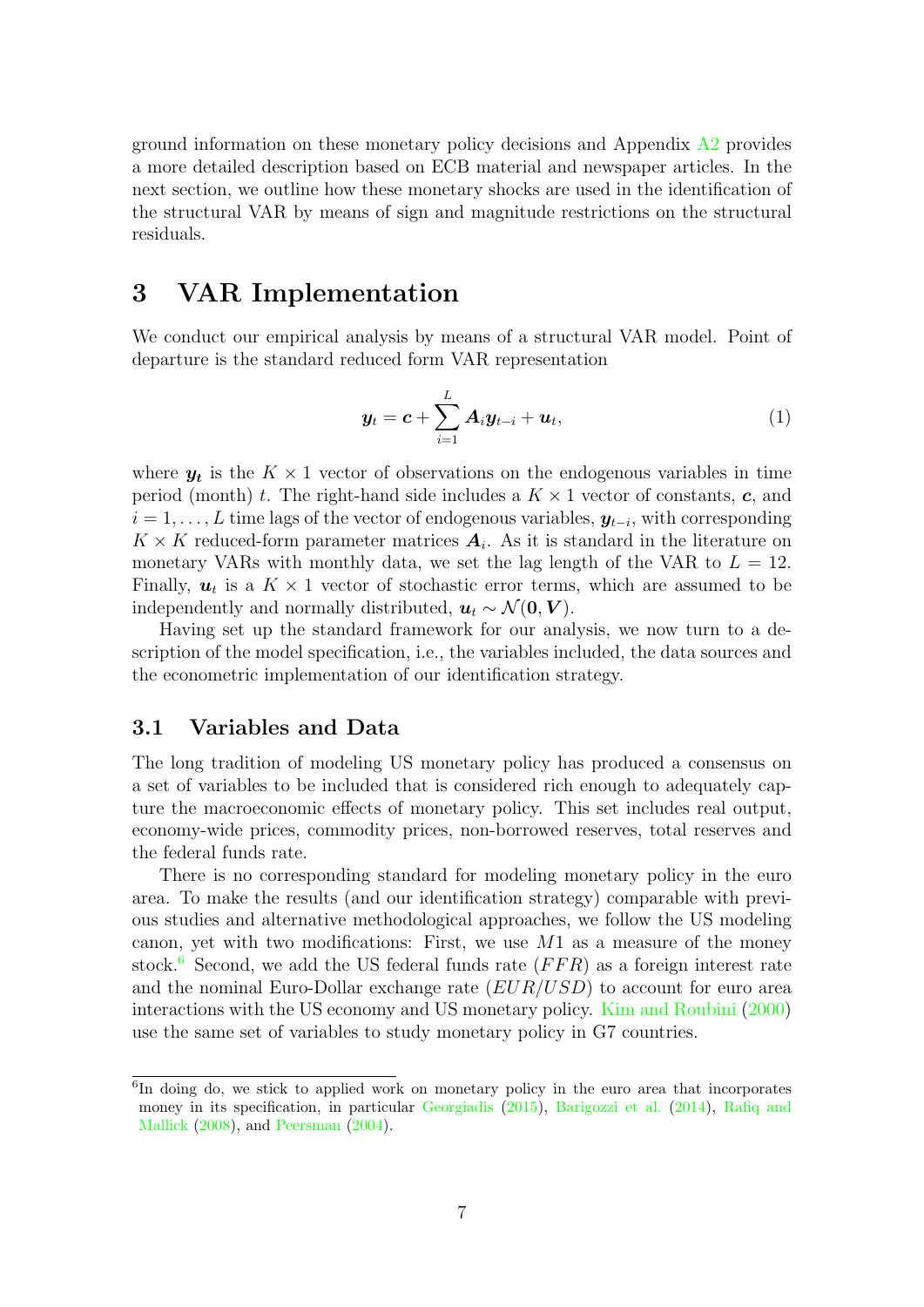

<span id="page-10-2"></span>

Notes: The data were retrieved from Macrobond, primary data sources are: European Money Markets Institute (*EONIA*), Eurostat (*GDP*, Industrial Production), Hamburg Institute of International Economics ( $PCOM$ ), the Federal Reserve Bank of New York ( $FFR$ ) and the ECB  $(HCPI, M1, EUR/USD).$ <sup>[7](#page-10-0)</sup>

In our euro area data set, comprising monthly data over the period from 1999m1 to 2019m12, real output is measured in terms of real  $GDP<sup>8</sup>$  $GDP<sup>8</sup>$  $GDP<sup>8</sup>$  As economy-wide price indicator we use the harmonized consumer price index  $(HCPI)$ , since it is the ECB's explicit policy target and highly correlated with the GDP deflator. Commodity prices are measured by the overall commodity price index  $(PCOM)$  of the Hamburg Institute of International Economics in Euro. The money stock M1 includes overnight deposits and cash. As short-term money market rate we use the European OverNight Index Average (EONIA), defined as average of interest rates on overnight unsecured lending between banks.

 $EONIA$ ,  $FFR$  and  $EUR/USD$  are all measured at monthly averages. All variables are in natural logs except for  $EONIA$  and  $FFR$ . Hence, our vector of endogenous variables in Equ. [\(1\)](#page-9-2) is of dimension  $7 \times 1$  and given by

 $y_t \equiv (EONIA_t, GDP_t, HCPI_t, PCOM_t, M1_t, FFR_t, (EUR/USD_t)^T$ .

<span id="page-10-0"></span><sup>&</sup>lt;sup>7</sup>Note that the officially published time series of  $M1$  exhibits a jump in May 2005, which is related to the fact that Spanish non-MFI savings accounts were re-classified and included in M1 from then on. We have eliminated this break by adding Spanish non-MFI savings accounts to M1 also prior to May 2005.

<span id="page-10-1"></span>Monthly data are obtained through interpolation using industrial production data and the method proposed by [Chow and Lin](#page-31-4) [\(1971\)](#page-31-4).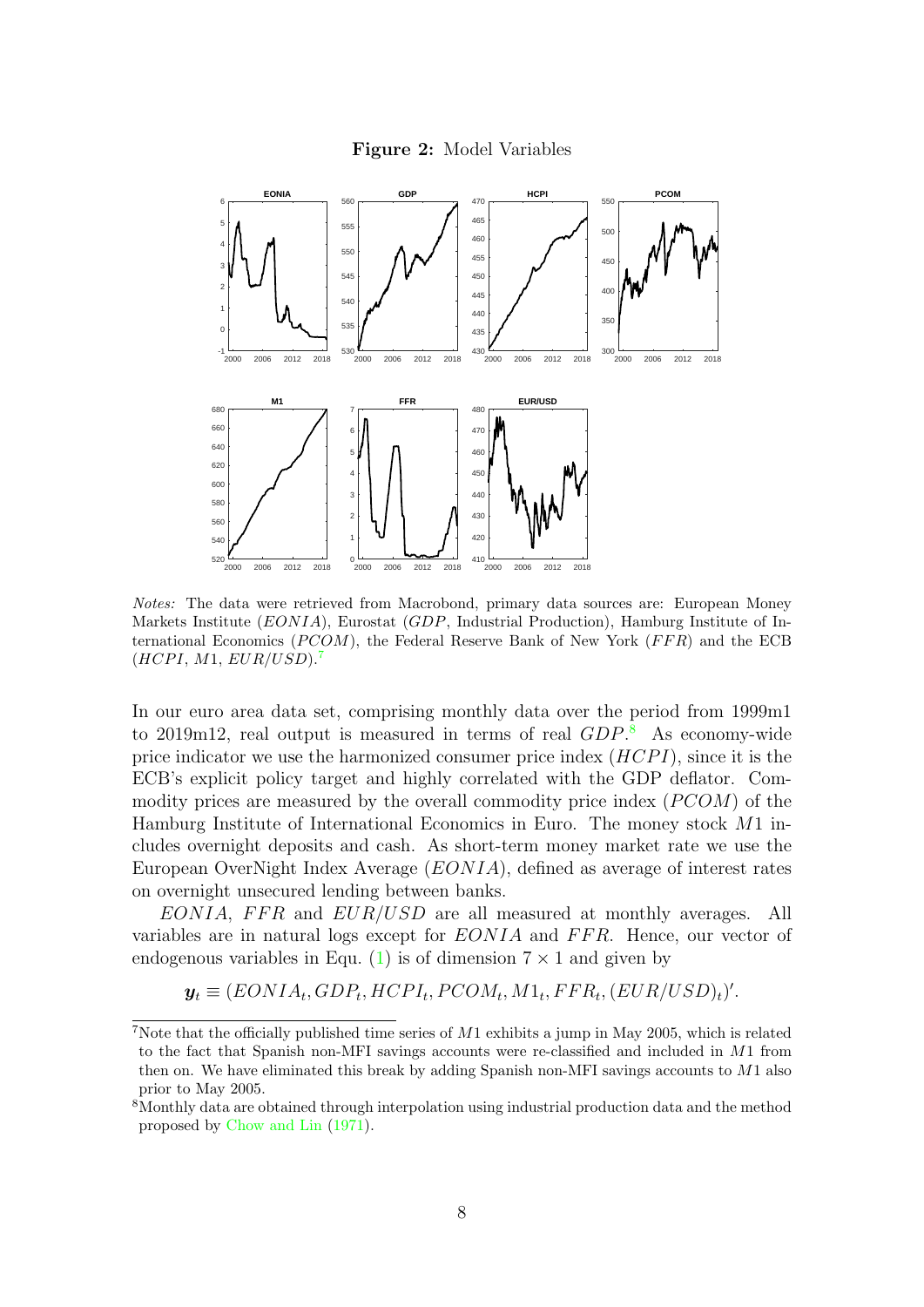The sample starts at 1999m1 with the formation of the euro area as a monetary union and goes through 2019m12, which makes 252 observations. The time series are presented in Figure [2.](#page-10-2)

Modeling US interest rate policy often stops in 2008, when the policy rate hit the zero lower bound and was complemented by unconventional measures. In the euro area such a lower bound has arguably not been reached during the sample period. The deposit facility rate and EONIA became negative in 2014 and declined further thereafter. Therefore, and in accordance with [Hartmann and Smets](#page-33-7) [\(2018\)](#page-33-7), we use the full sample in the estimation.

### 3.2 Identification

Having uncovered a set of fifteen monetary policy shocks from high-frequency data in Subsection [2.2,](#page-6-1) we now outline how we use this information to identify the following structural VAR associated with the reduced form given by Equ. [\(1\)](#page-9-2):

<span id="page-11-0"></span>
$$
\boldsymbol{B}\boldsymbol{y}_t = \boldsymbol{c}^* + \sum_{i=1}^L \boldsymbol{A}_i^* \boldsymbol{y}_{t-i} + \boldsymbol{w}_t, \tag{2}
$$

where  $c^* = Bc, A_i^* = BA_i, w_t = Bu_t$  and  $w_t \sim \mathcal{N}(0, I)$ . The matrix  $B$  is the structural parameter matrix that governs the instantaneous relationships between the model variables. It is chosen such the following sign restrictions are satisfied:

<span id="page-11-2"></span>
$$
\hat{w}_{1,t} > 0,\tag{3}
$$

where  $\hat{w}_{1,t}$  is the structural residual of the first equation of the SVAR in Equ.  $(2)^9$  $(2)^9$  $(2)^9$ for  $t = 2002 \text{m}11$ ,  $2003 \text{m}03$ ,  $2008 \text{m}11$ ,  $2008 \text{m}12$ ,  $2009 \text{m}03$ ,  $2009 \text{m}04$ ,  $2011 \text{m}10$ , and 2015m12, i.e., months of restrictive policy shocks, and

<span id="page-11-3"></span>
$$
\hat{w}_{1,t} < 0 \tag{4}
$$

for  $t = 2002 \text{m}^{12}$ ,  $2003 \text{m}^{06}$ ,  $2008 \text{m}^{10}$ ,  $2009 \text{m}^{01}$ ,  $2011 \text{m}^{11}$ ,  $2012 \text{m}^{07}$ , and  $2014 \text{m}^{09}$ , i.e., months of expansive policy shocks (see Table [1\)](#page-8-2).

The sign restrictions given by Expression [\(3\)](#page-11-2) and [\(4\)](#page-11-3) are complemented by magnitude restrictions to make sure that the identifying shocks are economically meaningful. Specifically, we require that each of them exceeds (in absolute terms) half the standard deviation of the series of structural residuals of the policy equation a choice that is motivated by computing time considerations. These additional magnitude restrictions rule out that structural residuals of a negligible size are misinterpreted as policy shocks and sharpen our identification, but they are not crucial for the results. Estimates based on sign restrictions only are provided in Appendix [A3.](#page-29-0)

<span id="page-11-1"></span><sup>&</sup>lt;sup>9</sup>Without loss of generality we identify the monetary policy rule in the first equation of the SVAR.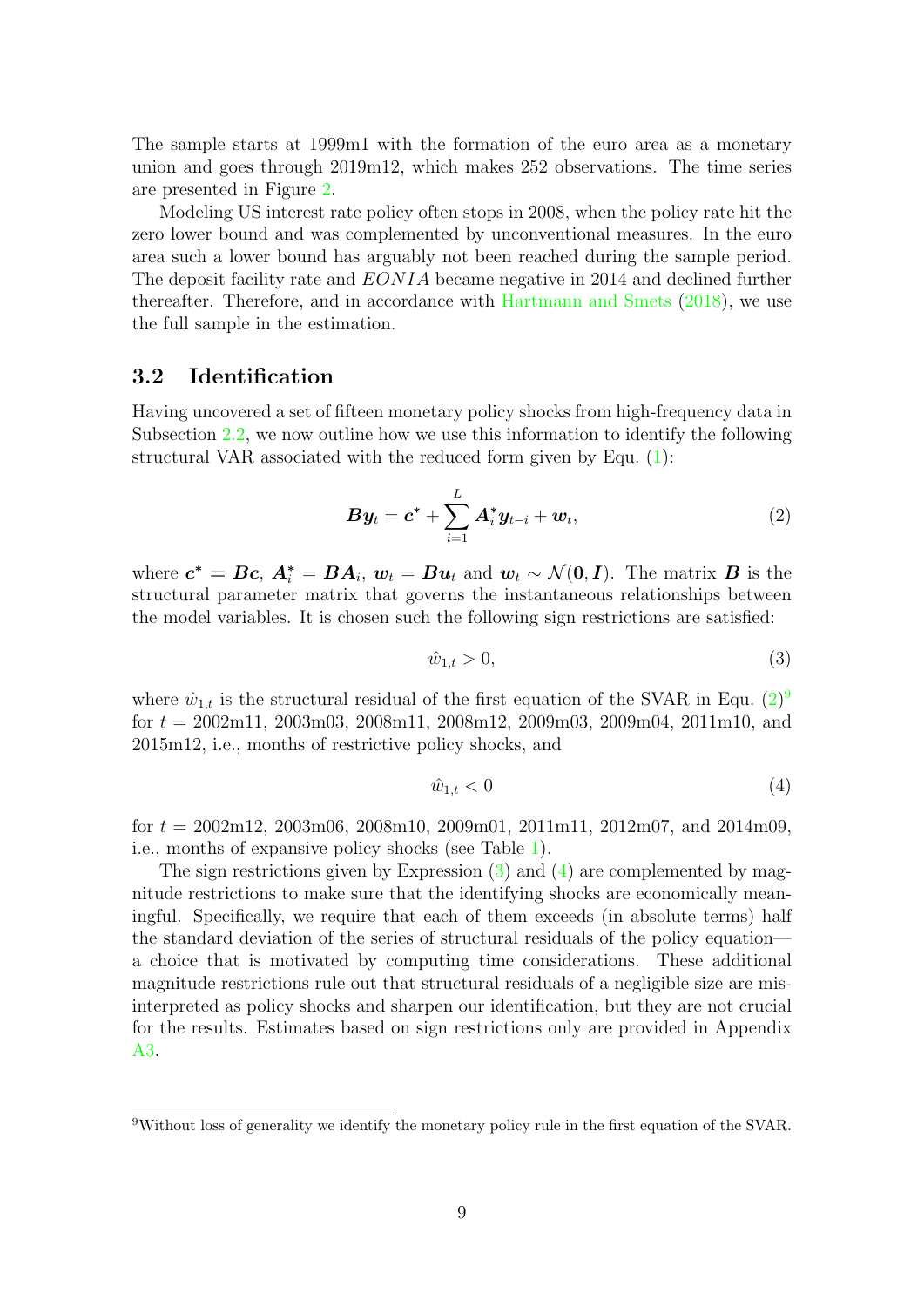### 3.3 Estimation

The model is estimated with standard Bayesian techniques, employing an independent Normal-Wishart prior with Minnesota-style shrinkage of the prior parameter variance-covariance matrix  $V_A$ , where  $A = (c, A_1, \ldots, A_L)$  with dimension  $K \times (KL + 1)$  and  $V_A$  assumed diagonal, implying independent parameters. With regard to the  $K^2L+K$  diagonal elements  $v_{ii,A}$  (i.e., the prior values of the variance), we set a flat prior variance on intercepts,  $v_{ii,\mathbf{A}} = 100$ , and decreasing prior variances on lag parameters,  $v_{ii,\mathbf{A}} = \kappa_1 \cdot l^{-2}$  for own lag l and  $v_{ii,\mathbf{A}} = \kappa_2 \cdot l^{-2} \cdot \hat{\sigma}_{ii}^2 / \hat{\sigma}_{jj}^2$  for lags of other variables, where the scaling parameter  $\hat{\sigma}_{ii}^2/\hat{\sigma}_{jj}^2$  is the ratio of estimated residual variances of univariate  $AR(12)$  models for variables i and j. The hyperparameters are set to  $\kappa_1 = 0.1$  and  $\kappa_2 = 0.01$  to achieve sufficient shrinkage, but the results are robust to increasing these values and, hence, the prior variance, to, e.g.,  $\kappa_1 = 1$  and  $\kappa_2 = 0.1$ .<sup>[10](#page-12-1)</sup>

The prior mean of AR(1) parameters in the VAR is set to one, while all other slope parameters, including the constant, are set to zero. Hence, the model estimates are shrunk towards a multivariate random walk, which is a reasonable assumption given the non-stationary nature of the variables at hand (see Figure [2\)](#page-10-2); but the results are robust if we choose prior values smaller than one for the  $AR(1)$  parameters.

In selecting structural parameter matrices  $\boldsymbol{B}$  that satisfy the sign and magnitude restrictions we apply the well-established procedure proposed by Rubio-Ramírez [et al.](#page-34-7)  $(2010)$  for set-identified models.<sup>[11](#page-12-2)</sup> Specifically, we randomly draw a square orthogonal matrix from a multivariate Normal distribution and multiply it with the Cholesky factor of  $V$  to obtain independent shocks. If a candidate draw does not satisfy the sign and magnitude restrictions on the structural residuals, it is discarded, otherwise it is retained. We stop sampling when we have collected 5,000 valid draws.

### <span id="page-12-0"></span>4 Effects of Monetary Policy Shocks

In this section, we report the impulse responses of our model variables to a restrictive monetary shock. We compare them to those obtained using a traditional sign restriction approach and explore the robustness of our results with respect to the number of identifying monetary policy shocks.

### 4.1 Basic Results

Figure [3](#page-13-0) shows the impulse responses of our seven model variables to a restrictive monetary policy shock over a 5-year period. It also plots the impulse response of

<span id="page-12-1"></span><sup>&</sup>lt;sup>10</sup>We do not consider the diffuse prior  $V_A^{-1} = 0$ , because it is subject to overfitting due to the relatively high number of parameters to be estimated. Our findings do not hinge on the use of the Minnesota prior, however. We obtain qualitatively similar results when we apply the diffuse prior and reduce the parameters to be estimated by lowering the lag length to, e.g.,  $L = 4$ .

<span id="page-12-2"></span><sup>&</sup>lt;sup>11</sup>See Kilian and Lütkepohl  $(2017)$  for a textbook treatment.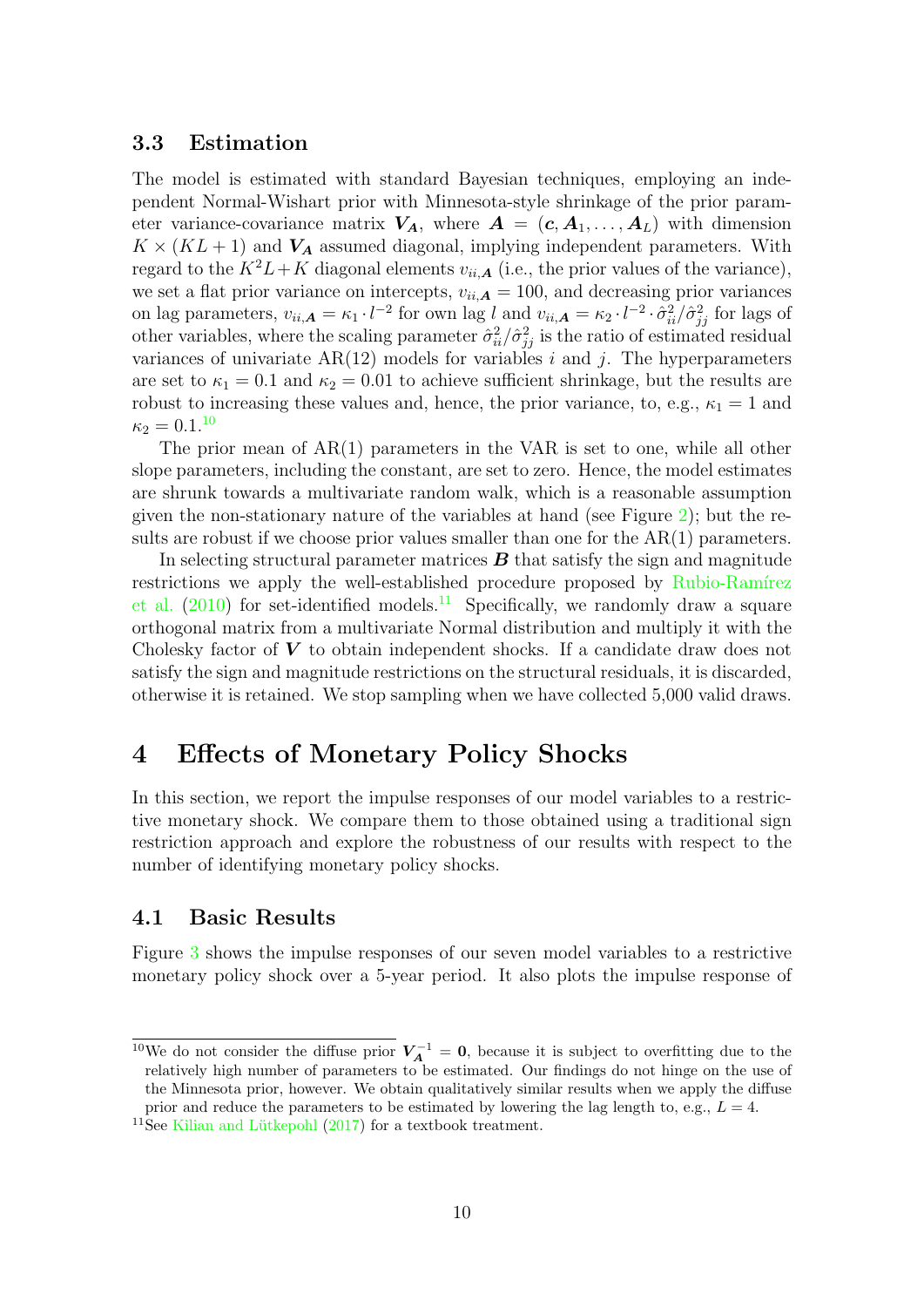<span id="page-13-0"></span>

Figure 3: Impulse Responses, 68% Credible Sets

Red: Sign and magnitude restrictions on structural residuals. Gray: Sign restrictions on impulse responses analogous to [Uhlig](#page-35-0) [\(2005\)](#page-35-0).

the forward discount premium  $(FDP)$ , which is implied by the results for  $EONIA$ , the federal funds rate and the exchange rate. $^{12}$  $^{12}$  $^{12}$ 

As baseline, we report posterior medians and  $68\%$  credible sets.<sup>[13](#page-13-2)</sup> Notice that  $EONIA$  responds on impact to the monetary policy shock, i.e., within the same month. This does not come as a surprise, given that our identification of monetary policy shocks is related to interest rate expectations reflected in high frequency data on overnight interest rate swaps. Hence,  $EONIA$  is a natural anchor for the scaling of the shock and so we normalize the median impact response of it to 25 basis points.

A number of interesting results emerge, all of which are consistent with standard macroeconomic theory. To begin with, there is a negative effect on output and it intensifies gradually. The effect reaches its maximum after one and a half to two years and then levels off. The effects on consumer prices are clearly on the negative side on impact and they remain so in the medium-run. In contrast, while commodity prices also respond negatively on impact, there is no systematic mediumrun effect. This suggests that the medium-run price effects of restrictive monetary

<span id="page-13-1"></span><sup>&</sup>lt;sup>12</sup>Specifically, the impulse response (IR), calculated as  $IR_{FDP,k} = IR_{EUR/USD,0} - IR_{EUR/USD,k} +$  $\sum_{t=0}^{k} (IR_{EONIA,t} - IR_{FFR,t}),$  measures the arbitrage gain from holding a short position in USD and a long position in EUR while EONIA rises unexpectedly due to a monetary policy shock.

<span id="page-13-2"></span> $13$ Results for 100% credible sets based on posterior means of the reduced-form coefficients are presented in Appendix [A4.](#page-30-0)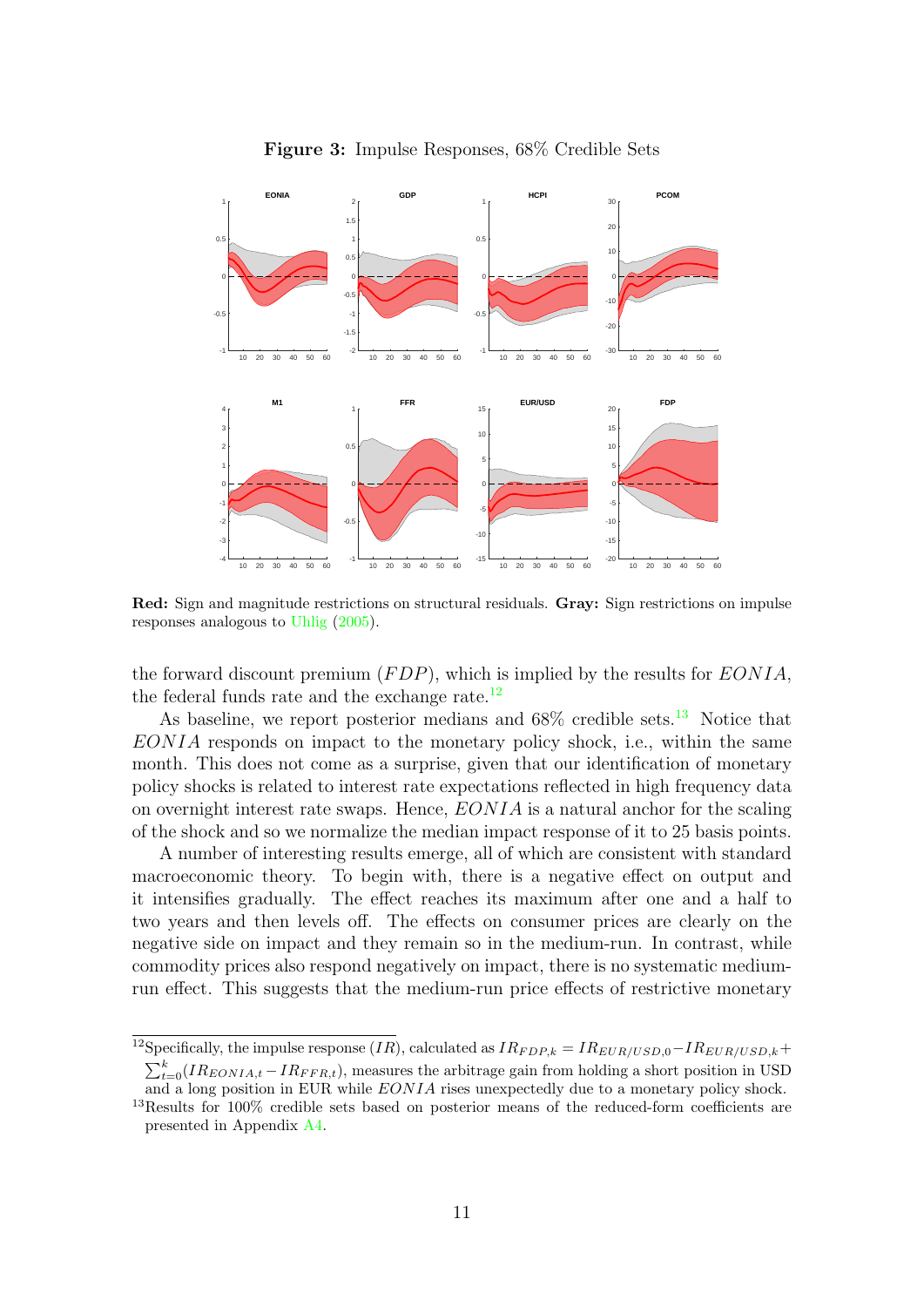policy shocks materialize mainly through core inflation. The stock of narrow money responds negatively on impact but the effect levels off in the medium-run.

Regarding the international value of the Euro we observe an appreciation following a restrictive shock, while the federal funds rate tends to fall initially. These effects suggest that the demand for euro-denominated assets increases and that the demand for dollar-denominated assets correspondingly decreases. Finally, the median response of the forward discount premium remains close to zero, suggesting that the unexpected interest rate hike does not provide a notable arbitrage gain from a long position in Euro and a short position in US-Dollar.

### 4.2 Comparison with Traditional Sign Restrictions

[Kerssenfischer](#page-33-9) [\(2019\)](#page-33-9) suggests that studies that find puzzling effects of US monetary policy shocks do so because they miss important information in their empirical setup rather than suffering from an invalid identification. In turn, one might ask, whether our textbook results on euro area monetary policy are sample-driven rather than identification-driven and whether we would achieve similar results when we apply a conventional identification scheme.

Therefore, we compare our results with those obtained using traditional sign restrictions on impulse responses in line with [Uhlig](#page-35-0) [\(2005\)](#page-35-0), which require consumer prices and the money stock to move in the opposite direction of the short-term interest rate over five consecutive months beyond impact.

First, notice that imposing these sign restrictions on top of the restrictions on the structural residuals leaves our results virtually unchanged. This is not surprising: As can be seen from Figure [3,](#page-13-0) the traditional sign restrictions—a negative co-movement of  $EONIA$  with M1 and  $HCPI$ —are not binding for the posterior median and the credible sets in the first five months. In other words, we obtain as an estimation result what is imposed as an assumption by [Uhlig](#page-35-0) [\(2005\)](#page-35-0).

Second, the impact on unrestricted variables remains largely inconclusive with the traditional sign restriction approach. Real output seems to not respond systematically on impact or even positively, echoing [Uhlig'](#page-35-0)s original findings on US monetary policy. This holds analogously for the federal funds rate. Also for commodity prices and the Euro-Dollar exchange rate, many draws indicate positive responses.

We conclude that the clear findings on the effects of monetary policy are not sample-driven. They rather result from the strength of the identification procedure that we propose.

### <span id="page-14-0"></span>4.3 Number of Identifying Shocks

Our overall identification strategy builds on uncovering monetary shocks from highfrequency data; these are defined as policy incidents that are surprising and of a 'sizable magnitude' (see Subsection [2.2\)](#page-6-1). In our baseline scenario, a 'sizable magnitude' is understood as leading to an average change of the considered swap rates that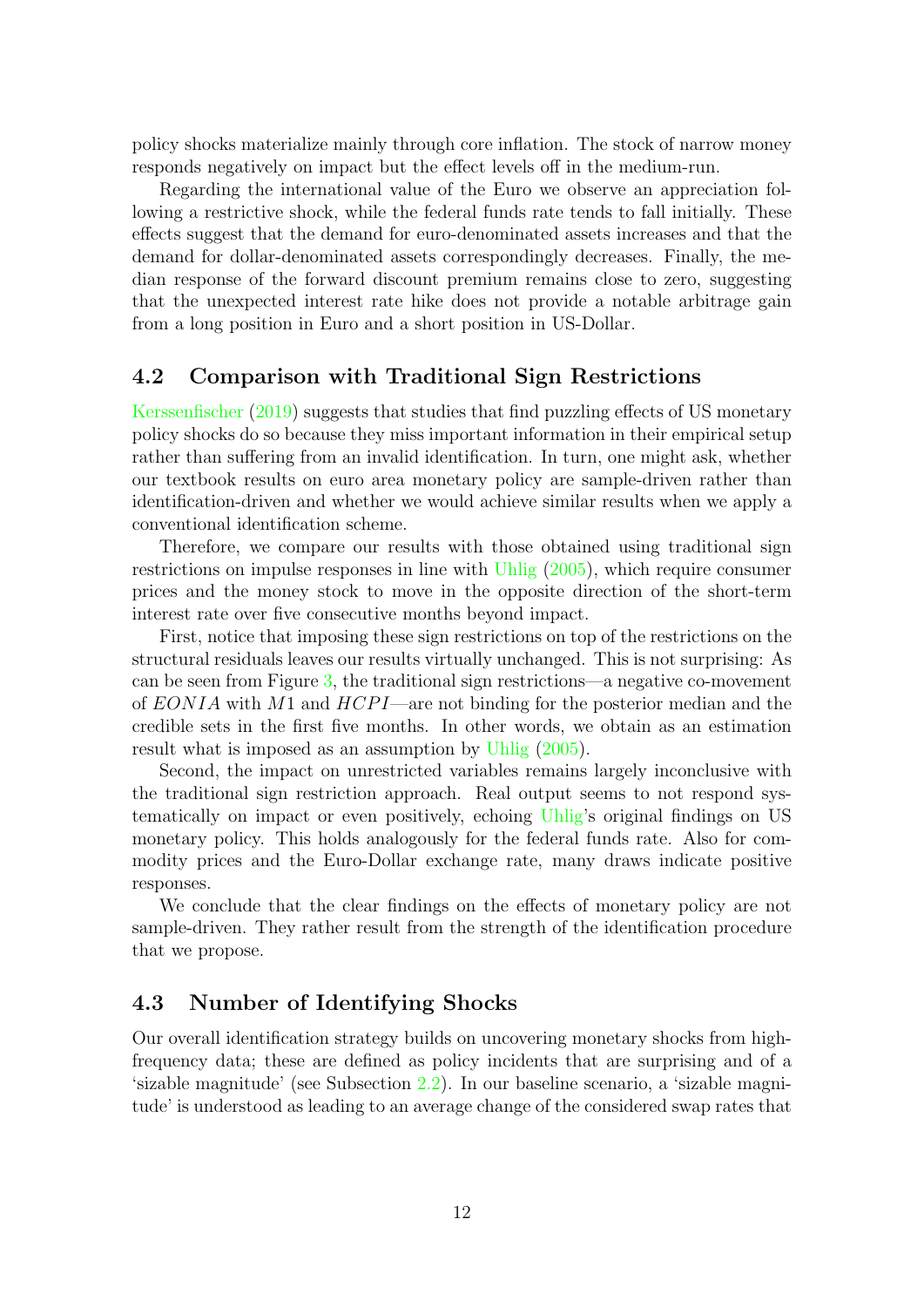exceeds 1.5 standard deviations. This definition leads to a set of fifteen monetary policy shocks.



<span id="page-15-0"></span>Figure 4: Impulse Responses, Alternative Numbers of Identifying Shocks

Top left (5 $\sigma$ -scenario): 2008m10, 2008m11, 2011m10, and 2011m11. Top right (3 $\sigma$ -scenario): 5 $\sigma$ plus 2002m11 and 2012m07. Bottom left (2.5σ-scenario): 3σ plus 2003m03, 2003m06, 2009m01, and 2015m12. Bottom right (baseline specification):  $2.5\sigma$  plus  $2002m12$ ,  $2008m12$ ,  $2009m03$ , 2009m04, and 2014m09.

The rationale for the choice of a relatively large number of shocks in the baseline scenario is that it essentially rules out the theoretical possibility of the coincidental occurrence of other than monetary policy shocks with the same sign at the same dates. In the following, we consider more stringent definitions of 'sizable shocks', namely those where the average change of the considered swap rates exceeds two and a half, three and five standard deviations. These alternative definitions, which we refer to as  $2.5\sigma$ -,  $3\sigma$ -, and  $5\sigma$ -scenario, lead to an identification of ten, six, and four monetary policy shocks, respectively. The implied impulse responses are given in the panels of Figure [4.](#page-15-0)

We find that the main qualitative results are already obtained when only the four largest shocks—two restrictive (November 2008 and October 2011) and two expansive (October 2008 and November 2011)—are used for identification (5 $\sigma$ -scenario, top left panel of the figure): a significant response of output, consumer prices, commodity prices, the money stock and the exchange rate.

When the threshold is lowered to three standard deviations, two more shocks are captured, a restrictive one in November 2002 and an expansive one in July 2012.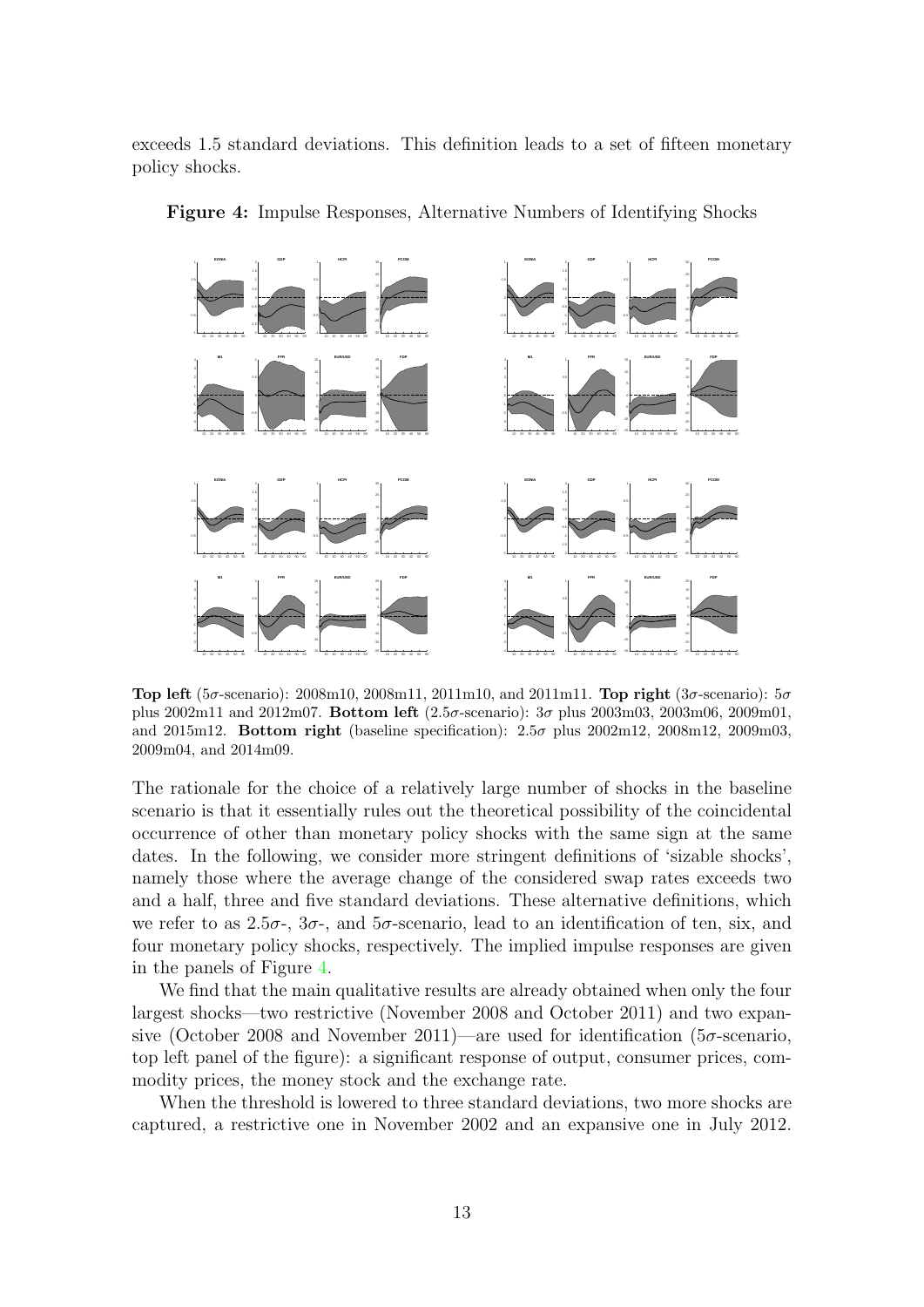This improves identification further (top right panel of the figure). The shape of the impulse responses are already very close to those of the baseline specification, which are reproduced in the bottom right panel of the figure, while the credible sets are wider.

Lowering the threshold further to 2.5 standard deviations provides four more shocks. The corresponding impulse responses are shown in the bottom left panel of Figure [4.](#page-15-0) They basically match those of the baseline specification both in shape and width. We conclude that there is a minimum number of restrictions required to achieve a strong identification, though this number appears to be reasonably small to allow for enough flexibility of the model to fit the data.

# <span id="page-16-0"></span>5 Systematic Monetary Policy

Having analyzed the response of the economy (our key macroeconomic variables) to unpredictable monetary policy decisions in Section [4,](#page-12-0) we now turn to the predictable component of monetary policy and discuss the implied estimates of the ECB's policy rule. Moreover, we evaluate how the short-term interest rate would have evolved if monetary policy had been set in a fully predictable way according to the estimated policy rule.

### 5.1 Policy Rule Estimates

Assuming that the short-term interest rate is a suitable indicator for monetary policy, which is standard since [Bernanke and Blinder](#page-31-5) [\(1992\)](#page-31-5), the structural VAR in Equ. [\(2\)](#page-11-0) provides a measure of systematic monetary policy, i.e., the responses of the interest rate to changes in the other (macroeconomic) model variables.

Specifically, the contemporaneous (i.e., within-a-month) response of the interest rate (EONIA) to model variable y, denoted as  $\varphi_y$ , can be recovered from the structural parameters in Equ. [\(2\)](#page-11-0) according to  $\varphi_y = -b_{1,y}/b_{1,1}$ , where  $b_{1,y}$  and  $b_{1,1}$ are the contemporaneous structural parameters of variable  $y$  and  $EONIA$  in the monetary policy equation.

Existing studies differ widely in their assumptions regarding the specification of the policy rule, in particular on which variables enter the reaction function and which parameters are set to zero. The triangular approach (recursive identification) imposes—corresponding to monetary policy rules along the lines of [Taylor](#page-34-8) [\(1993\)](#page-34-8) that output and prices enter the policy rule and that the money stock does not (cf., e.g., [Christiano et al.,](#page-31-6) [1999\)](#page-31-6). In recent work, using a non-recursive approach, [Arias](#page-31-7) [et al.](#page-31-7) [\(2019\)](#page-31-7) construct sign and zero restrictions on the contemporaneous parameters  $\varphi_y$  based on the same assumptions.

However, traditional non-recursive identification schemes abstain from Taylorrule reasoning and instead focus on the information available to the monetary authority within the same month [\(Leeper et al.,](#page-33-10) [1996;](#page-33-10) [Sims and Zha,](#page-34-9) [2006\)](#page-34-9). This practically exchanges the sets of variables with and without zero restrictions, as output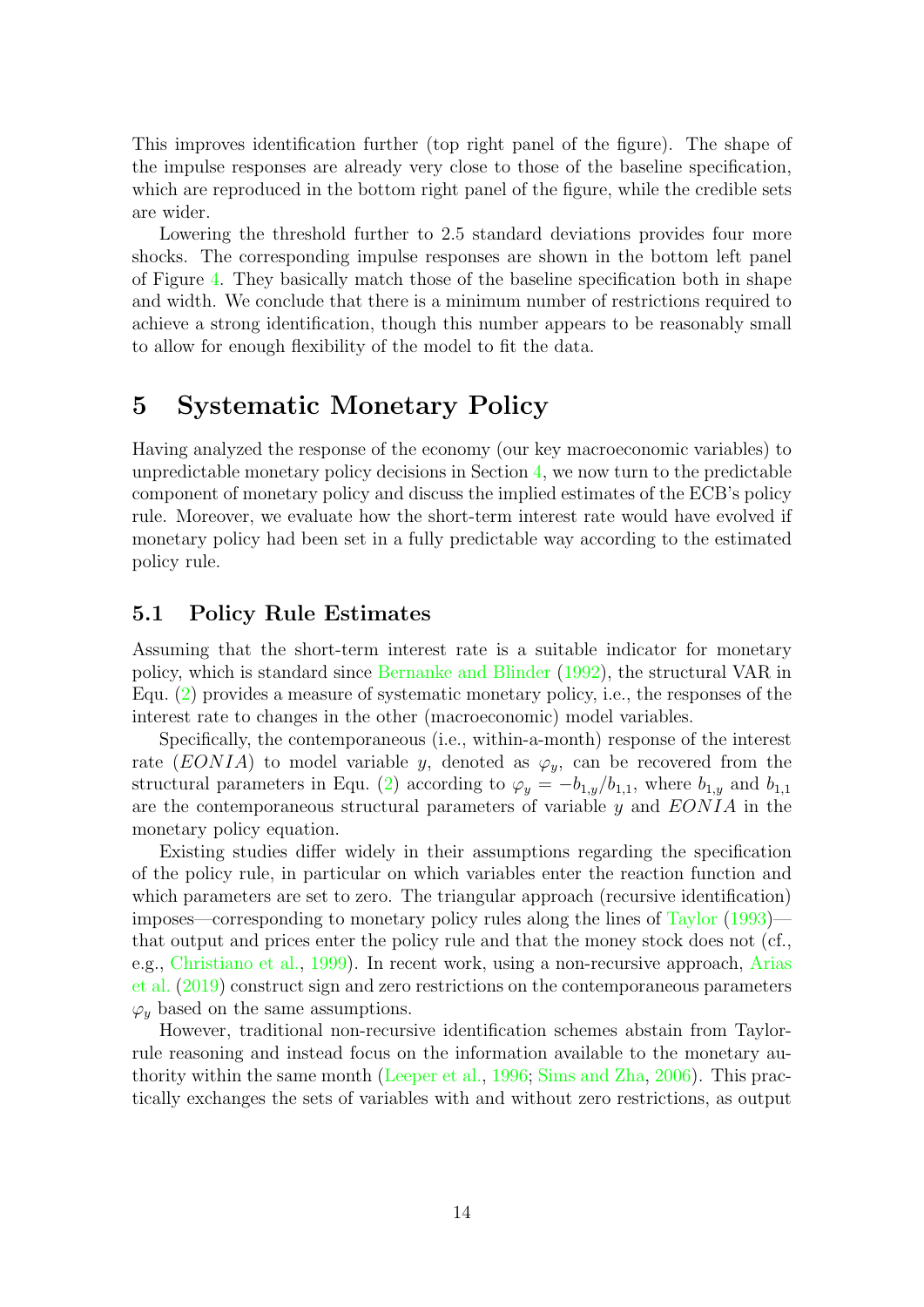and consumer prices are published with delay, while the amount of outstanding cash and overnight deposits is known on a daily basis.

This methodological difference pertains to other variables beyond output, prices and money. Recursive identification of non-US monetary policy, for example, assumes that the US (i.e., the foreign) interest rate is part of the reaction function, while the exchange rate is not [\(Dallari and Ribba,](#page-31-8) [2020;](#page-31-8) [Peersman,](#page-33-6) [2004\)](#page-33-6). In contrast, in a non-recursive scheme, [Kim and Roubini](#page-33-3) [\(2000\)](#page-33-3) deploy the assumption that the monetary authority responds to exchange rate fluctuations and that changes in the foreign interest rate are not relevant beyond the extent to which they are caused by exchange rate fluctuations.

<span id="page-17-0"></span>



Our results on the policy rule are summarized by means of histograms in Figure [5,](#page-17-0) which show the estimated contemporaneous monetary policy rule coefficients. According to these distributions, which cover the entire set of identified draws, realtime data availability seems to play an important role for the conduct of monetary policy. The majority of draws show that the ECB responds contemporaneously to fluctuations of commodity prices, narrow money, the exchange rate and the federal funds rate, all of which are available on a daily basis. Furthermore, the results are consistent with standard theory: Interest rates are raised when commodity prices surge, when narrow money growth accelerates, when the Euro depreciates against the US-Dollar or when the US interest rate goes up.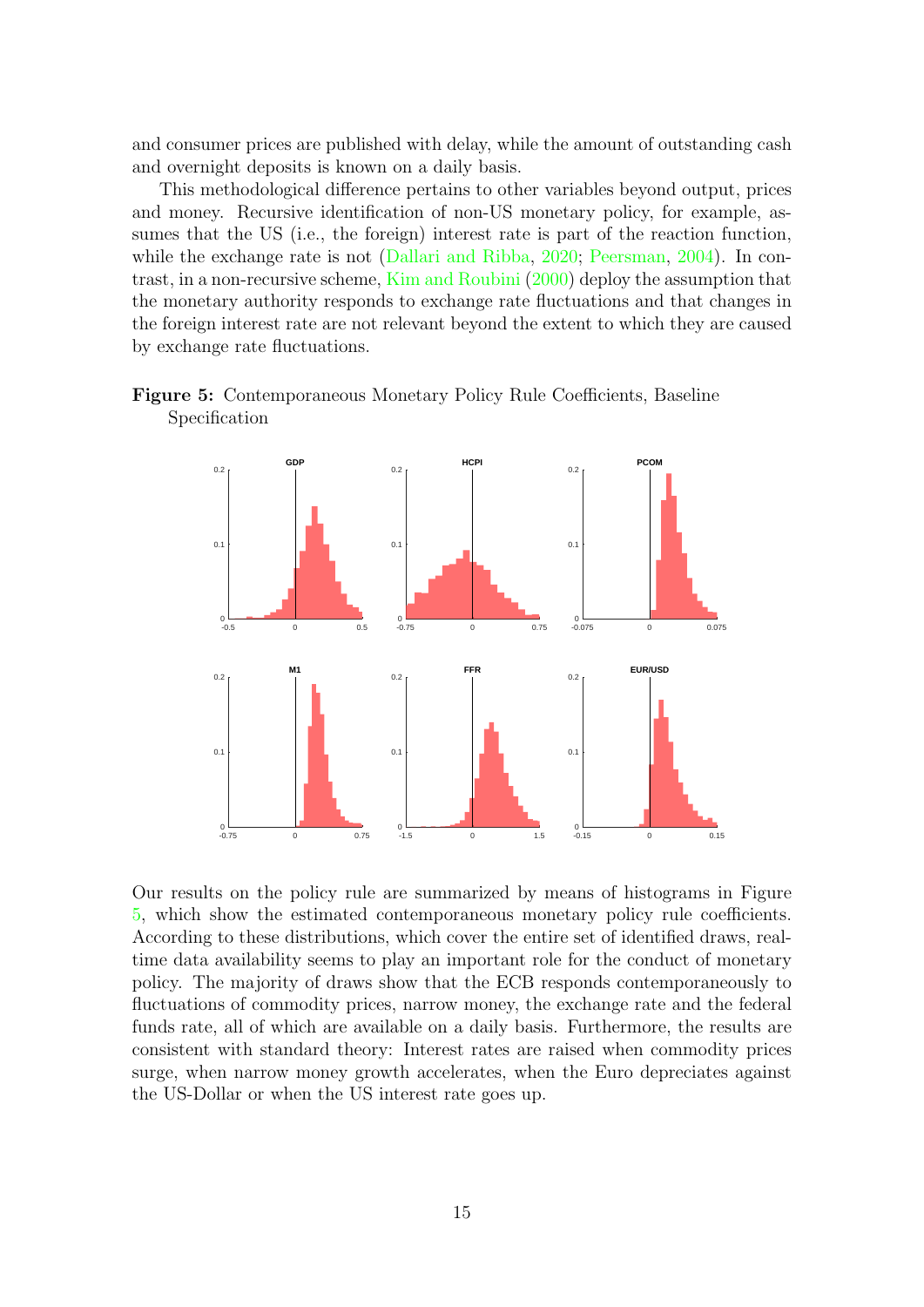The ECB also appears to take the most recent development of output into account, thereby acting counter-cyclically. In contrast, coefficients of the  $HCPI$  are distributed over a wide range of positive and negative values, which is a striking result, since consumer price inflation is the ECB's key target variable. This lack of a clear response to contemporaneous consumer prices might therefore be due to publication lags, since current information on consumer prices is not available at the time when monetary policy is set.

With regard to existing approaches we conclude that real time data availability is a crucial element in identifying systematic monetary policy. Furthermore, caution is required if Taylor-rule inspired restrictions are applied to SVARs, as there seems to be no monetary policy response to contemporaneous consumer prices—probably because they are not observable in real time. However, this finding does not speak against the use of Taylor rules per se, as they usually involve a richer specification than the VAR framework, in particular future projections of (output and) prices.

### 5.2 Counterfactual Monetary Policy

We complete our empirical analysis by exploring how interest rates, in particular EONIA, would have evolved over time if monetary policy had been set in a purely systematic way according to the estimated policy rule. We construct a counterfactual range of  $EONIA$  that excludes fluctuations due to monetary policy shocks (red area in Figure  $6$ ) and compare it with the actual outcome (red line). Hence, the red area can be interpreted as a target range for  $EONIA$ , if monetary policy had been set in a fully predictable way according to our estimated policy rule.

Figure [6](#page-19-0) also plots the three policy rates of the ECB, i.e., the main refinancing rate, usually referred to as 'the policy rate' or the 'key interest rate', the marginal lending facility rate and the deposit facility rate. EONIA followed the main refinancing rate closely until October 2008, when the ECB changed its procedure of providing liquidity to the banking system from a variable-rate bidding to a fixed-rate full allotment procedure. This led to mounting excess liquidity and made  $EONIA$ converge to the deposit facility rate (see the discussion of these measures in Appendix [A2\)](#page-22-0).

The interest rate hikes and cuts in the first three years of the monetary union seem to be well in line with the estimated policy rule. In 2002, we observe that monetary policy was relatively loose, which is in accordance with the assessment of [Hartmann and Smets](#page-33-7) [\(2018,](#page-33-7) p. 78).

In the following downturn, the ECB could have reduced the main refinancing rate further and in the subsequent expansion, it could have raised rates more gradually. Instead, it stopped the rate cut at 2%, but kept the main refinancing rate unchanged for a relatively long period of time.

The following sequence of rate hikes, in turn, was swift. The policy rate and EONIA moved from the lower (expansive) edge of the counterfactual range in late 2005 to the upper bound in mid-2007. Hence, at the dawn of the global financial crisis, euro area monetary policy was particularly restrictive.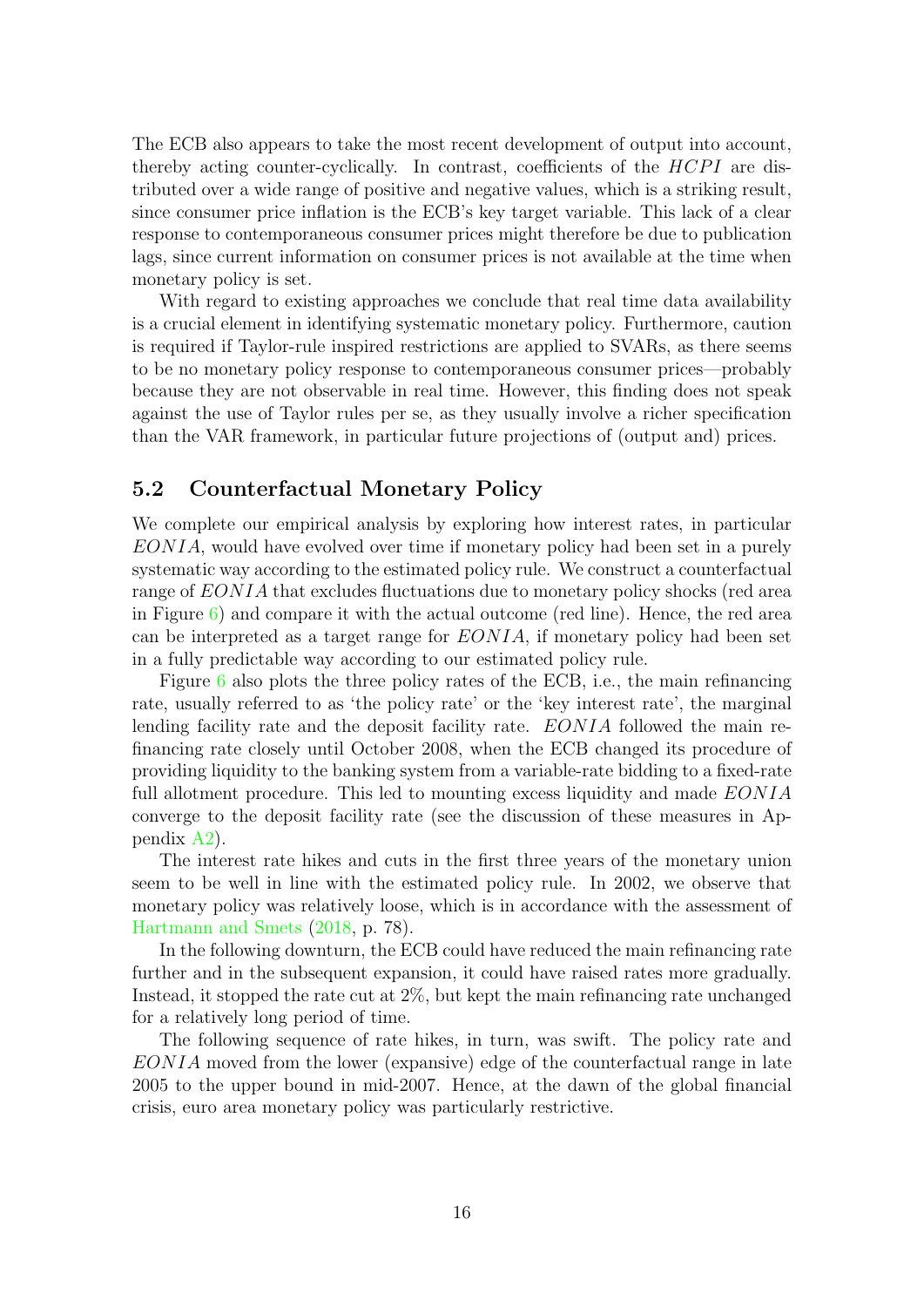<span id="page-19-0"></span>Figure 6: Actual Interest Rates and Counterfactuals without Monetary Policy Shocks



Red line: Realized EONIA. Red area: Counterfactual EONIA (68% credible set). Gray area: Corridor of standing facilities. Upper/middle/lower black line: Marginal lending facility/main refinancing/deposit facility rate. Red bars: Dates of restrictive monetary policy shocks. Black bars: Dates of expansive monetary policy shocks.

In July 2008, when the crisis was unfolding, the ECB raised its interest rates even further. [Hartmann and Smets](#page-33-7) [\(2018,](#page-33-7) p. 78) concluded that this did "not appear to be justified by the ECB's own outlook for growth and inflation". Our model, instead, suggests that the rate hike can be justified, as the upper and lower bound of the counterfactual range shift upwards.<sup>[14](#page-19-1)</sup> But as the monetary policy stance had been particularly restrictive for over a year and had not yet reacted to the unfolding crisis, the interest rate hike in July 2008 seems provocative as it prolonged an extraordinary restrictive policy stance.

During the global financial and economic crisis—a period of high economic and policy uncertainty—several monetary policy shocks occurred (marked by vertical bars in Figure [6\)](#page-19-0). The deposit facility rate had become the new benchmark policy rate and monetary policy was less restrictive than before the crisis.

In the first half of 2011, the ECB raised interest rates again and [Hartmann and](#page-33-7) [Smets](#page-33-7)  $(2018, p. 79)$  $(2018, p. 79)$  argue that the "interest rate increases in 2011 do not show up as a major policy mistake, but seem delayed as the inflation and growth projections

<span id="page-19-1"></span><sup>&</sup>lt;sup>14</sup>The different assessment might result from the fact that [Hartmann and Smets](#page-33-7)  $(2018)$  use realtime forecasts to estimate the policy rule, while our assessment is based on current and past observations.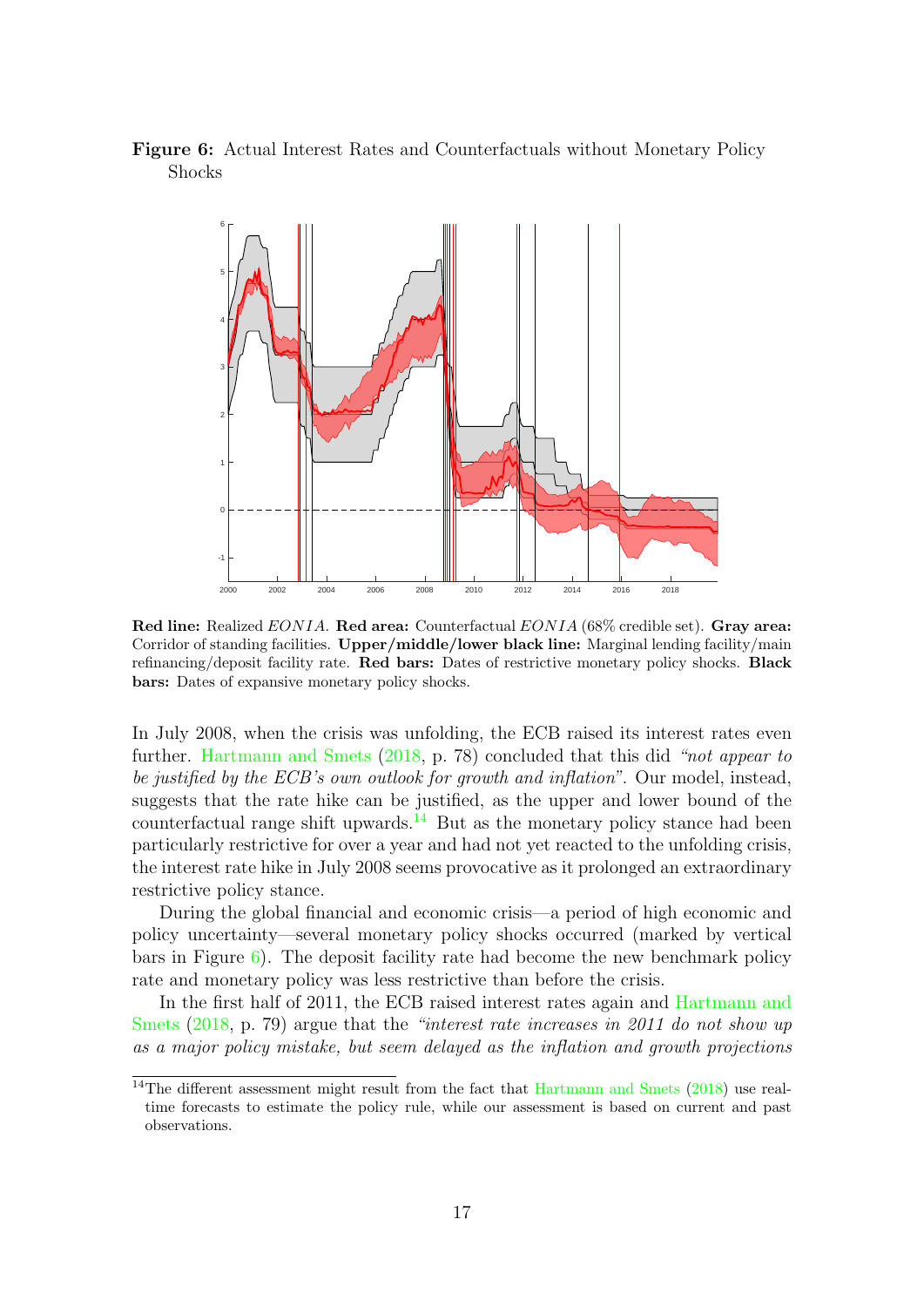suggested an earlier tightening move." We also do not find that the interest rate hikes in 2011 moved policy towards a particularly restrictive stance, but rather that it had been relatively loose before these rate hikes.

In the following years, interest rates lie well within the counterfactual range. In particular, the decisions to cut interest rates to below zero were well in line with the estimated policy rule. During the business cycle downturns in 2016 and 2019, the negative rates could have been lowered even further.

# <span id="page-20-0"></span>6 Conclusions

In this paper we show that information on dates of a reasonably small number of monetary policy shocks and their direction is sufficient for strong SVAR identification. This requires identification of these shocks through outside information in a first step, which can be obtained using a narrative approach as done in previous studies, or—as we suggest—purely data-based, using high-frequency information from financial markets. Whereas the present paper uses this approach to study the ECB's monetary policy, it is sufficiently general and flexible to be applicable in a wide range of VAR settings.

The main advantage of this approach is its utmost agnostic nature. No theoretical a-priori assumptions regarding any outcome (e.g., as through traditional sign restriction on impulse responses) are required. External information is used only to restrict the sign of the structural residuals at dates when significant shocks have occurred. This also implies that policy shocks are identified properly by construction.

In our application to monthly euro area data over the period from 1999 to 2019, we uncover fifteen significant interest rate surprises by the ECB. The implied results regarding the effects of monetary policy shocks are all economically meaningful. The domestic economy responds immediately to an unexpected interest rate decision in many important dimensions. The clarity of the results pertains even if we allow for the full set of identified draws or other alterations of the model. Another remarkable result is that several qualitative findings are already obtained by using only the four largest of the fifteen shocks. Intriguingly, we obtain as an outcome what traditional sign restrictions impose as an assumption.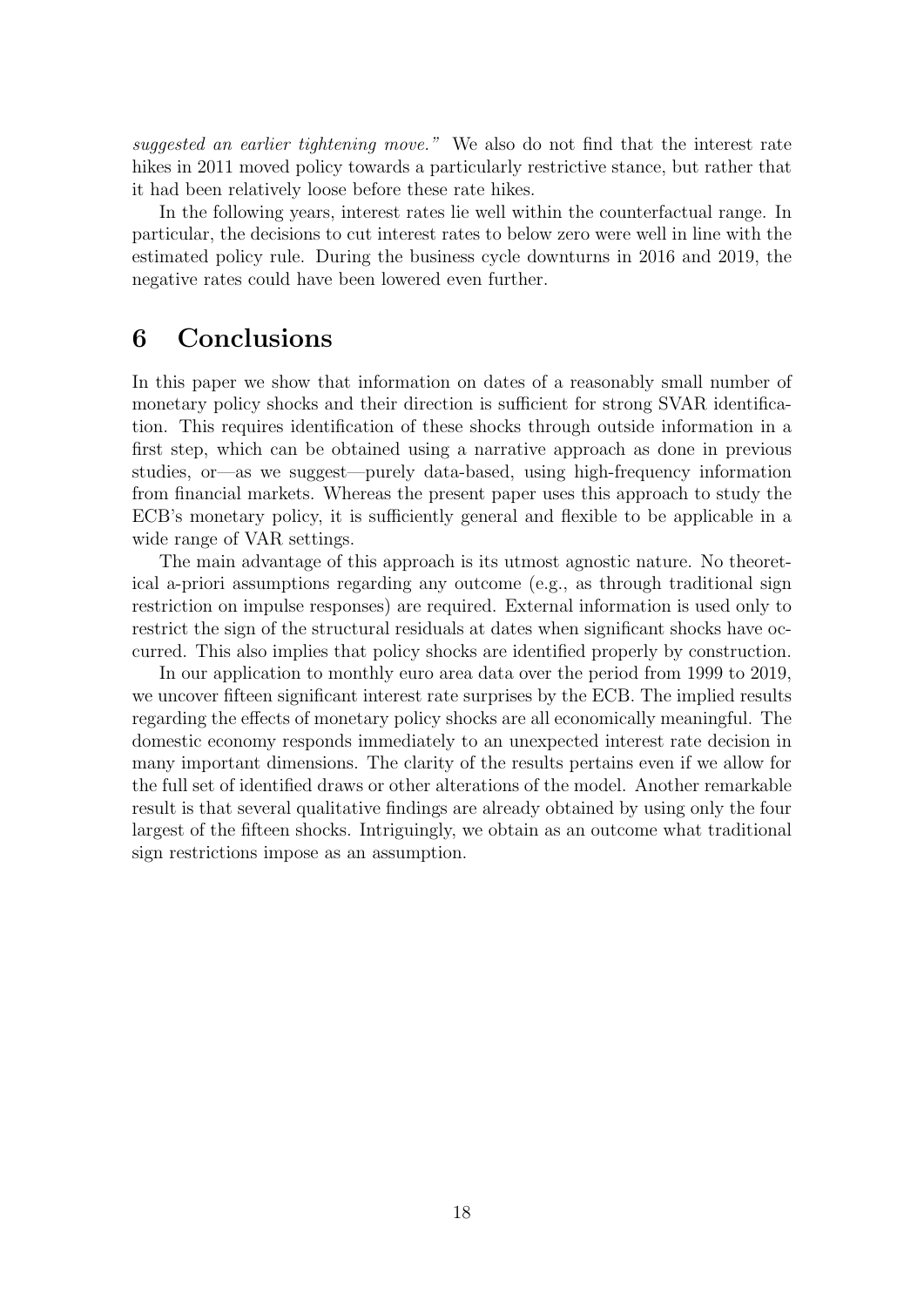# <span id="page-21-0"></span>A1 ECB Press Releases

A representative example of a press release of the ECB Governing Council, when policy rates were kept unchanged, is from November 7, 2002 (emphasis added):

"At today's meeting the Governing Council of the ECB decided that the minimum bid rate on the main refinancing operations and the interest rates on the marginal lending facility and the deposit facility will remain unchanged at 3.25%, 4.25% and 2.25% respectively.

The President of the ECB will comment on the considerations underlying these decisions at a press conference starting at 2.30 p.m. today." [\(ECB Governing Council,](#page-32-0) [2002\)](#page-32-0)

A representative example of a press release announcing interest rate changes is from July 5, 2012:

"At today's meeting the Governing Council of the ECB took the following monetary policy decisions:

- 1. The interest rate on the main refinancing operations of the Eurosystem will be decreased by 25 basis points to 0.75%, starting from the operation to be settled on 11 July 2012.
- 2. The interest rate on the marginal lending facility will be decreased by 25 basis points to 1.50%, with effect from 11 July 2012.
- 3. The interest rate on the deposit facility will be decreased by 25 basis points to 0.00%, with effect from 11 July 2012.

The President of the ECB will comment on the considerations underlying these decisions at a press conference starting at 2.30 p.m. CET today." [\(ECB Governing](#page-32-1) [Council,](#page-32-1) [2012\)](#page-32-1)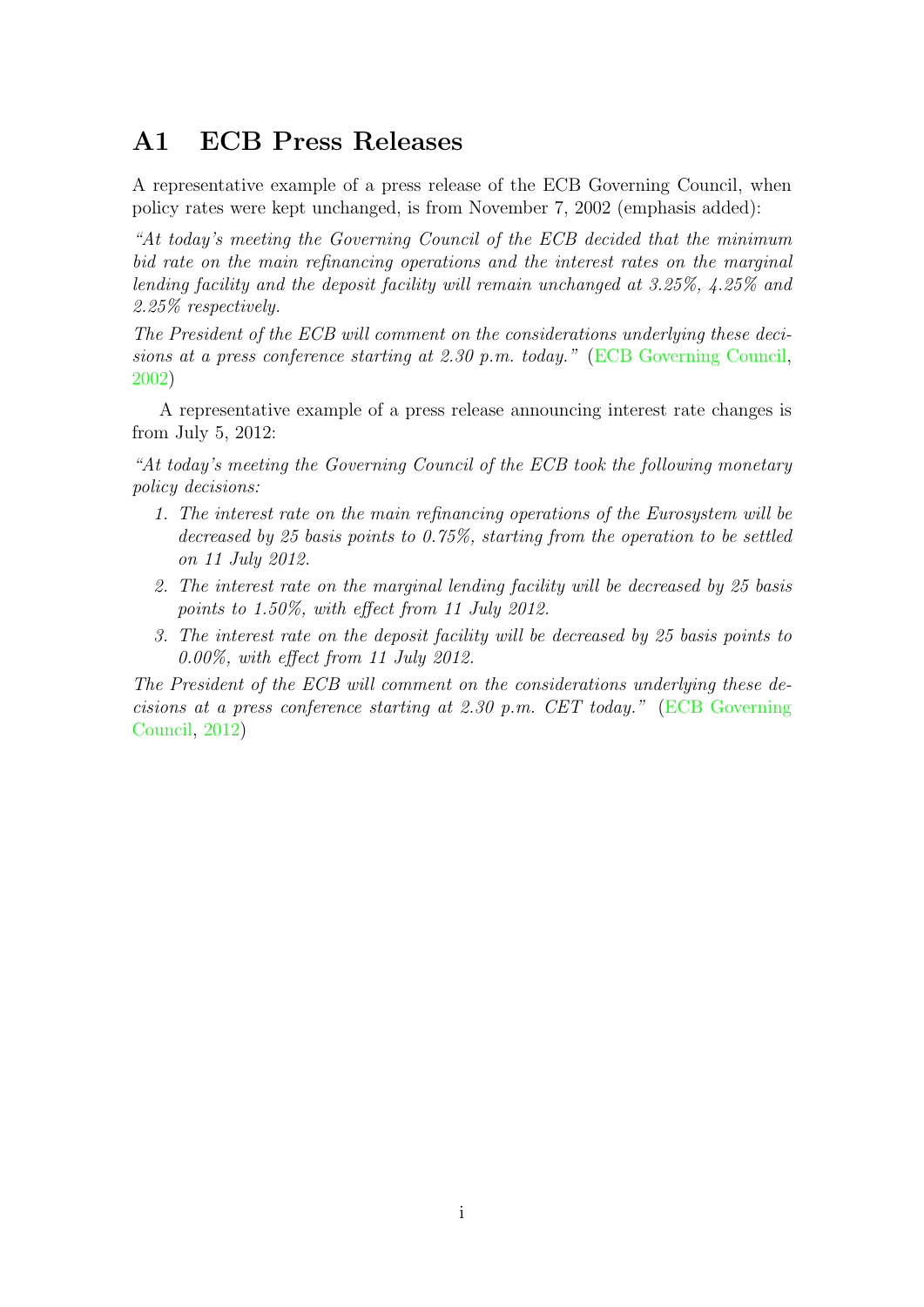# <span id="page-22-0"></span>A2 Narrative Accounts of Monetary Policy Shocks in the Euro Area

In this Appendix we study the monetary policy shocks employed in the analysis in more detail using ECB material and press articles. The eight months in which the ECB surprised financial markets with an exceptionally restrictive interest rate decision were November 2002, March 2003, November 2008, December 2008, March 2009, April 2009, October 2011, and December 2015. The seven months in which it surprised with an exceptionally expansive interest rate decision were December 2002, June 2003, October 2008, January 2009, November 2011, July 2012, and September 2014. Below we discuss these events in chronological order.

### November 2002 (+)

At its meeting on November 7, 2002, the Governing Council decided to leave interest rates unchanged. But this decision was not unanimous. President Duisenberg declared at the press conference later that day (being put into writing in the ECB's Monthly Bulletin, [ECB,](#page-31-9) [2002\)](#page-31-9) that there was an extensive discussion, with several members obviously arguing in favor of a rate cut. The economy was in a business cycle downturn, but consumer price inflation was still elevated. [The Economist](#page-34-10)  $(2002a)$  commented that "the ECB's stance is hard to understand. Partly it reflects the ECB's single-minded focus on inflation".

What preceded this contentious interest rate decision? The main refinancing rate stood at 3.25%. The last interest rate cut had been a year ago, in November 2001 following the New York terror attacks, which had aggravated the downturn amid the burst of the stock market. In November 2002 the Fed had cut its policy rate significantly by 50 basis points the day before the ECB Governing Council met and many market participants expected it to follow the Fed.

But it didn't. "Alan cuts, Wim refuses to follow", commented [The Economist](#page-34-10) [\(2002a\)](#page-34-10) in an allusion to the then chairman of the Fed, Alan Greenspan, and the president of the ECB, Wim Duisenberg. This restrictive monetary policy decision had a political-economic background. It can be interpreted as an attempt by the still young central bank to demonstrate and thus consolidate its independence.

In the run-up of the meeting, politicians from Germany, France and other countries urged the bank to cut rates in order to support the economy. With respect to these pleas, Ernst Welteke, president of the German Bundesbank and member of the ECB Governing Council, said some days before the meeting: "In such a situation, it is more difficult for us to reduce interest rates. The people and financial markets would get the impression that we are giving in to political pressure" [\(Der Spiegel,](#page-31-10)  $2002$ , translation by the authors).<sup>[15](#page-22-1)</sup>

<span id="page-22-1"></span><sup>15</sup>While a substantial share of financial market participants did not expect interest rates to remain unchanged, this does not mean that nobody expected it. In an article posted in the morning of November 7, just before the meeting of the Governing Council, the [Frankfurter Allgemeine](#page-33-11) [Zeitung](#page-33-11) [\(2002\)](#page-33-11) noted that "analysts had recently pointed out that the ECB would probably not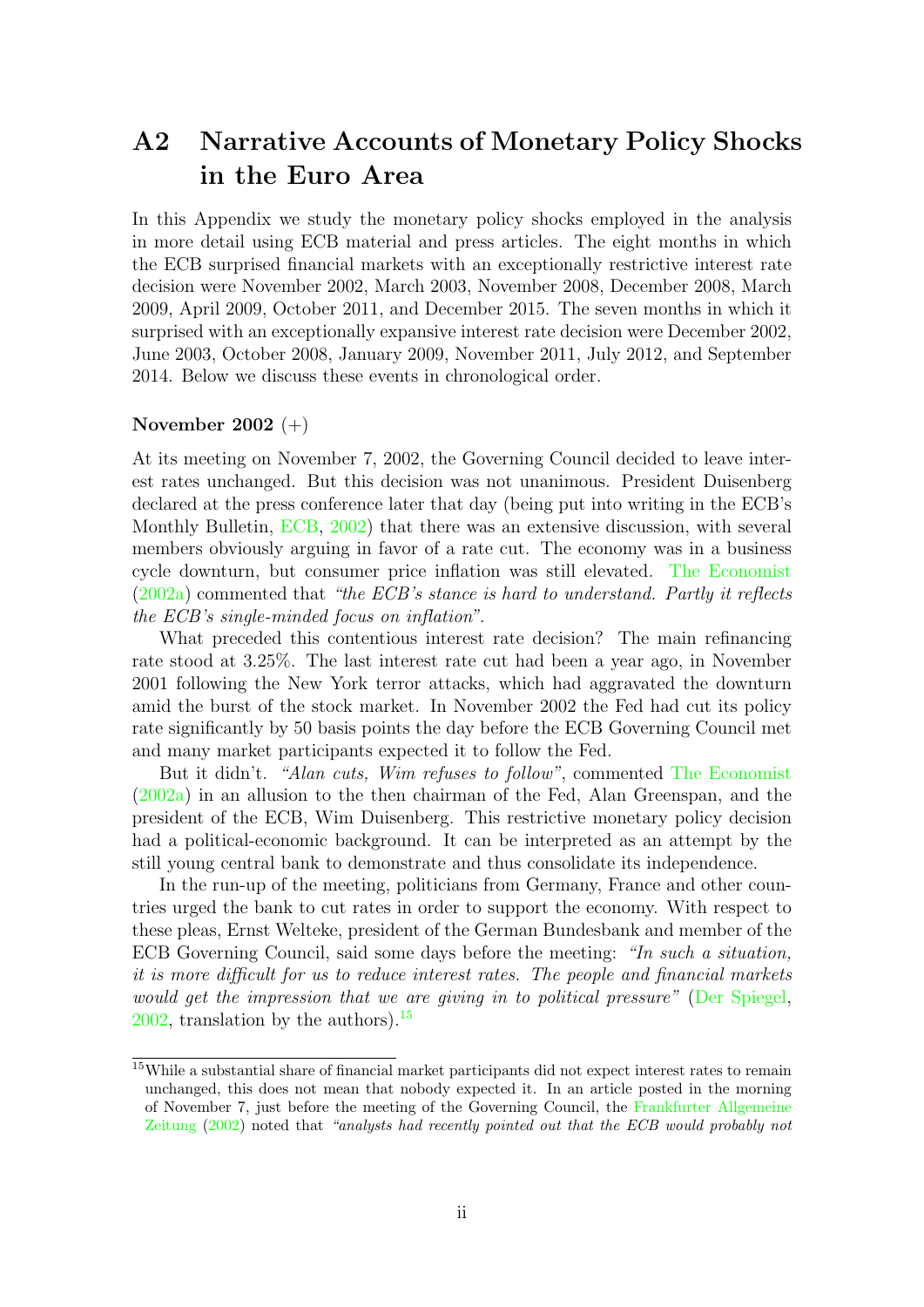### December 2002 (−)

Two days before the meeting of the ECB Governing Council on December 5, 2002, [The Economist](#page-34-11) [\(2002b\)](#page-34-11) conjectured that "boldness has not been one of the characteristics of the European Central Bank. So few people expect the bank to throw caution to the wind and announce a cut of half a percentage point in European interest rates".

This was all the more likely since "central bankers have proved resistant to outside pressure before" (ibid.), which was an allusion to the previous interest rate decision in November 2002. The ECB, however, relented in the face of slowing growth and easing inflationary pressure and surprised markets once again by cutting rates by 50 basis points.

### **March** 2003  $(+)$

In a speech at a G7 meeting of finance ministers and central bank governors in Paris two weeks before the ECB Governing Council met on March 6, 2003, president Duisenberg said that uncertainties had increased lately and that the perspective for an economic recovery was no longer supported by the most recent data available to the bank [\(The Guardian,](#page-34-12) [2003\)](#page-34-12). Importantly, "this weaker outlook, as we see it, should contribute to lower inflationary pressure. And as you know, price stability is our aim".

Many market participants interpreted this assessment, together with similar statements of other members of the Governing Council, as evidence for a more substantial rate cut, given that policy rates had been unchanged for two consecutive months. "Why so small?", [The Economist](#page-34-13) [\(2003\)](#page-34-13) and, according to the newspaper, many economists asked after the ECB announced its interest rate decision. To them, the decrease of the main refinancing rate by only 25 basis points came as a disappointment.

### June 2003  $(-)$

At that time, a substantial interest rate cut was considered necessary by many observers. But equally many remained skeptical about the ECB: "Even though most forecasters had agreed that a 50 basis point cut was the best outcome, the ECB's record of extreme caution had led many to fear a different outcome", the [BBC](#page-31-11) [\(2003\)](#page-31-11) noted.

"But in the event, the smoke signals emanating from Frankfurt turned out to be accurate" (ibid.): On June 5, 2003, interest rates were cut by 50 basis points, as many had hoped but not believed.

be forced to take action and therefore the key rates would probably not change despite the Fed's decision. According to the experts, the desire expressed by politicians for lower interest rates and the recent discussion about the EU Stability Pact will delay a rate cut in the euro area at least until December" (translation by the authors). This was exactly what happened.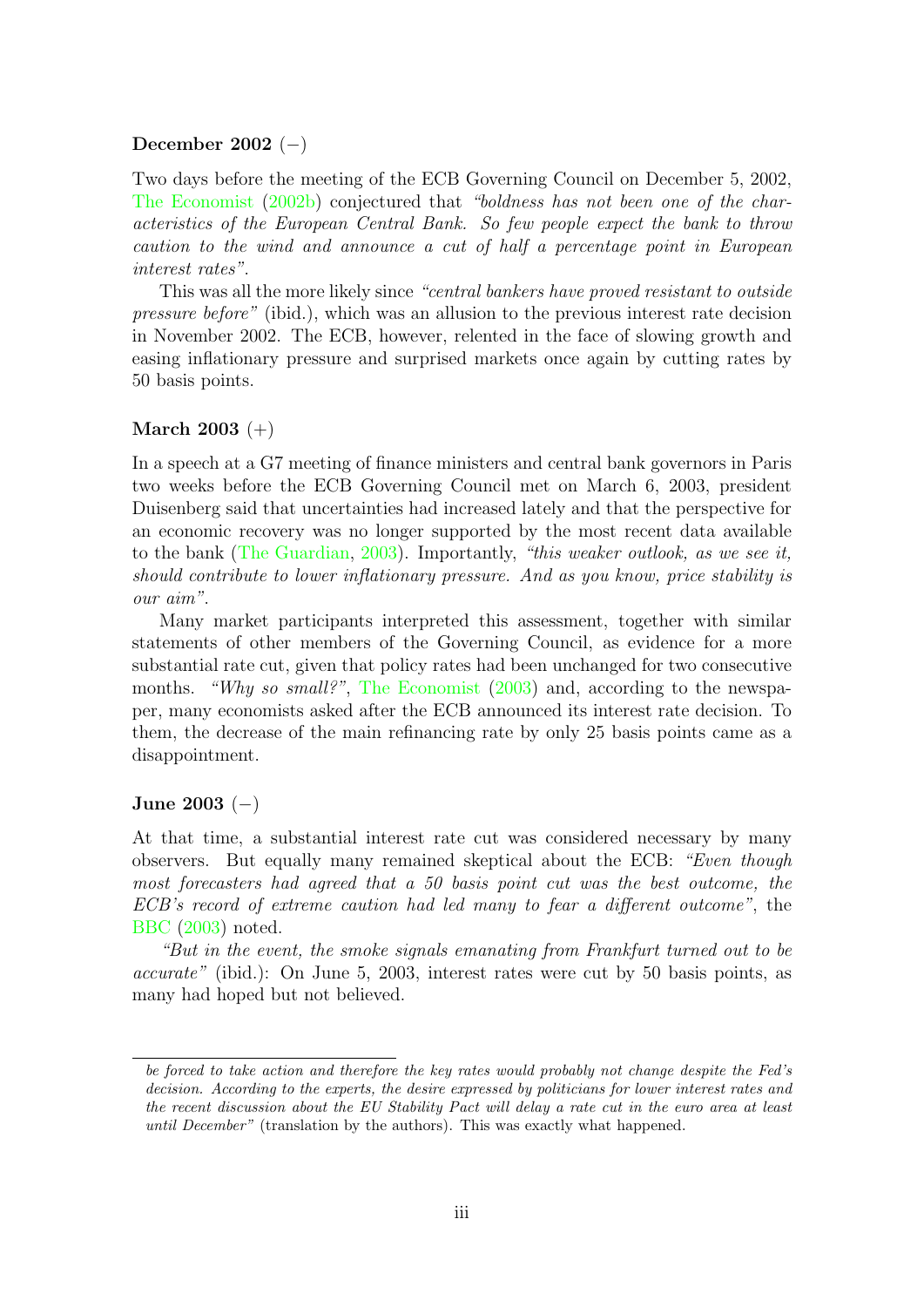### Mid-2003 to mid-2008

The five years preceding the global financial crisis, from mid-2003 to mid-2008, were a period of almost perfect monetary foresight. No significant policy shock occurred. Each of the nine interest rate hikes, one in late 2005, five in 2006, two in 2007 and another one in 2008, in the amount of 25 basis points each, were well anticipated in timing and magnitude.

Especially for the last one in July 2008 this might seem surprising, with the financial crisis already unfolding and economic growth losing momentum. In its explanation of the interest rate decision, the ECB acknowledged a "weakening of real GDP growth", but at the same time saw inflation rates to "have continued to rise significantly" and to "remain well above the level consistent with price stability for a more protracted period than previously thought" [\(ECB,](#page-31-12) [2008a\)](#page-31-12). So, worries over price stability guided the ECB once again and markets anticipated the interest rate hike accordingly.

### October 2008 (−)

The collapse of Lehman Brothers in September 2008 severely aggravated the crisis of financial markets. Central banks all over the world took measures to counteract the freezing of interbank lending. Nonetheless, the ECB left interest rates unchanged in its regular meeting on October 2 [\(ECB Governing Council,](#page-32-2) [2008a\)](#page-32-2).

Assuming that inflation would remain too high due to inflation-indexed wagesetting ("nominal increases which are abnormal in our view", [ECB,](#page-32-3) [2008b\)](#page-32-3), the Governing Council stressed the crucial importance of keeping inflation expectations firmly anchored. This was perceived restrictive by financial markets, the shortterm swap rates increased by up to 2.4 basis points. However, the [Financial Times](#page-32-4) [\(2008a\)](#page-32-4) noted that "Mr. Trichet carefully left room for manoeuvre and did not rule out possibly co-ordinating a cut in interest rates with the US Federal Reserve-if consistent with combating inflation."

This coordinated rate cut was orchestrated less than a week later. The monetary policy committees of the main central banks in the world met on October 8 and collectively cut policy rates by 50 basis points [\(ECB Governing Council,](#page-32-5) [2008b\)](#page-32-5). This surprised financial markets, given the ECB's dogmatic position on price stability. The [Financial Times](#page-32-6) [\(2008b\)](#page-32-6) cited the then Chief European Economist at Goldman Sachs, Erik Nielson, who described as "breath-taking the U-turn in ECB thinking". The ECB might have "had little choice but to fall into line with action taken by other central banks".

While the magnitude of the rate cut from 4.25% to 3.75% was not extraordinary, another measure, announced in a separate press release [\(ECB Governing Council,](#page-32-7) [2008c\)](#page-32-7), enhanced the expansive shock: The procedure for providing liquidity to the banking system was changed from a variable-rate bidding to a fixed-rate full allotment procedure.

Excess liquidity started to build up for the first time in the bank's history. The net recourse to the deposit facility increased from a long-term average of almost zero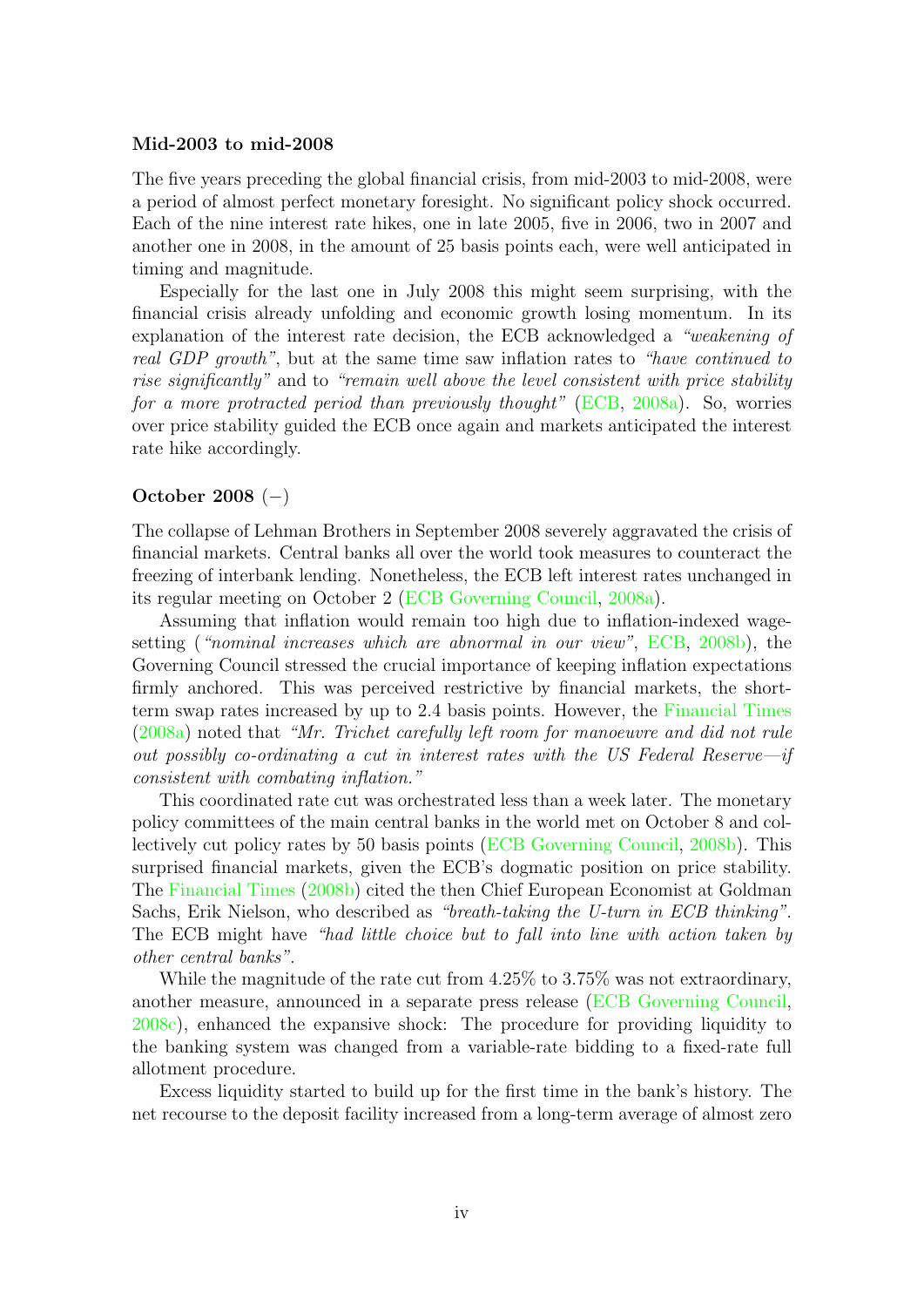to 155 bn. Euro in the second week of October, when the measure was announced and implemented, and to 240 bn. Euro in the following week. The mounting excess liquidity pushed EONIA from the middle of the policy rate corridor (i.e., from close to the main refinancing rate) to the bottom (the deposit facility rate), making the deposit facility rate the effective policy rate [\(Hartmann and Smets,](#page-33-7) [2018,](#page-33-7) p. 54).

In the same press release, the ECB announced that it would decrease the corridor of standing facilities from 200 to 100 basis points, implying a re-increase of the deposit rate by 50 basis points and, hence, to its previous level of 3.25%. This means that the change of the allotment procedure constituted a policy rate cut of 50 basis points, from 3.75% (the main refinancing rate) to 3.25% (the deposit facility rate).

Hence, the overall measures taken on October 8 amounted to a monetary easing of 100 basis points, half of which is attributable to the collective rate cut and half to the change in the allotment procedure. As a consequence, short-term swap rates fell by up to 20 basis points, which far outweighed the restrictive decision of October 2. Altogether, October 2008 was a month of significantly and unexpectedly expansive monetary policy.

### November 2008 (+)

Less than an hour before the ECB announced its interest rate decision on November 6, 2008, the Bank of England surprised financial markets by cutting the bank rate from 4.50% to 3.00%. This amounted to the largest single rate cut since 1981, and in turn placed high expectations on the ECB.

Many expected a cut of the main refinancing rate from 3.75% to at least 3.00% because the British bank rate had never been lower than the main refinancing rate of the ECB. Moreover, financial market turmoil was still broadening and intensifying, while upside risks to price stability were alleviating.

But the disappointment followed swiftly: Although the Governing Council considered a 75 basis points cut in the debate [\(ECB,](#page-32-8) [2008c\)](#page-32-8), rates were cut by only 50 basis points. Meanwhile, president Trichet urged others, especially the banking sector, to help restore confidence.

### December 2008 (+)

Again, the ECB appears to have been preempted by the interest rate decision of the Bank of England. Although the Governing Council on December 4, 2008, decided to cut interest rates by 75 basis points, this was less than the 100 basis points bank rate cut by the BoE.

The [Handelsblatt](#page-33-12) [\(2008\)](#page-33-12) noted that "hopes of a 1.00 percentage point cut in the key interest rate by the European Central Bank (ECB) drove the markets significantly upwards  $\left[\ldots\right]$  When the ECB cut the key interest rate by 'only' 0.75 percentage points, this initially led to disappointment among investors" (translation by the authors). The [Financial Times](#page-32-9) [\(2008c\)](#page-32-9) asserted that while "the ECB's move was still the biggest in its history [...] there had been hopes of even bigger reductions".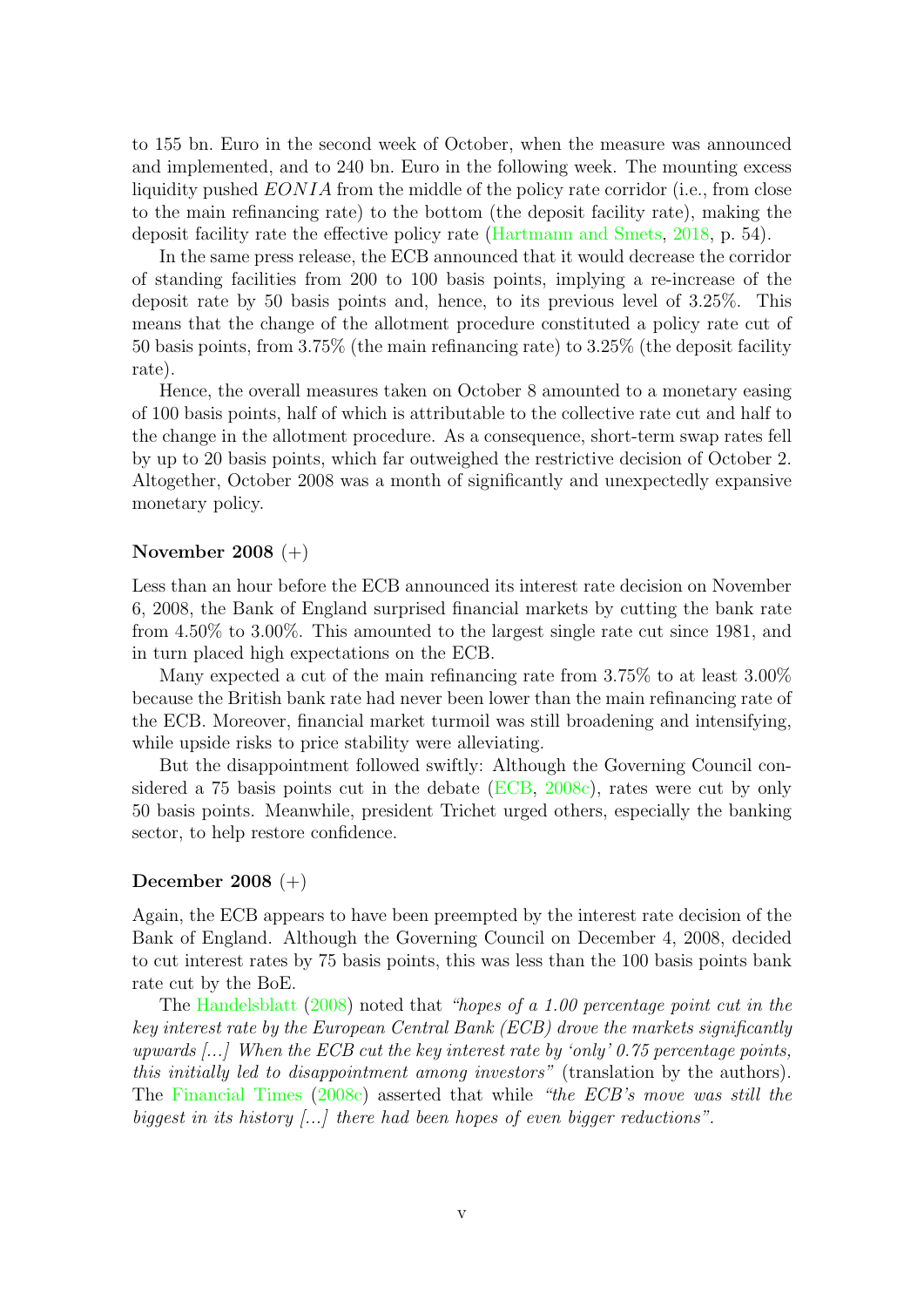### January 2009  $(-)$

The international press predominantly concluded that the monetary policy decision of January 15, 2009, was too tentative. Referring to the cut of the main refinancing rate by 50 basis points, [The Economist](#page-34-14) [\(2009\)](#page-34-14) assessed that "the ECB is not hurrying to cut interest rates—mostly for the wrong reasons". The [Financial Times](#page-32-10) [\(2009a\)](#page-32-10) asserted that "the European Central Bank is not cutting rates fast enough" and that "that, at least, is what markets believe. [...] Currency and bond markets are in a tizzy about such relative inaction, worrying that the ECB is behind the curve".

This was, however, not what markets believed. As described above, the change from a flexible-rate bidding procedure to fixed-rate full allotment in October 2008 led to an immediate and substantial increase of excess liquidity, which made the ECB's corridor system, with short-term money market rates fluctuating around the main refinancing rate, essentially a floor system, with market rates hovering just above the deposit facility rate.

In the January meeting, the Governing Council not only decided to cut the main refinancing rate by 50 basis points, but also to restore the width of the corridor of standing facility rates from 100 to 200 basis points. This implied that the deposit facility rate fell by another 50 basis points, from 2.00% to 1.00% overall.

This decrease, not the 50 basis points decrease of the main refinancing rate, was the relevant rate cut and closely followed by  $EONIA$ . When the decisions came into effect a week later, the [Financial Times](#page-32-11) [\(2009b\)](#page-32-11) re-assessed that "overnight market rates moved sharply lower, as the full force of last week's interest rate decision came into effect".

### March 2009 (+)

Similar to November and December 2008, the Bank of England somewhat raised expectations of the ECB that it did not meet. The bank rate was cut by 50 basis points in February and another 50 basis points in March. The ECB paled in comparison, as it lowered its interest rates in March by only the same amount (50 basis points), after it had not changed them in February.

"The Bank of England and the European Central Bank interest rate-setting committees both met on Thursday [March 5, 2009, A/N]. They face similar economic crises but gave very different answers to the problems facing them. The UK central bank is acting in proportion to the severity of the crisis. The eurozone's monetary authority is doing far too little", the [Financial Times](#page-32-12) [\(2009c\)](#page-32-12) asserted.

### April 2009 (+)

By that time, several central banks had reduced their policy rates to zero or almost zero, while the deposit facility rate of the ECB was 0.50% and the main refinancing rate was 1.50%. "Many had expected the European Central Bank to slash its main interest rate on Thursday and join the quantitative easing club", the [Financial](#page-32-13) [Times](#page-32-13) [\(2009d\)](#page-32-13) noted. "A big cut is what markets had expected. Instead, the ECB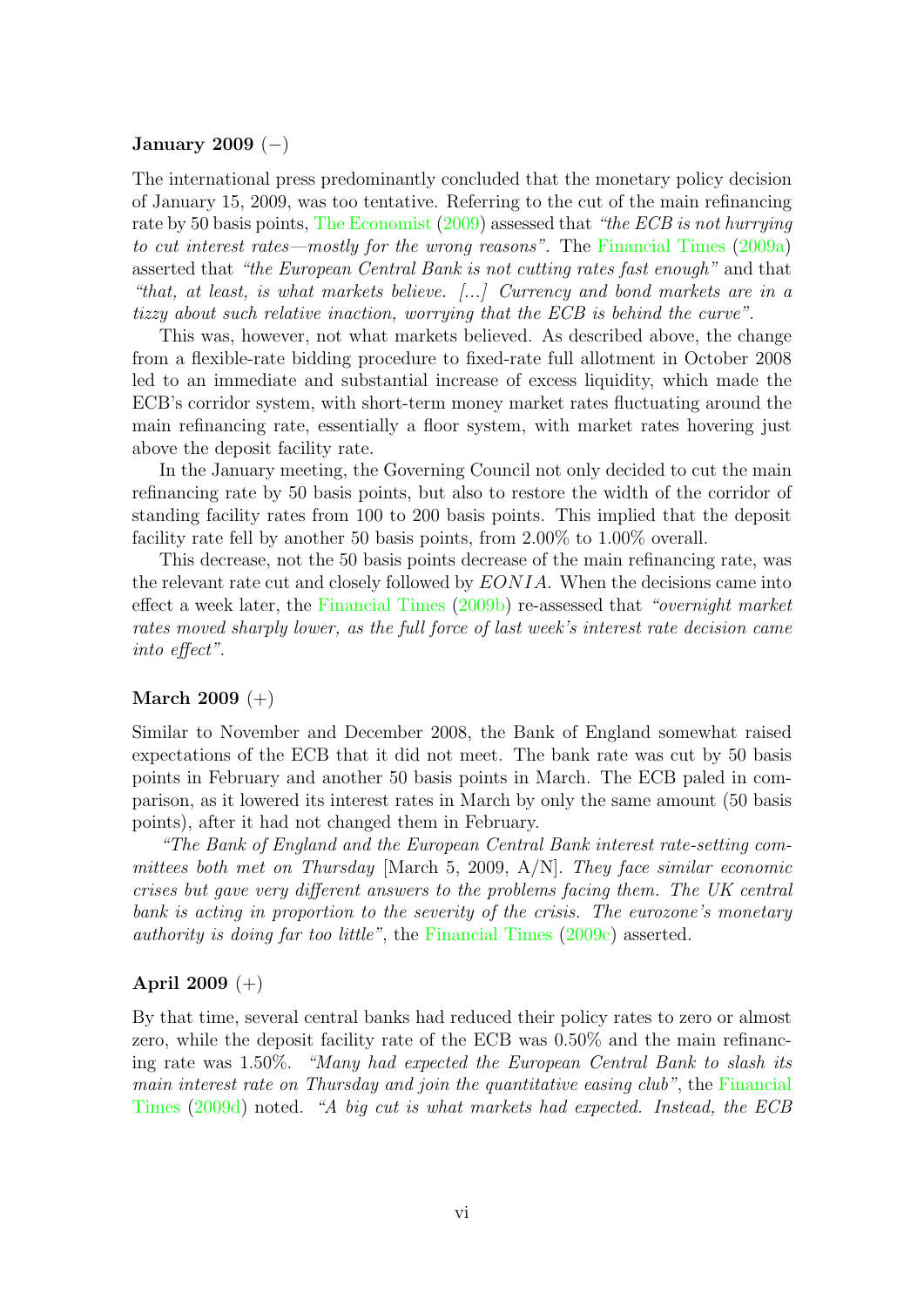trimmed its main rate by just 25 basis points to 1.25 per cent. The euro rose sharply immediately afterwards, further squeezing the eurozone economy."

The [Handelsblatt](#page-33-13) [\(2009\)](#page-33-13) suggested that the decision was motivated by the ECB's reluctance to adopt a zero-interest policy. "The decision to cut the key interest rate by a quarter of a percentage point  $[\dots]$  delays the inevitable move to a zero-interest policy.  $[\ldots]$  For some time now, it has been clear to all market participants that the ECB cannot maintain its reluctance to lower key rates" (translation by the authors).

### October 2011 (+)

In April and July 2011 rates were raised due to rising inflation. According to [Hart](#page-33-7)[mann and Smets](#page-33-7) [\(2018\)](#page-33-7) "the interest rate increases in 2011 do not show up as a major policy mistake".

But in October 2011, markets, amid a deteriorating business cycle outlook, predominantly expected a rate cut which did not materialize. This expectation was fed by statements of Governing Council members. Yves Mersch from Luxemburg said that rate cuts could be considered if the economic situation worsened considerably more than expected [\(Reuters,](#page-33-14) [2011\)](#page-33-14). Erkki Liikanen from Finland suggested that the deterioration may have been already happening (ibid.).

However, consumer price inflation was still above 2% and it was Jean-Claude Trichet's last meeting as ECB president. Reversing the interest rate increases from earlier that year could have been seen as an admission of a policy mistake. Hence, the ECB surprised many financial market participants by keeping rates unchanged at its meeting on October 6.

### November 2011  $(-)$

Interest rates were not only kept unchanged in October 2011, outgoing president Trichet also offered no indication that an interest rate move could be due in the near future [\(CNN Money,](#page-31-13) [2011\)](#page-31-13). Furthermore, there was no striking new assessment of the economic situation: Inflation was at elevated levels, growth was very moderate and subject to heightened downside risks.

Against this backdrop, the rate cut of 25 basis points announced after the meeting on November 3, 2011, may be seen as a demonstration of the new president, Mario Draghi, to follow a more accommodative policy than his predecessor. [The Economist](#page-34-15) [\(2011\)](#page-34-15) wrote accordingly that "'Super Mario' takes charge. [...] Jean-Claude Trichet liked to prepare the ground for interest-rate changes by signalling them before they were actually decided.  $\langle ... \rangle$  The decision came as a surprise to financial markets partly because it departed from Mr Trichet's way of doing things."

### July 2012  $(-)$

The surprising rate cut in November 2011 was followed by another cut in December 2011 which had been expected. Subsequently rates were kept unchanged until July 5, 2012.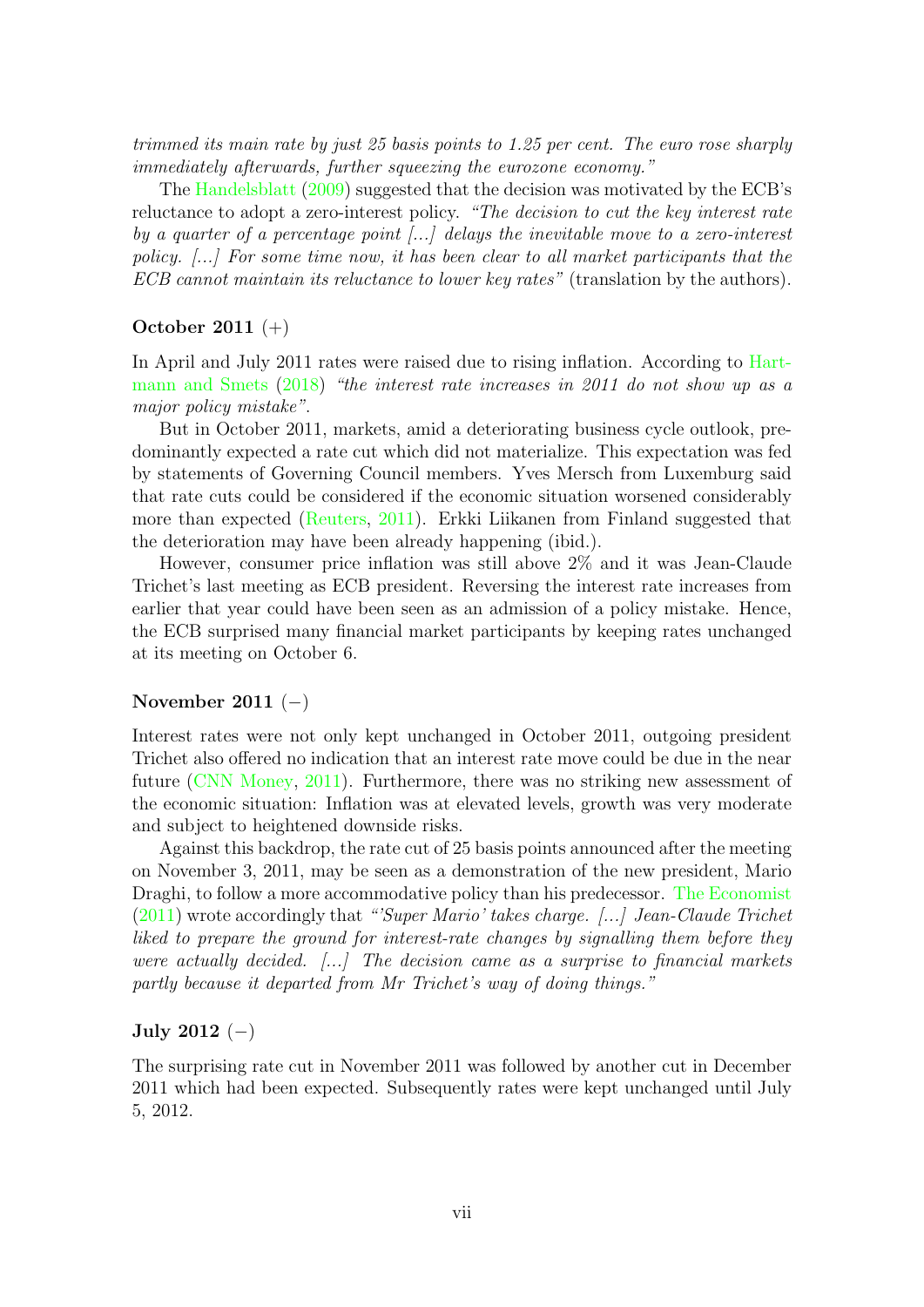At this meeting, all three policy rates were cut by 25 basis points. According to the press, the uniformity of these cuts surprised markets. "As expected, the ECB has cut its main refinancing rate by 25 basis points to 0.75% and the marginal lending facility (emergency funds) by 25 basis points to 1.50%. In a less expected move they also cut the deposit rate to zero", noted the [Financial Times](#page-32-14) [\(2012\)](#page-32-14) and concluded: "It's clear the ECB has gone into experimental mode."

This mode shift not only surprised the press, but also financial markets. The [Handelsblatt](#page-33-15) [\(2012\)](#page-33-15) quoted a money market trader in Frankfurt with the words: "The reduction in the interest rate on the deposit facility comes as a complete surprise to us. I am curious how the money market will deal with it. After all, many had recommended that the ECB should not cut the interest rate to zero" (translation by the authors).

### September 2014  $(-)$

In line with forward guidance introduced in July 2013, the Governing Council in August 2014 announced that interest rates would remain unchanged for an extended period of time [\(ECB,](#page-32-15) [2014\)](#page-32-15). Only a month later, at its meeting on September 4, 2014, it decided to cut interest rates by 10 basis points.

Moreover, in June of this year, when the deposit rate had been cut to below zero for the first time, the ECB had indicated to have reached the lower bound. "Speaking on that occasion, Mario Draghi, the bank's president, said that 'for all practical purposes, we have reached the lower bound.'  $[\ldots]$  Today he insisted that whatever he might have said in June the ECB had now definitely reached the lower bound" [\(The Economist,](#page-34-16) [2014\)](#page-34-16). He also conceded that the interest rate decision was not unanimous.

### December 2015 (+)

"Draghi has over promised and under delivered." This quote, cited by  $BBC(2015)$  $BBC(2015)$ , sums up the situation on December 3, 2015. As consumer price inflation had remained well below its target for several years, "Mario Draghi had sent strong signals in recent weeks that he and his colleagues on the ECB's governing council were prepared to 'do what we must to raise inflation as quickly as possible' " [\(The Guardian,](#page-35-1) [2015\)](#page-35-1).

An investor, quoted by [Handelsblatt](#page-33-16) [\(2015\)](#page-33-16), suggested that "Draghi had deliberately raised expectations too high in order to exert pressure on the Governing Council" (translation by the authors). The newspaper maintained that the views in the Governing Council must have diverged considerably. In the end, "many in the markets had been looking for a bigger reduction in the deposit rate" [\(Financial](#page-32-16) [Times,](#page-32-16) [2015\)](#page-32-16) than from  $-0.20\%$  to  $-0.30\%$ .

[The Wall Street Journal](#page-35-2) [\(2015\)](#page-35-2) concluded that "the ECB's moves were a major disappointment from a central bank whose actions have typically exceeded investors' expectations"—interestingly, a view that differs dramatically from the perception of the ECB in the early years of its existence.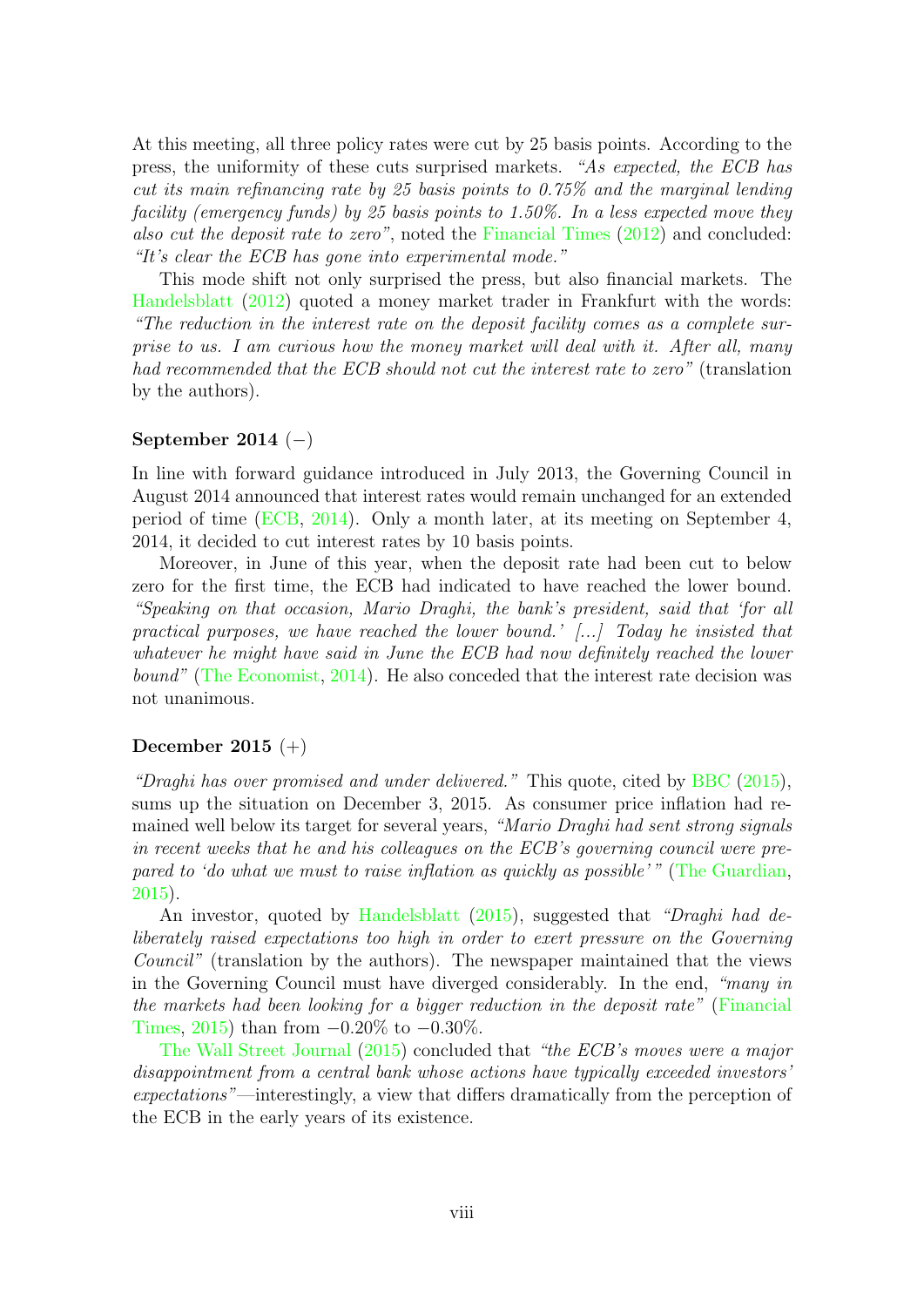# <span id="page-29-0"></span>A3 Results without Magnitude Restrictions

In the baseline specification, we impose magnitude restrictions on top of the sign restrictions on structural residuals. In the following, we consider the results when these magnitude restrictions are dropped and only sign restrictions are used for identification.

<span id="page-29-1"></span>

Figure A1: Impulse Responses, No Magnitude Restrictions

As can be seen from Figure [A1,](#page-29-1) omitting magnitude restrictions hardly affects the results. Our qualitiative findings are virtually identical, the only implication is that the credible sets become wider. Hence, magnitude restrictions do not only ensure that the identifying shocks are economically meaningful, they also sharpen inference, which motivates their use in the baseline estimation.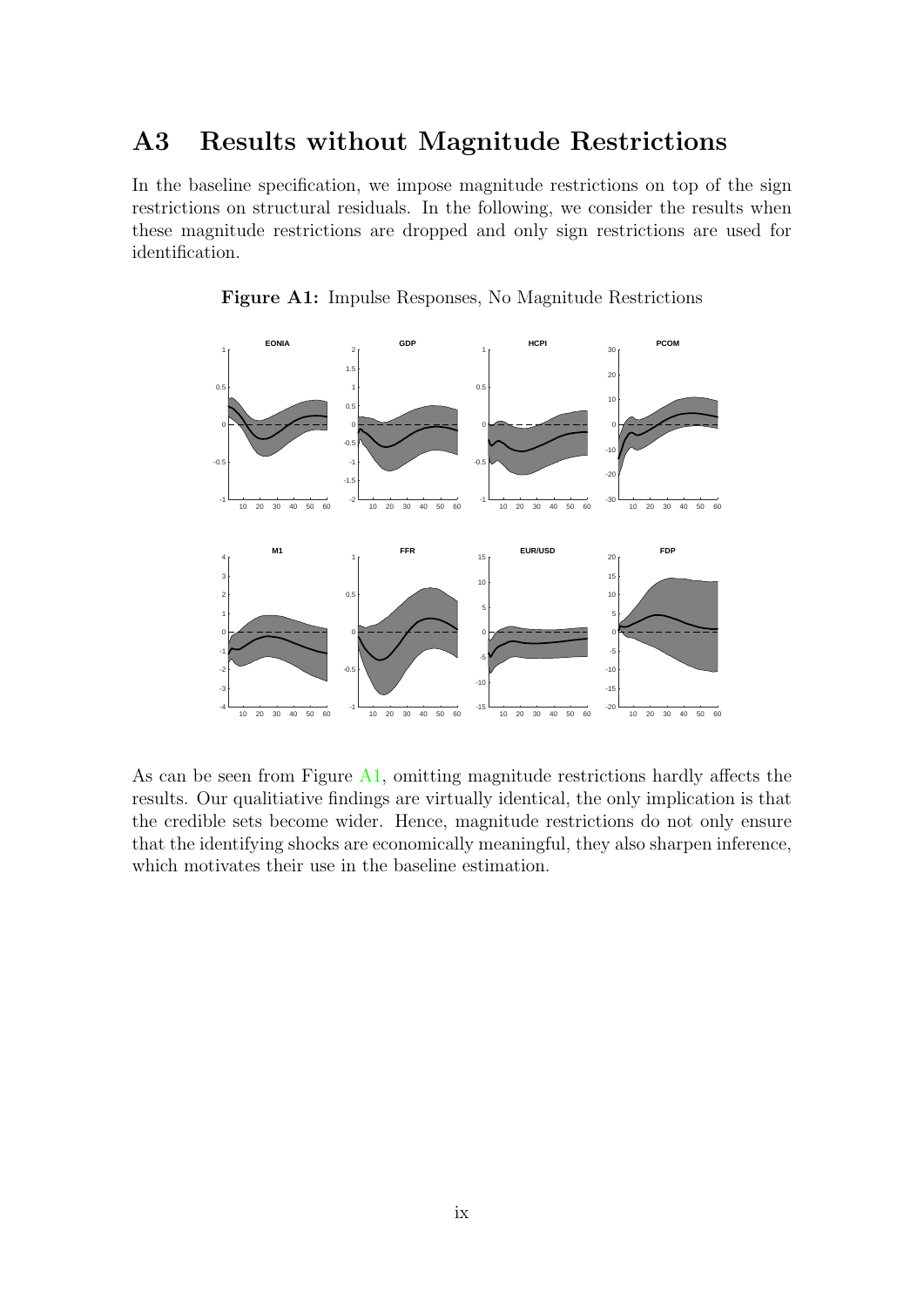### <span id="page-30-0"></span>A4 Model versus Estimation Uncertainty

[Baumeister and Hamilton](#page-31-15) [\(2020\)](#page-31-15) put forth a fundamental objection to the use of conventional credible sets in the case of set identification. Credible sets (or confidence intervals) are means to highlight estimation uncertainty in a finite sample. Estimation uncertainty can be reduced by increasing the sample size.

Set identification, however, entails another source of uncertainty, which is due to the variety of models for which the identifying restrictions hold. This kind of uncertainty is inherent to (and a benefit of) set identification. It cannot be altered by increasing the sample size but only by changing the identifying assumptions. As demonstrated by [Baumeister and Hamilton](#page-31-15) [\(2020\)](#page-31-15), the use of conventional credible sets may exclude valid model specifications and, in the worst case, lead to spurious results.

<span id="page-30-1"></span>

Figure A2: Impulse Responses, Full Model Variety

Therefore, they propose to present the full set of identified draws—i.e., 100% credible sets—based on the OLS estimates of the reduced-form coefficients,  $\hat{A}_i$  and  $\hat{V}$ . This means to ignore estimation uncertainty and to solely but fully capture the amount of model uncertainty. Figure  $A2$  shows that the basic results remain intact when we apply this concept to our case. $16$ 

<span id="page-30-2"></span><sup>&</sup>lt;sup>16</sup>Instead of OLS estimates we use the posterior means of the reduced-form coefficients. The OLS estimates are equivalent to the posterior means under the diffuse Normal-Wishart prior. For other priors—like Minnesota, as in our case—using the posterior means is the proper generalization.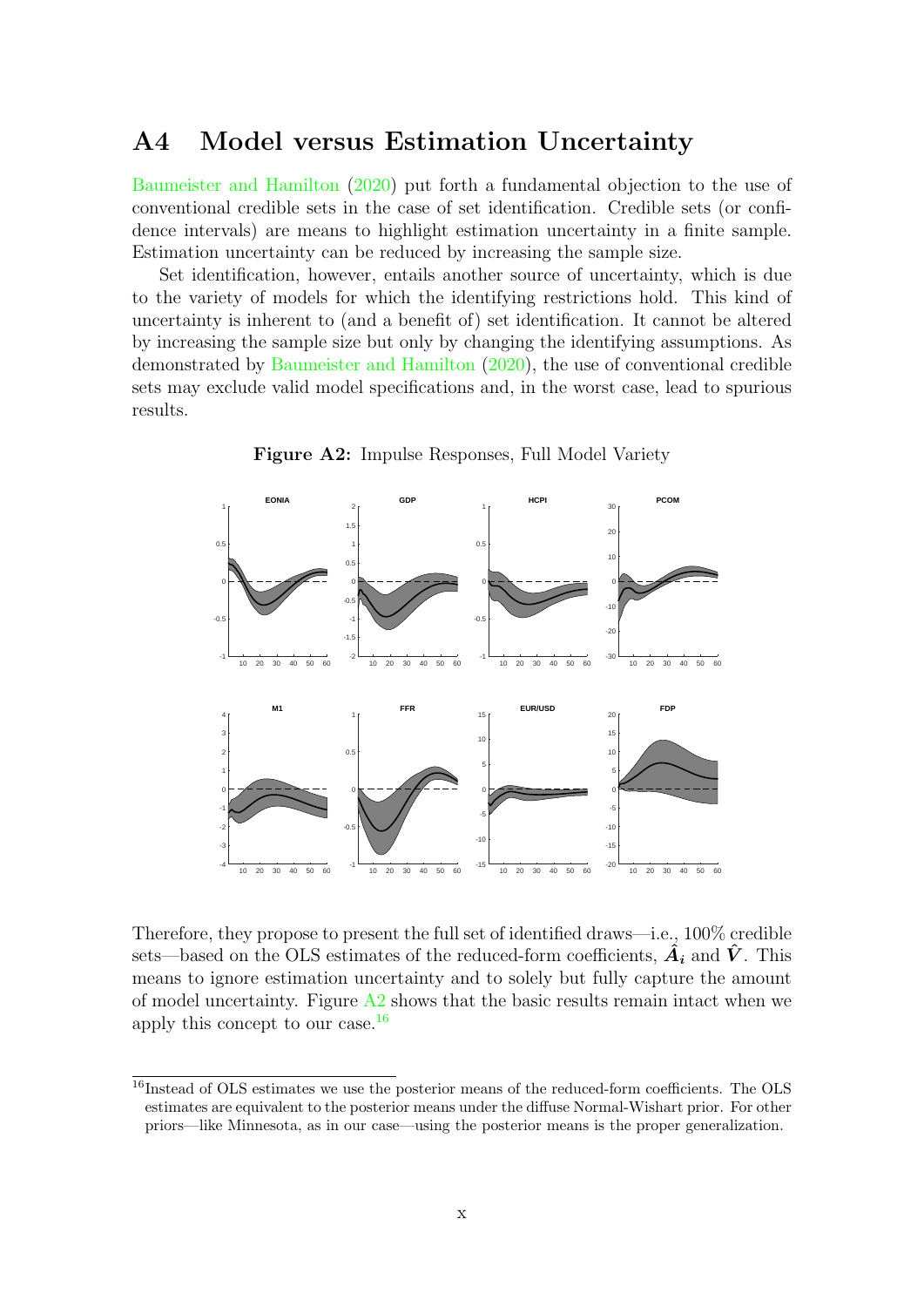# References

- <span id="page-31-1"></span>Altavilla, C., Brugnolini, L., Gürkaynak, R. S., Motto, R., and Ragusa, G. (2019). Measuring euro area monetary policy. *Journal of Monetary Economics*, 108:162–179. <https://doi.org/10.1016/j.jmoneco.2019.08.016>.
- <span id="page-31-0"></span>Antolín-Díaz, J. and Rubio-Ramírez, J. F. (2018). Narrative sign restrictions for SVARs. American Economic Review, 108(10):2802–2829. [https://doi.org/10.1257/aer.](https://doi.org/10.1257/aer.20161852) [20161852](https://doi.org/10.1257/aer.20161852).
- <span id="page-31-7"></span>Arias, J. E., Caldara, D., and Rubio-Ramírez, J. F. (2019). The systematic component of monetary policy in SVARs: An agnostic identification procedure. Journal of Monetary  $Economics, 101:1-13.$  <https://doi.org/10.1016/j.jmoneco.2018.07.011>.
- <span id="page-31-3"></span>Barigozzi, M., Conti, A. M., and Luciani, M. (2014). Do euro area countries respond asymmetrically to the common monetary policy? Oxford Bulletin of Economics and Statistics, 76(5):693–714. <http://dx.doi.org/10.1111/obes.12038>.
- <span id="page-31-15"></span>Baumeister, C. and Hamilton, J. D. (2020). Drawing conclusions from structural vector autoregressions identified on the basis of sign restrictions. Journal of International Money and Finance. <https://doi.org/10.1016/j.jimonfin.2020.102250>.
- <span id="page-31-11"></span>BBC (2003). Euro interest rate slashed. June 5, 2003. [http://news.bbc.co.uk/2/hi/](http://news.bbc.co.uk/2/hi/business/2965522.stm) [business/2965522.stm](http://news.bbc.co.uk/2/hi/business/2965522.stm), retrieved on March 1, 2020.
- <span id="page-31-14"></span>BBC (2015). ECB moves to boost eurozone economy. December 3, 2015. [https://www.](https://www.bbc.com/news/business-34996922) [bbc.com/news/business-34996922](https://www.bbc.com/news/business-34996922), retrieved on March 1, 2020.
- <span id="page-31-5"></span>Bernanke, B. S. and Blinder, A. S. (1992). The federal funds rate and the channels of monetary transmission. The American Economic Review, 82(4):901–921. [http:](http://www.jstor.org/stable/2117350) [//www.jstor.org/stable/2117350](http://www.jstor.org/stable/2117350).
- <span id="page-31-2"></span>Caldara, D. and Herbst, E. (2019). Monetary policy, real activity, and credit spreads: Evidence from Bayesian proxy SVARs. American Economic Journal: Macroeconomics, 11(1):157–192. <https://doi.org/10.1257/mac.20170294>.
- <span id="page-31-4"></span>Chow, G. C. and Lin, A.-l. (1971). Best linear unbiased interpolation, distribution, and extrapolation of time series by related series. The Review of Economics and Statistics, 53(4):372–375. <http://www.jstor.org/stable/1928739>.
- <span id="page-31-6"></span>Christiano, L. J., Eichenbaum, M., and Evans, C. L. (1999). Monetary policy shocks: What have we learned and to what end? In Taylor, J. B. and Uhlig, H., editors, Handbook of Macroeconomics, volume 1, chapter 2, pages 65–148. Elsevier. [https:](https://doi.org/10.1016/S1574-0048(99)01005-8) [//doi.org/10.1016/S1574-0048\(99\)01005-8](https://doi.org/10.1016/S1574-0048(99)01005-8).
- <span id="page-31-13"></span>CNN Money (2011). ECB moves to boost bank liquidity. October 6, 2011. [https://](https://money.cnn.com/2011/10/06/news/international/ecb_interest_rates/) [money.cnn.com/2011/10/06/news/international/ecb\\_interest\\_rates/](https://money.cnn.com/2011/10/06/news/international/ecb_interest_rates/), retrieved on March 1, 2020.
- <span id="page-31-8"></span>Dallari, P. and Ribba, A. (2020). The dynamic effects of monetary policy and government spending shocks on unemployment in the peripheral euro area countries. Economic Modelling, 85:218–232. <https://doi.org/10.1016/j.econmod.2019.05.018>.
- <span id="page-31-10"></span>Der Spiegel (2002). Lust auf leichtes Geld. October 28, 2002. [https://www.spiegel.de/](https://www.spiegel.de/spiegel/print/d-25554398.html) [spiegel/print/d-25554398.html](https://www.spiegel.de/spiegel/print/d-25554398.html), retrieved on March 1, 2020.
- <span id="page-31-9"></span>ECB (2002). Monthly Bulletin, November 2002. [https://www.ecb.europa.eu/pub/pdf/](https://www.ecb.europa.eu/pub/pdf/mobu/mb200211en.pdf) [mobu/mb200211en.pdf](https://www.ecb.europa.eu/pub/pdf/mobu/mb200211en.pdf).
- <span id="page-31-12"></span>ECB (2008a). Monthly Bulletin, July 2008. [https://www.ecb.europa.eu/pub/pdf/](https://www.ecb.europa.eu/pub/pdf/mobu/mb200807en.pdf) [mobu/mb200807en.pdf](https://www.ecb.europa.eu/pub/pdf/mobu/mb200807en.pdf).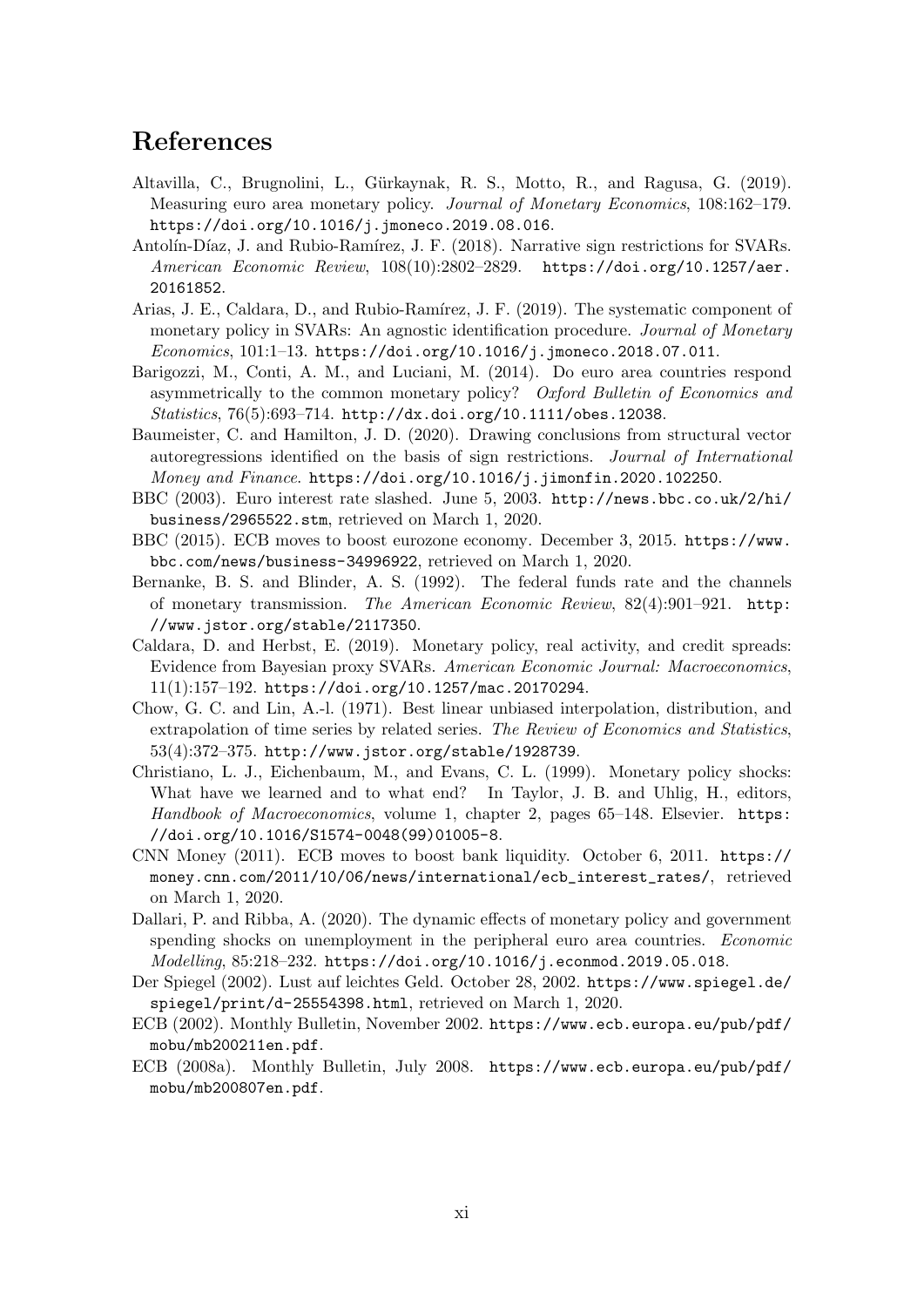- <span id="page-32-3"></span>ECB (2008b). Transcript of the questions asked and the answers given by Jean-Claude Trichet, President of the ECB, and Lucas Papademos, Vice-President of the ECB. October 2, 2008. [https://www.ecb.europa.eu/press/pressconf/2008/html/is081002.](https://www.ecb.europa.eu/press/pressconf/2008/html/is081002.en.html#qa) [en.html#qa](https://www.ecb.europa.eu/press/pressconf/2008/html/is081002.en.html#qa), retrieved on March 1, 2020.
- <span id="page-32-8"></span>ECB (2008c). Transcript of the questions asked and the answers given by Jean-Claude Trichet, President of the ECB, and Lucas Papademos, Vice-President of the ECB. November 6, 2008. [https://www.ecb.europa.eu/press/pressconf/2008/](https://www.ecb.europa.eu/press/pressconf/2008/html/is081106.en.html#qa) [html/is081106.en.html#qa](https://www.ecb.europa.eu/press/pressconf/2008/html/is081106.en.html#qa), retrieved on March 1, 2020.
- <span id="page-32-15"></span>ECB (2014). Monthly Bulletin, August 2014. [https://www.ecb.europa.eu/pub/pdf/](https://www.ecb.europa.eu/pub/pdf/mobu/mb201408en.pdf) [mobu/mb201408en.pdf](https://www.ecb.europa.eu/pub/pdf/mobu/mb201408en.pdf).
- <span id="page-32-0"></span>ECB Governing Council (2002). Press release: Monetary policy decisions. November 7, 2002. <https://www.ecb.europa.eu/press/pr/date/2002/html/pr021107.en.html>.
- <span id="page-32-2"></span>ECB Governing Council (2008a). Press release: Monetary policy decisions. October 2, 2008. <https://www.ecb.europa.eu/press/pr/date/2008/html/pr081002.en.html>.
- <span id="page-32-5"></span>ECB Governing Council (2008b). Press release: Monetary policy decisions. October 8, 2008. <https://www.ecb.europa.eu/press/pr/date/2008/html/pr081008.en.html>.
- <span id="page-32-7"></span>ECB Governing Council (2008c). Press release: Changes in tender procedure and in the standing facilities corridor. October 8, 2008. [https://www.ecb.europa.eu/press/pr/](https://www.ecb.europa.eu/press/pr/date/2008/html/pr081008_2.en.html) [date/2008/html/pr081008\\_2.en.html](https://www.ecb.europa.eu/press/pr/date/2008/html/pr081008_2.en.html).
- <span id="page-32-1"></span>ECB Governing Council (2012). Press release: Monetary policy decisions. July 5, 2012. <https://www.ecb.europa.eu/press/pr/date/2012/html/pr120705.en.html>.
- <span id="page-32-4"></span>Financial Times (2008a). Inflation easing sees way for ECB rate cut. October 2, 2008. <https://www.ft.com/content/f8b32a8e-90c1-11dd-8abb-0000779fd18c>, retrieved on March 1, 2020.
- <span id="page-32-6"></span>Financial Times (2008b). ECB focuses on risk management. October 10, 2008. [https://](https://www.ft.com/content/3577b534-964e-11dd-9dce-000077b07658) [www.ft.com/content/3577b534-964e-11dd-9dce-000077b07658](https://www.ft.com/content/3577b534-964e-11dd-9dce-000077b07658), retrieved on March 1, 2020.
- <span id="page-32-9"></span>Financial Times (2008c). Overview: Rate cuts fail to lift grim mood. December 5, 2008. <https://www.ft.com/content/1536a876-c235-11dd-a350-000077b07658>, retrieved on March 1, 2020.
- <span id="page-32-10"></span>Financial Times (2009a). The ECB and the weakening euro. January 15, 2009. [https://](https://www.ft.com/content/8a6c9014-e310-11dd-a5cf-0000779fd2ac) [www.ft.com/content/8a6c9014-e310-11dd-a5cf-0000779fd2ac](https://www.ft.com/content/8a6c9014-e310-11dd-a5cf-0000779fd2ac), retrieved on March 1, 2020.
- <span id="page-32-11"></span>Financial Times (2009b). Bank deposits at ECB drop sharply. January 22, 2009. [https://](https://www.ft.com/content/920f7cd0-e880-11dd-a4d0-0000779fd2ac) [www.ft.com/content/920f7cd0-e880-11dd-a4d0-0000779fd2ac](https://www.ft.com/content/920f7cd0-e880-11dd-a4d0-0000779fd2ac), retrieved on March 1, 2020.
- <span id="page-32-12"></span>Financial Times (2009c). Two central banks, only one answer. March 5, 2009. [https://](https://www.ft.com/content/625b8a6e-09d3-11de-add8-0000779fd2ac) [www.ft.com/content/625b8a6e-09d3-11de-add8-0000779fd2ac](https://www.ft.com/content/625b8a6e-09d3-11de-add8-0000779fd2ac), retrieved on March 1, 2020.
- <span id="page-32-13"></span>Financial Times (2009d). ECB rate cuts. April 2, 2009. [https://www.ft.com/content/](https://www.ft.com/content/4ed62ef4-1f8b-11de-a7a5-00144feabdc0) [4ed62ef4-1f8b-11de-a7a5-00144feabdc0](https://www.ft.com/content/4ed62ef4-1f8b-11de-a7a5-00144feabdc0), retrieved on March 1, 2020.
- <span id="page-32-14"></span>Financial Times (2012). ECB dances in the dark. July 5, 2012. [https://ftalphaville.](https://ftalphaville.ft.com/2012/07/05/1072811/ecb-dances-in-the-dark/) [ft.com/2012/07/05/1072811/ecb-dances-in-the-dark/](https://ftalphaville.ft.com/2012/07/05/1072811/ecb-dances-in-the-dark/), retrieved on March 1, 2020.
- <span id="page-32-16"></span>Financial Times (2015). Euro jumps as ECB underwhelms markets. December 3, 2015. <https://www.ft.com/content/b7f719ec-9965-11e5-9228-87e603d47bdc>, retrieved on March 1, 2020.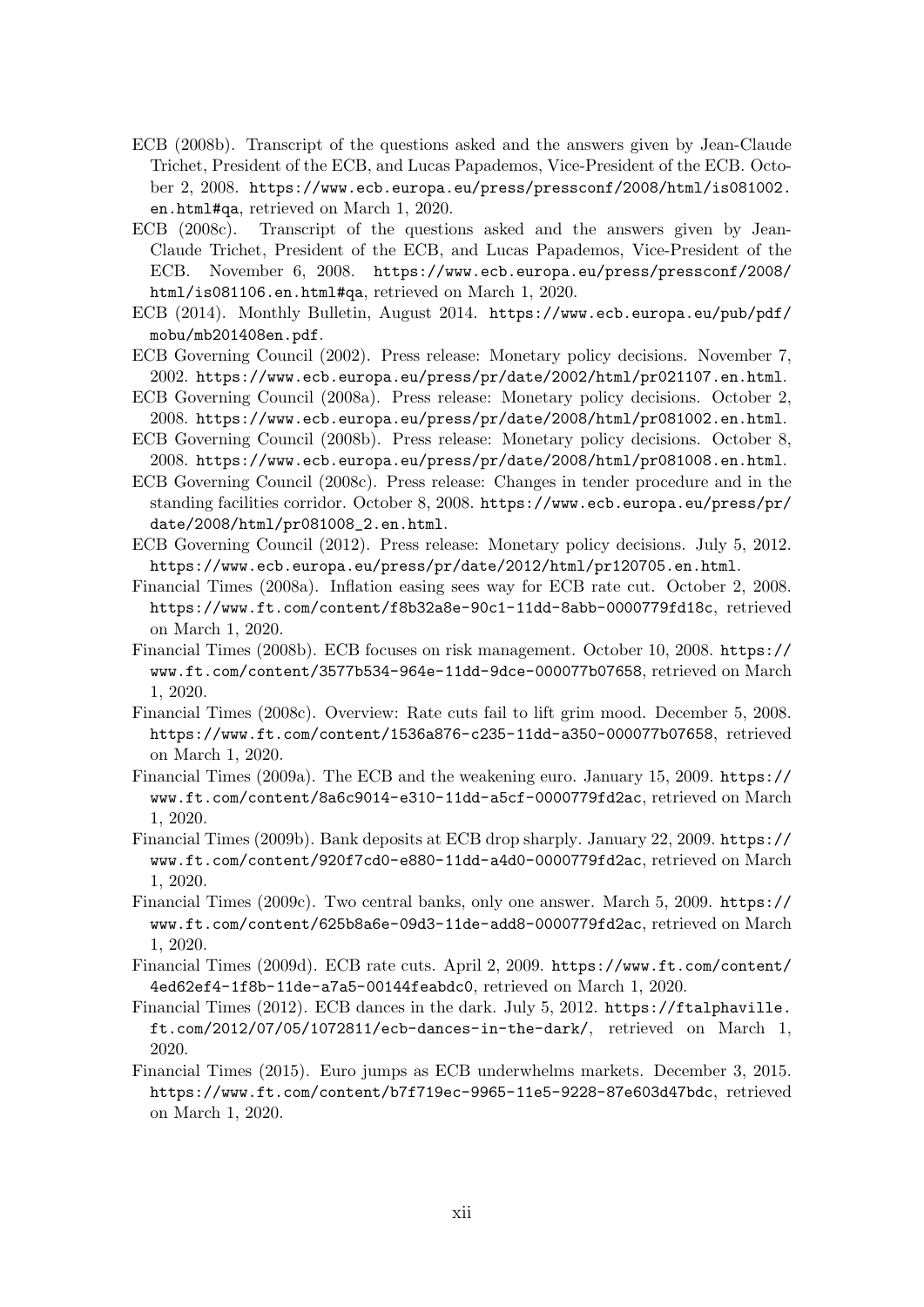- <span id="page-33-11"></span>Frankfurter Allgemeine Zeitung (2002). Fed senkt die Leitzinsen ueberraschend um 50 Basispunkte. November 7, 2002. <https://www.faz.net/-gqe-3vll?GEPC=s5>, retrieved on March 1, 2020.
- <span id="page-33-4"></span>Georgiadis, G. (2015). Examining asymmetries in the transmission of monetary policy in the euro area: Evidence from a mixed cross-section global VAR model. European Economic Review, 75:195–215. [https://doi.org/10.1016/j.euroecorev.2014.12.](https://doi.org/10.1016/j.euroecorev.2014.12.007) [007](https://doi.org/10.1016/j.euroecorev.2014.12.007).
- <span id="page-33-0"></span>Gertler, M. and Karadi, P. (2015). Monetary policy surprises, credit costs, and economic activity. American Economic Journal: Macroeconomics, 7(1):44–76. [https://doi.](https://doi.org/10.1257/mac.20130329) [org/10.1257/mac.20130329](https://doi.org/10.1257/mac.20130329).
- <span id="page-33-12"></span>Handelsblatt (2008). Europas Aktienmärkte treten auf der Stelle. December 4, 2008. <https://www.handelsblatt.com/3066556.html>, retrieved on March 1, 2020.
- <span id="page-33-13"></span>Handelsblatt (2009). Kleine Geste aus Frankfurt. April 3, 2009. [https://archiv.](https://archiv.handelsblatt.com/document/HBPM__040903502) [handelsblatt.com/document/HBPM\\_\\_040903502](https://archiv.handelsblatt.com/document/HBPM__040903502), retrieved on March 1, 2020.
- <span id="page-33-15"></span>Handelsblatt (2012). "Wir haben immer noch unsere Artillerie". July 5, 2012. [https:](https://www.handelsblatt.com/6837768.html) [//www.handelsblatt.com/6837768.html](https://www.handelsblatt.com/6837768.html), retrieved on March 1, 2020.
- <span id="page-33-16"></span>Handelsblatt (2015). Arger im EZB-Rat über Draghi. December 6, 2015. [https://www.](https://www.handelsblatt.com/12686584.html) [handelsblatt.com/12686584.html](https://www.handelsblatt.com/12686584.html), retrieved on March 1, 2020.
- <span id="page-33-7"></span>Hartmann, P. and Smets, F. (2018). The European Central Bank's monetary policy during its first 20 years. Brookings Papers on Economic Activity, Fall 2018:1–118. <https://www.jstor.org/stable/26743874>.
- <span id="page-33-9"></span>Kerssenfischer, M. (2019). The puzzling effects of monetary policy in VARs: Invalid identification or missing information? Journal of Applied Econometrics, 34(1):18–25. <https://doi.org/10.1002/jae.2647>.
- <span id="page-33-8"></span>Kilian, L. and Lütkepohl, H. (2017). Structural vector autoregressive analysis. Themes in Modern Econometrics. Cambridge University Press. [https://doi.org/10.1017/](https://doi.org/10.1017/9781108164818) [9781108164818](https://doi.org/10.1017/9781108164818).
- <span id="page-33-3"></span>Kim, S. and Roubini, N. (2000). Exchange rate anomalies in the industrial countries: A solution with a structural VAR approach. Journal of Monetary Economics, 45(3):561– 586. [https://doi.org/10.1016/S0304-3932\(00\)00010-6](https://doi.org/10.1016/S0304-3932(00)00010-6).
- <span id="page-33-2"></span>Leeper, E. M. (1997). Narrative and VAR approaches to monetary policy: Common identification problems. Journal of Monetary Economics, 40(3):641–657. [https://](https://doi.org/10.1016/S0304-3932(97)00051-2) [doi.org/10.1016/S0304-3932\(97\)00051-2](https://doi.org/10.1016/S0304-3932(97)00051-2).
- <span id="page-33-10"></span>Leeper, E. M., Sims, C. A., Zha, T., Hall, R. E., and Bernanke, B. S. (1996). What does monetary policy do? Brookings Papers on Economic Activity, 1996(2):1-78. [http:](http://www.jstor.org/stable/2534619) [//www.jstor.org/stable/2534619](http://www.jstor.org/stable/2534619).
- <span id="page-33-6"></span>Peersman, G. (2004). The transmission of monetary policy in the euro area: Are the effects different across countries? Oxford Bulletin of Economics and Statistics, 66(3):285–308. <http://dx.doi.org/10.1111/j.1468-0084.2004.00080.x>.
- <span id="page-33-5"></span>Rafiq, S. and Mallick, S. K. (2008). The effect of monetary policy on output in EMU3: A sign restriction approach. Journal of Macroeconomics, 30(4):1756–1791. [https:](https://doi.org/10.1016/j.jmacro.2007.12.003) [//doi.org/10.1016/j.jmacro.2007.12.003](https://doi.org/10.1016/j.jmacro.2007.12.003).
- <span id="page-33-1"></span>Ramey, V. A. (2016). Macroeconomic shocks and their propagation. In Taylor, J. B. and Uhlig, H., editors, Handbook of Macroeconomics, volume 2, chapter 2, pages 71–162. Elsevier. <https://doi.org/10.1016/bs.hesmac.2016.03.003>.
- <span id="page-33-14"></span>Reuters (2011). Options open on ECB rate cut, October talk 'wild'. September 27, 2011. <https://www.reut.rs/p35zj2>, retrieved on March 1, 2020.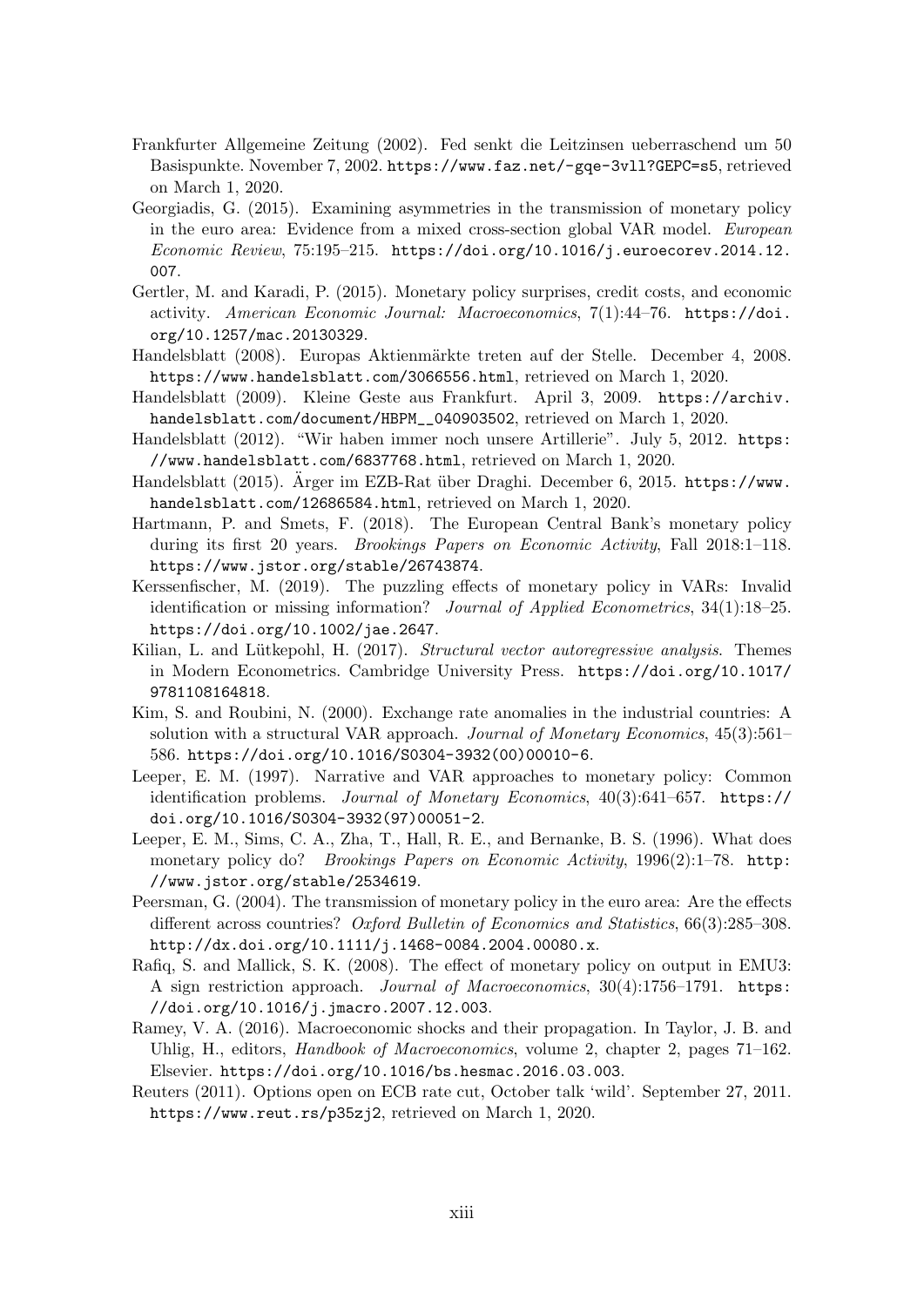- <span id="page-34-1"></span>Romer, C. D. and Romer, D. H. (1989). Does monetary policy matter? A new test in the spirit of Friedman and Schwartz. NBER Macroeconomics Annual, 4:121–170. <https://doi.org/10.1086/654103>.
- <span id="page-34-4"></span>Romer, C. D. and Romer, D. H. (1994). Monetary policy matters. Journal of Monetary  $Economics, 34(1):75–88. \text{ https://doi.org/10.1016/0304-3932(94)01150-8.}$  $Economics, 34(1):75–88. \text{ https://doi.org/10.1016/0304-3932(94)01150-8.}$  $Economics, 34(1):75–88. \text{ https://doi.org/10.1016/0304-3932(94)01150-8.}$
- <span id="page-34-6"></span>Romer, C. D. and Romer, D. H. (2004). A new measure of monetary shocks: Derivation and implications. American Economic Review, 94(4):1055–1084. [https://doi.org/](https://doi.org/10.1257/0002828042002651) [10.1257/0002828042002651](https://doi.org/10.1257/0002828042002651).
- <span id="page-34-7"></span>Rubio-Ramírez, J. F., Waggoner, D. F., and Zha, T. (2010). Structural vector autoregressions: Theory of identification and algorithms for inference. The Review of Economic Studies, 77(2):665–696. <http://jstor.org/stable/40587642>.
- <span id="page-34-3"></span>Rudebusch, G. D. (1998). Do measures of monetary policy in a VAR make sense? International Economic Review, 39(4):907–931. <http://www.jstor.org/stable/2527344>.
- <span id="page-34-5"></span>Shapiro, M. D. (1994). Federal reserve policy: Cause and effect. In Mankiw, N. G., editor, Monetary Policy, NBER, chapter 9, pages 307–334. The University of Chicago Press. <https://www.nber.org/chapters/c8336>.
- <span id="page-34-0"></span>Sims, C. A. (1980). Macroeconomics and reality. Econometrica, 48(1):1–48. [http://www.](http://www.jstor.org/stable/1912017) [jstor.org/stable/1912017](http://www.jstor.org/stable/1912017).
- <span id="page-34-9"></span>Sims, C. A. and Zha, T. (2006). Were there regime switches in U.S. monetary policy? American Economic Review, 96(1):54–81. [https://doi.org/10.1257/](https://doi.org/10.1257/000282806776157678) [000282806776157678](https://doi.org/10.1257/000282806776157678).
- <span id="page-34-2"></span>Stock, J. H. and Watson, M. W. (2018). Identification and estimation of dynamic causal effects in macroeconomics using external instruments. The Economic Journal, 128(610):917–948. <https://doi.org/10.1111/ecoj.12593>.
- <span id="page-34-8"></span>Taylor, J. B. (1993). Discretion versus policy rules in practice. Carnegie-Rochester Conference Series on Public Policy, 39:195–214. [https://doi.org/10.1016/0167-2231\(93\)](https://doi.org/10.1016/0167-2231(93)90009-L) [90009-L](https://doi.org/10.1016/0167-2231(93)90009-L).
- <span id="page-34-10"></span>The Economist (2002a). Alan cuts, Wim refuses to follow. November 7, 2002. [https:](https://www.economist.com/news/2002/11/07/alan-cuts-wim-refuses-to-follow) [//www.economist.com/news/2002/11/07/alan-cuts-wim-refuses-to-follow](https://www.economist.com/news/2002/11/07/alan-cuts-wim-refuses-to-follow), retrieved on March 1, 2020.
- <span id="page-34-11"></span>The Economist (2002b). A snip in time? December 3, 2002. [https://www.economist.](https://www.economist.com/news/2002/12/03/a-snip-in-time) [com/news/2002/12/03/a-snip-in-time](https://www.economist.com/news/2002/12/03/a-snip-in-time), retrieved on March 1, 2020.
- <span id="page-34-13"></span>The Economist (2003). Carefully does it. March 6, 2003. [https://www.economist.com/](https://www.economist.com/news/2003/03/06/carefully-does-it) [news/2003/03/06/carefully-does-it](https://www.economist.com/news/2003/03/06/carefully-does-it), retrieved on March 1, 2020.
- <span id="page-34-14"></span>The Economist (2009). Trapped. January 29, 2009. [https://www.economist.com/](https://www.economist.com/finance-and-economics/2009/01/29/trapped) [finance-and-economics/2009/01/29/trapped](https://www.economist.com/finance-and-economics/2009/01/29/trapped), retrieved on March 1, 2020.
- <span id="page-34-15"></span>The Economist (2011). 'Super Mario' takes charge. November 3, 2011. [https://www.](https://www.economist.com/free-exchange/2011/11/03/super-mario-takes-charge) [economist.com/free-exchange/2011/11/03/super-mario-takes-charge](https://www.economist.com/free-exchange/2011/11/03/super-mario-takes-charge), retrieved on March 1, 2020.
- <span id="page-34-16"></span>The Economist (2014). Busy, busy. What to make of the ECB's unexpected cut in interest rates. September 4, 2014. [https://www.economist.com/free-exchange/2014/09/](https://www.economist.com/free-exchange/2014/09/04/busy-busy) [04/busy-busy](https://www.economist.com/free-exchange/2014/09/04/busy-busy), retrieved on March 1, 2020.
- <span id="page-34-12"></span>The Guardian (2003). ECB bows to rate cut lobby. February 24, 2003. [https://www.](https://www.theguardian.com/business/2003/feb/24/globalrecession) [theguardian.com/business/2003/feb/24/globalrecession](https://www.theguardian.com/business/2003/feb/24/globalrecession), retrieved on March 1, 2020.